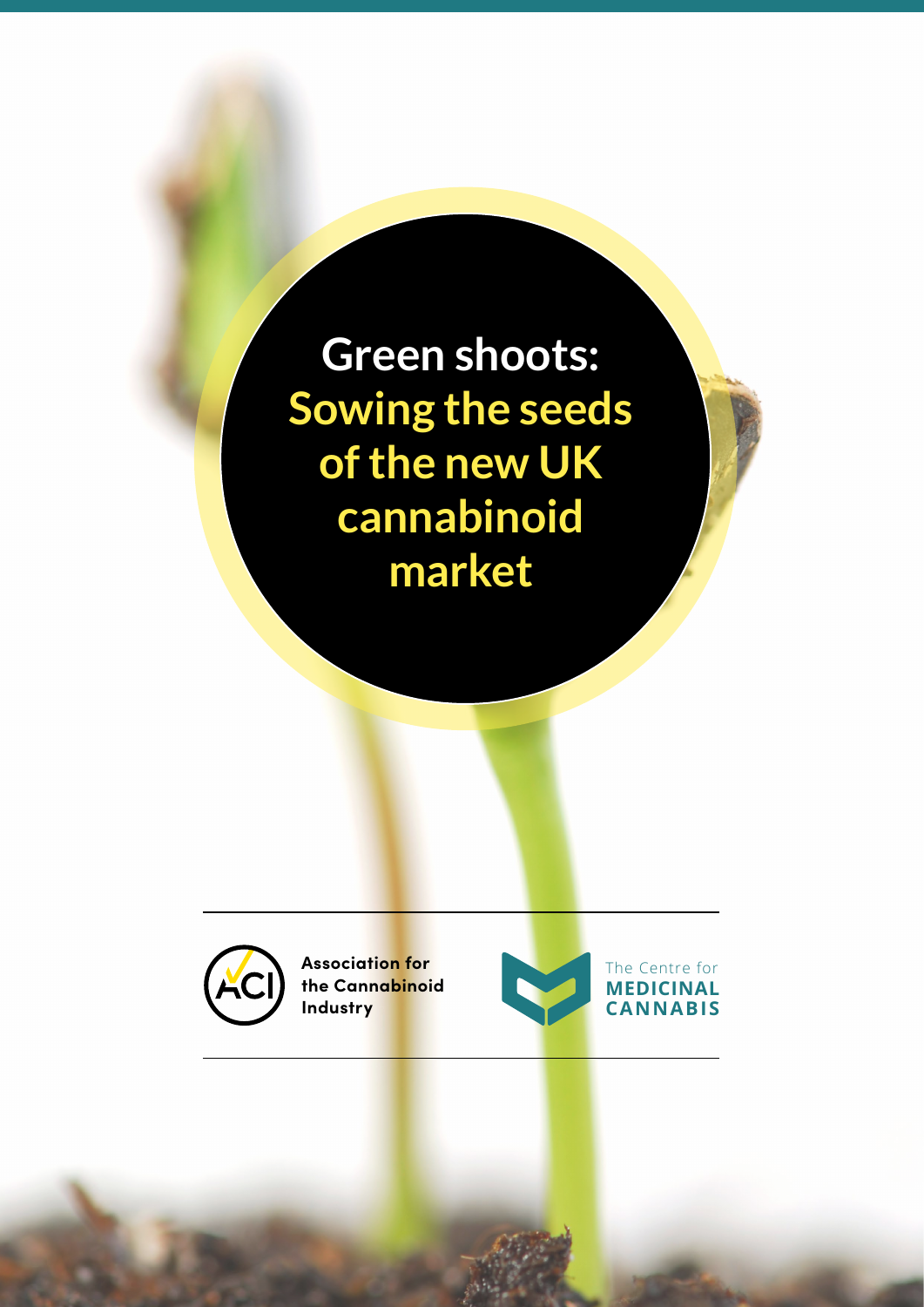## **Green Shoots: Sowing the seeds of the new UK cannabinoid market**

As the Government's lockdown-lifting roadmap unfurls in line with the plan set out by the Prime Minister in late January, attention is now inevitably turning to the pace and nature of the economic recovery that will follow the pandemic. That this is happening in the months after the end of the Brexit transition period - and in light of the extraordinary success of the vaccine programme - has only increased speculation about what regulatory innovation opportunities may exist to give the UK a new competitive edge.

Deliberations and submissions made to the Prime Minister's Taskforce on Innovation, Growth and Regulatory Reform (TIGRR) in recent weeks have demonstrated the eagerness across many business sectors to engage with these new affordances, and share ideas to fuel new business opportunities and job creation across the country.

One industry now overripe for development, facilitated by new regulation and legislation, is our largely unheralded cannabinoid sector.

Despite recent developments in US states legalising cannabis for recreational use we seem as far away as ever here in the UK. In the medical field, despite the changes to the law in 2018, we are probably many years from generating the clinical evidence which will enable many cannabis-based medicines to be prescribed in the NHS.

However, it is in what is now defined by the Government as the consumer cannabinoid market, notably cannabidiol (or CBD) that a quiet commercial, legal cannabis revolution is taking place.

The size of this cannabinoid sector is getting impossible to ignore. Today, the trade body I founded for the sector in 2019 published its second annual market sizing survey. It reveals that sales of CBD products for 2021 will be valued at £690m, this has increased from £314m since 2019 and is almost a third higher than our last projection in 2019.

Almost without notice, and certainly by accident rather than design, the UK has improbably become the world's second largest consumer cannabinoids market after the US. We now spend more on cannabis extracts than Vitamin B and C combined.

In the course of the past few months the Food Standards Agency has become the first regulator in the world to start the process of approving CBD products for legal sale, the Home Office have launched a consultation process to consider what is a safe and tolerable THC presence in a consumer product - again no other jurisdiction has gone this far - and the first positive human clinical study results have been published. More safety studies will report in the coming months.

These important recent, and upcoming, developments are however still taking place in a disparate and incoherent fashion and without the sector having a proper footprint in Whitehall or Westminster. This has consequences that are disadvantageous to the UK economy.

In this paper the Association for the Cannabinoid Industry and the Centre for Medicinal Cannabis define a new vision for the UK's consumer cannabinoid and medicinal cannabis market.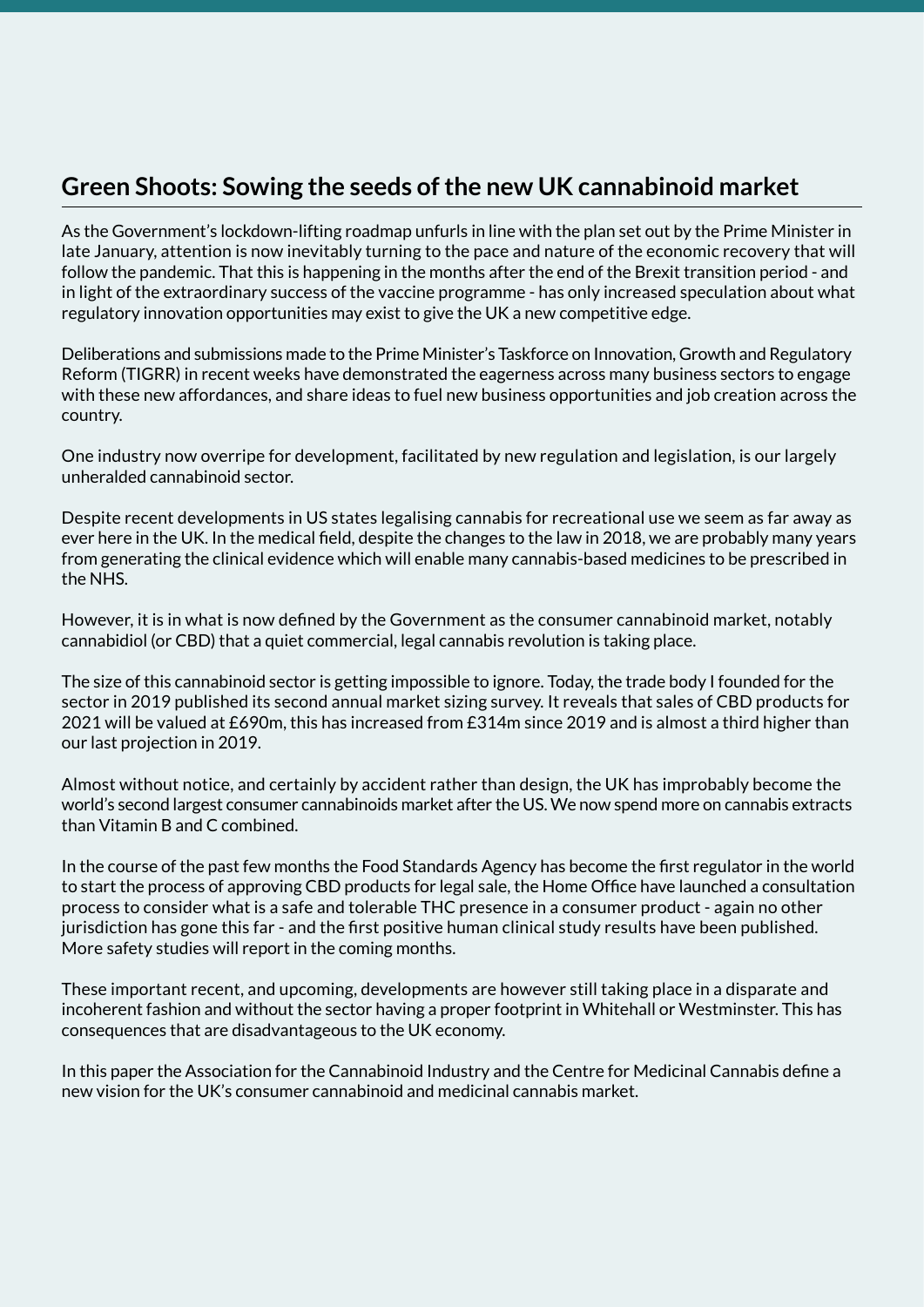In *Green Shoots - Sowing The Seeds of the New UK Cannabinoid Market* we set out 20 key recommendations that cover the need for:

- Governmental and market-led deep dives into the economic and regulatory frameworks of the cannabinoid sector.
- Reducing administrative barriers to scaling up businesses via hemp plant regulation reform; establishing a dedicated cannabinoids regulator; robust enforcement action against non-compliant products; and establishing quality standards and industry guidance for product labelling and exportation.
- Encouraging innovation and commercialisation of new technologies.
- A dedicated 'centre of excellence' for cannabinoid science in the UK.
- Reducing barriers to entry, and making the UK market more dynamic and economically competitive.

The cannabinoid market is only going to become bigger as levels of product innovation escalates, new research emerges and exploration of the potential of other minor cannabinoids such as CBG emerge.

The wilful blindness that allowed a`grey' market to flourish before retrospectively imposing market authorisation regulations has created huge consumer demand for these products, one the pandemic has predictably accelerated given what we know about why people purchase CBD. But it remains a sector that is wholly dependent on overseas import of raw materials and is now crying out for a public policy framework to reap the latent economic and social benefits of cannabinoids.

With the government's support the accidental consumer cannabis revolution that has allowed CBD to become available on every high street in the UK could become permanent, nurturing hundreds of new businesses, thousands of jobs and billions of pounds in exports.

It's hard to imagine there are many more industries that could benefit almost immediately from the proposals set out in our report.

Steve Moore **ACI Founder and Lead Counsel**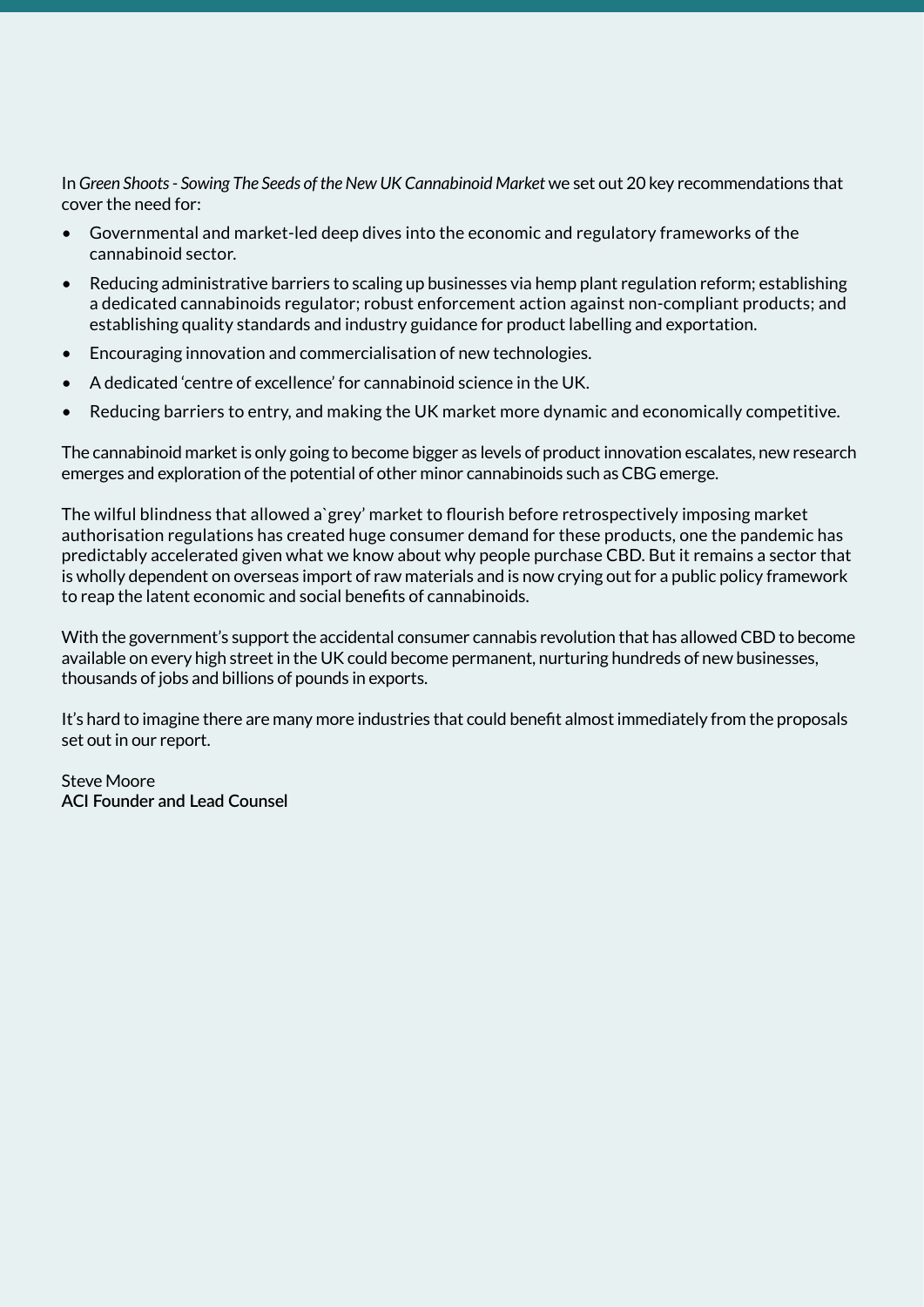## **Aims, Objectives and Opportunities:**

- **• Encouraging innovation and accelerating the commercialisation and safe adoption of new technologies, cementing the UK's position as a global science and technology superpower.**
- **• Reducing barriers to entry in specific markets and making markets more dynamic and contestable across the economy.**
- **• Reducing administrative barriers to scaling up productive businesses; and tailoring any necessary processes to the needs of UK start-ups and SMEs, while maintaining the Government's commitment to high environmental standards and worker protections.**
- **• Improving small and medium business' experience of necessary regulatory requirements.**
- **• Understanding which sectors of the economy or regulatory frameworks which should be prioritised for further regulatory deep dives.**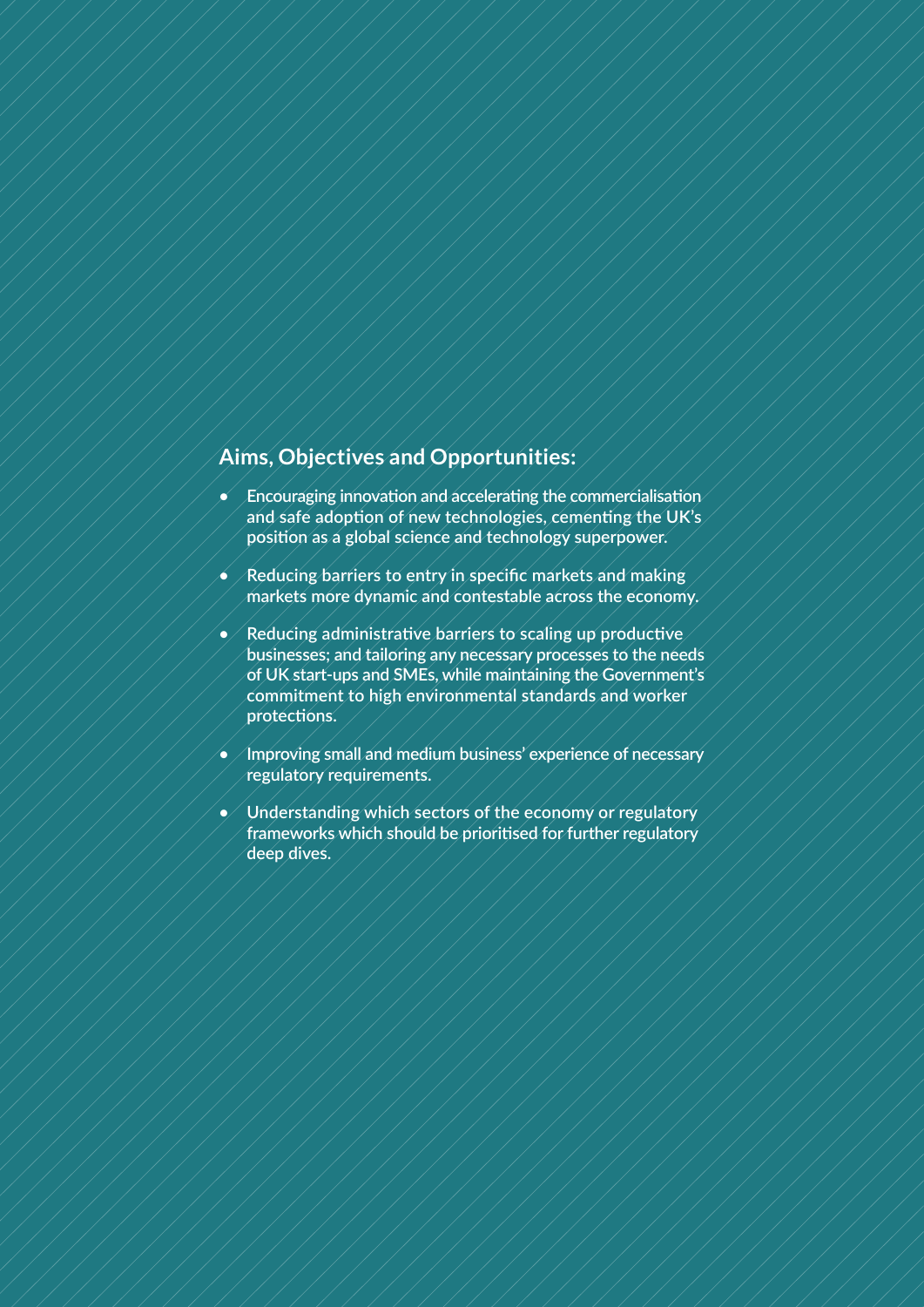# **Index**

| 1. State of the UK cannabinoids sector                                                                                                                                                                                                                                                       | 6  |
|----------------------------------------------------------------------------------------------------------------------------------------------------------------------------------------------------------------------------------------------------------------------------------------------|----|
| Introduction<br>Progress<br><b>Barriers</b>                                                                                                                                                                                                                                                  |    |
| Opportunities<br>The UK's cannabinoid USP                                                                                                                                                                                                                                                    |    |
| A brief history of hemp and cannabis in Britain                                                                                                                                                                                                                                              | 10 |
| Size of the UK's consumer CBD market: £690m in 2021                                                                                                                                                                                                                                          | 13 |
| 2. Factors limiting growth and innovation<br>Limited expertise across government<br>Lack of legal clarity and clear regulatory pathways<br>Outdated rules governing research and cultivation<br>Absence of institutional support                                                             | 15 |
| 3. Case for a coherent cannabinoids strategy<br>Key enablers of a coherent strategy<br>Supercharging the UK's existing cannabinoids expertise<br>Update and clarify the legal framework<br>Create a modern, fit-for-purpose licensing and approvals regime                                   | 20 |
| <b>4. Recommendations</b>                                                                                                                                                                                                                                                                    | 28 |
| Outline of a new architecture                                                                                                                                                                                                                                                                |    |
| Sectors of the economy or regulatory frameworks which should be prioritised for further<br>$\bullet$<br>regulatory deep dives.                                                                                                                                                               |    |
| Opportunities to reduce administrative barriers to scaling up productive businesses;<br>$\bullet$<br>and to tailor any necessary processes to the needs of UK start-ups and SMEs while<br>maintaining the Government's commitment to high environmental standards and worker<br>protections. |    |
| Opportunities which could drive innovation and accelerate the commercialisation and<br>$\bullet$<br>safe adoption of new technologies, cementing the UK's position as a global science and<br>technology superpower.                                                                         |    |
| Opportunities to reduce barriers to entry in specific markets and make markets more<br>$\bullet$<br>dynamic and contestable across the economy.                                                                                                                                              |    |
| Opportunities to improve small business' experience of necessary regulatory<br>requirements.                                                                                                                                                                                                 |    |
| <b>Annex - Market Sizing Methodology</b>                                                                                                                                                                                                                                                     | 34 |
| <b>Acknowledgements</b>                                                                                                                                                                                                                                                                      | 36 |
| <b>References</b>                                                                                                                                                                                                                                                                            | 37 |
|                                                                                                                                                                                                                                                                                              |    |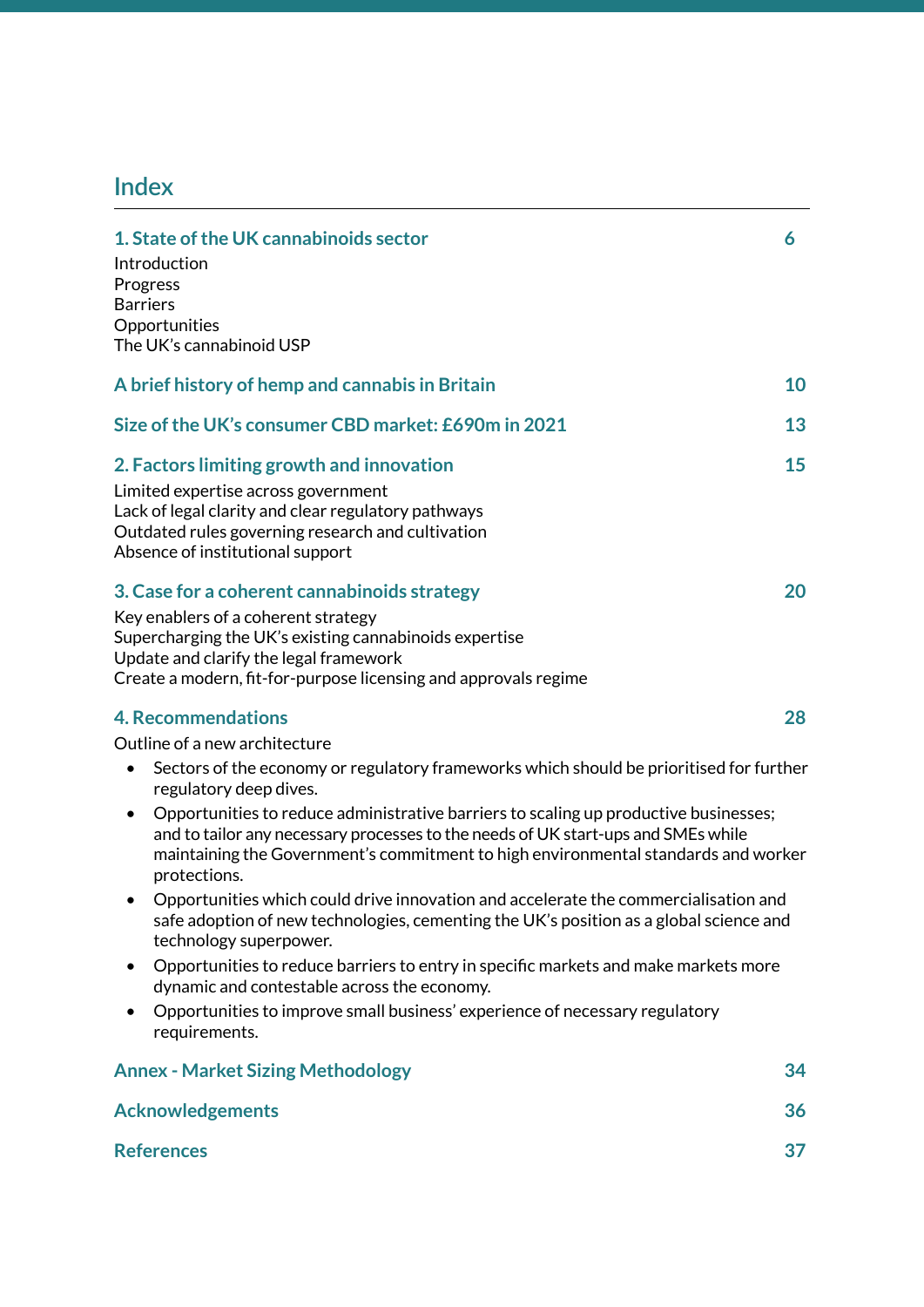



# **1. State of the UK cannabinoids sector**

#### **Introduction**

1. Inadvertently, the United Kingdom has become a leader in the global cannabinoids marketplace, but successive UK governments remain slow to recognise this. Politicians, policymakers and regulators have been even slower to embrace the potential for the UK's leading position to be built upon proactively. Within Whitehall, Parliament, and the broader policy-making community, there remains a lack of knowledge of the sector and widespread skepticism about its value and merit, the motives of those engaged in it, and whether its emergence is a welcome development at all.

2. We argue that the market is important; it represents a key growth sector for the UK, and it is time for the government to adopt a proactive strategy to seize opportunities in the cannabinoids sector that leverage key British strengths whilst reinforcing other core cross-governmental goals.

3. For the purposes of this report, the use of the word cannabinoid, unless otherwise stated, is defined as a molecule that is capable of modulating the cannabinoid receptors. Cannabinoid molecules can be derived by extraction from the cannabis plant or synthesised chemically or biosynthetically to be identical to those molecules found in the plant. They can also be derived from chemical synthesis using structural activity related to the molecules found in the plant but be chemically distinct i.e., 2nd, 3rd and 4th generation cannabinoids. Given that a significant percentage of today's cannabinoid sector in the UK is related to cannabinoids extracted from the plant, the majority of this report will be related to these. However, any changes adopted following this report must be able to accommodate the emerging cannabinoid sectors of synthetics and biosynthetics.

#### **Progress**

4. The genus Cannabis is a controlled drug in Class B of The Misuse of Drugs Act 1971 (MDA and Schedule 1 of The Misuse of Drugs Regulations 2001). Despite the plant's prohibited status and no premeditated policy or political agenda to support the growth of a cannabinoids sector (arguably, the very opposite), in the last twenty years the UK has managed to:

- Generate the first listed cannabinoid pharmaceutical company (GW Pharmaceuticals, sold for \$7.2bn in 2021);
- Host four world-renowned universities producing pioneering cannabis research (University of Nottingham, King's College London, University of Aberdeen, and Imperial College London), including influential studies into the mental health impact of unregulated high strength cannabis use on developing brains;
- Establish a legal framework for Cannabis Based Medicinal Products (CBMPs) to be prescribed and studied in patients, in 2018, ahead of many other EU states;
- Set proportionate rules that allow for the listing of medicinal cannabis companies on the London Stock Exchange (with two debut IPOs in the first quarter of 2021);
- Become home to the largest retail cannabidiol (CBD) market in Europe with widespread use of CBD as a wellness product.

5. Recent developments – like the consumer CBD boom, the purchase of EMMAC Life Sciences by US-based Curaleaf for \$285M<sup>1</sup> and the first listing of foreign medical cannabis companies on the London Stock Exchange<sup>2</sup> – prove the value of the sector. They also indicate the areas of the UK's comparative advantage in what is a rapidly evolving global industry.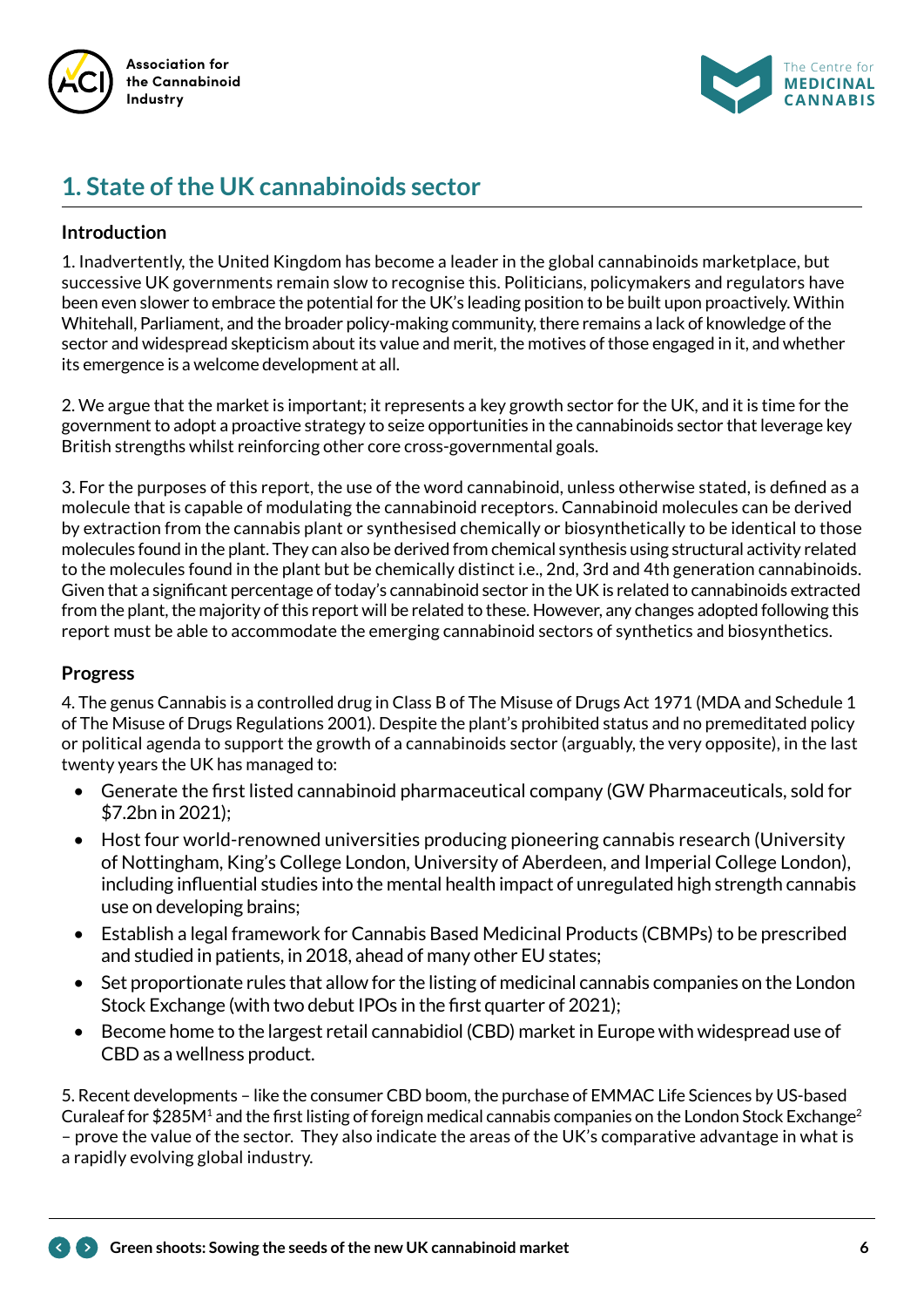



This is an industry where supply chains are international, and competition is rife for attracting new investment in high-value activities. The rapid growth of international trade in cannabis commodities has also been spurred by the resurgence of the hemp sector, especially since the 2018 US Farm Bill was enacted which allowed for mass domestic cultivation of hemp in the USA.<sup>3</sup>

6. After years of stasis, the Conservative government, since the 2017 election, have made important changes to the law including:

- Commissioning expert advice from the Chief Medical Officer on the evidence base for cannabinoids as efficacious medical treatments in 2018;4
- Rescheduling cannabis for use as a treatment prescribed by specialists as unlicensed Cannabis-Based Medicinal Products (CBMPs) in 2018<sup>5</sup>.

7. Since the current government took office in 2019, they have gone further by:

- Relaxing rules around named patient imports in 2020 to allow licensed distributors to hold limited supply of CBMPs, to support supply chain efficiency and lower costs for patients; $\circ$
- Confirming the legal regulatory pathway for CBD products as 'Novel Foods' administered by the Food Standards Agency (FSA) (applying their standard authorisation process and setting market deadlines for compliance);<sup>7</sup>
- Commissioning the Advisory Council on the Misuse of Drugs (ACMD) in 2021 to advise on the right thresholds for trace elements of THC in consumer CBD products (following advice to Ministers) with a consultation now underway;
- Committing, in the Government's 2020 Research and Development (R&D) strategy, to review how the laws governing scientific research using controlled substances can be amended to address barriers to innovation in areas like cannabinoids and psychedelics.

8. These British developments, and the global industry's continued growth, while providing a positive trend for the future, also illustrate what needs to change in the UK. The poster child for cannabis as a viable medicine (GW Pharmaceuticals) is no longer a UK company (listed on the Nasdaq and acquired by Jazz in 2021). This British-built unicorn took two decades and hundreds of millions of Pounds to turn a Schedule 1 licence to cultivate, into a company with a public listing and two legal medicines licensed in the US (and from where almost all its revenue derives). That biotech business model route is exceptional, but is too slow and expensive to be mirrored again very often, if at all.

## **Barriers**

9. There are significant structural barriers that are depressing the economic potential of the cannabinoids sector in the UK:

- There is primary research taking place in the UK (at fewer than a dozen universities) however it is subject to onerous licensing controls and is largely pre-clinical in nature. Thus, British studies have not generated major clinical trial evidence for medicinal efficacy (such evidence is American, Canadian, Australian or Israeli in origin) - albeit the global evidence base is expanding;<sup>8</sup>
- The UK's large and maturing CBD sector (which we estimate based on new analysis shown below to now be worth £690 million in 2021) has a domestic base of millions of consumers but grew rapidly in under five years and is still largely unregulated and reliant on imported finished products and raw ingredients.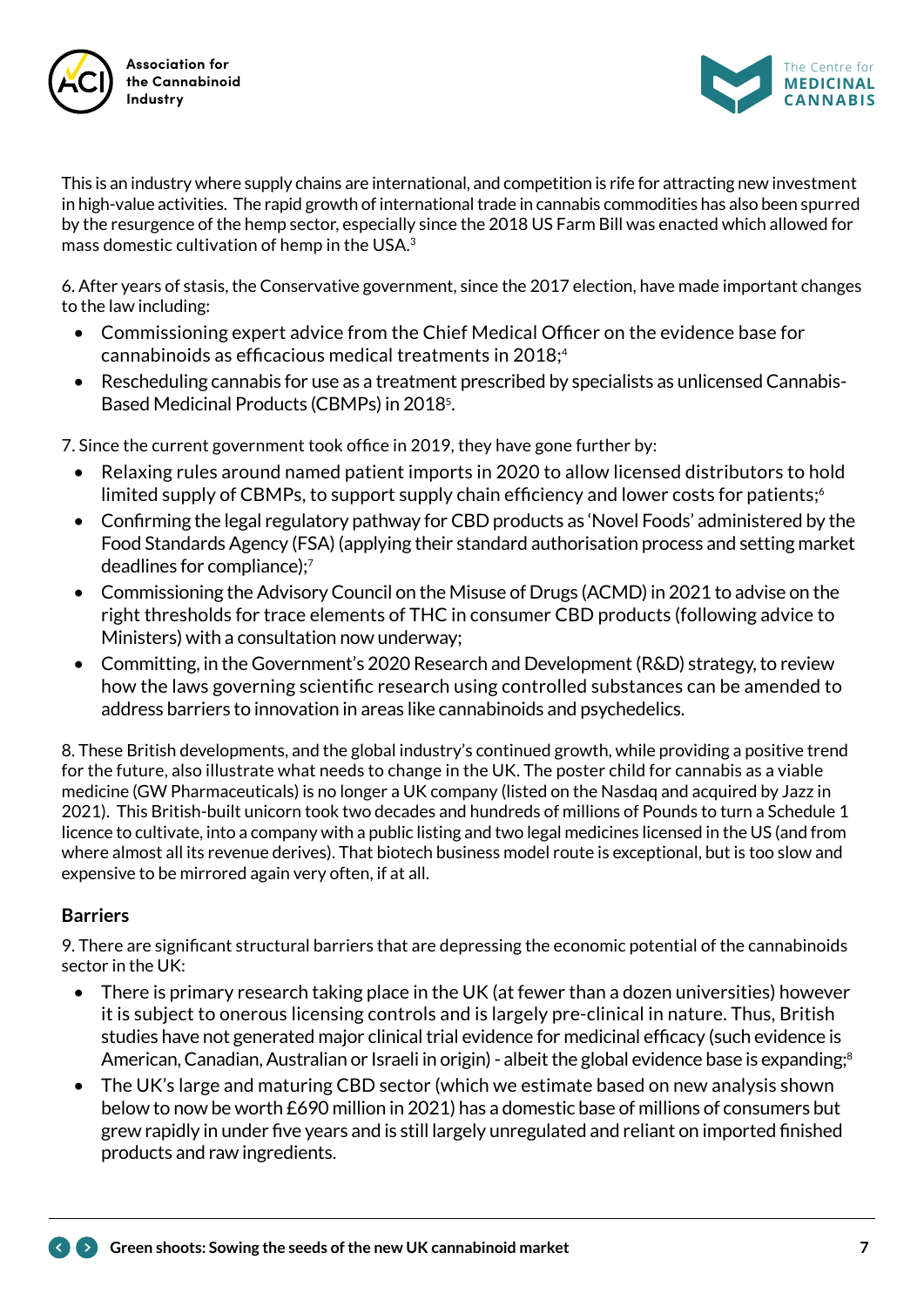



Therefore, product quality and provenance are highly variable,and many users have had their consumer rights infringed with mislabeled or contaminated products;<sup>9</sup>

- The UK's outdated laws governing extracting and processing of the cannabis plant (for noncontrolled extracts like pure CBD), prohibit extraction from the flowering tops and leaves. This means that British growers cannot supply into this large domestic consumer market, so almost all of the economic value of the UK CBD boom continues to accrue to foreign companies (mostly European and North American);
- Whilst prescribing, manufacturing and conducting clinical trials for CBMPs is allowed, no studies have been completed, whilst others have only recently begun<sup>10</sup>: there continues to be a lack of UK-generated trial data to support use within the NHS, and major ongoing challenges for free and equitable patient access;
- Clinical trials conducted using CBMPs and other synthetic cannabinoids are still subject to the most onerous Misuse of Drugs Act (MDA) Schedule 1\* licensing provisions for the majority of the early R&D cycle of pre-clinical, safety assessment, formulation development, drug substance and drug product manufacture. It is only when CBMPs have achieved a clinical trial authorisation or ethics committee approval that the scheduling under the Misuse of Drugs Regulations (MDR) 2018 is downgraded to Schedule 2\*. For modern 2nd and 3rd generation cannabinoids they currently remain under the highest level of Schedule 1 throughout the clinical trial meaning that even NHS hospitals wishing to participate require Home Office approval;
- Restrictive prescribing rules British GPs are unable to prescribe a CBMP and only a small number of consultants on the General Medical Council (GMC) specialist register have used their authority to do so. This inevitably means that patient access will always be hampered;
- Private prescribing of unlicensed CBMPs as 'specials' is occurring, but the sector is small when compared to un-met patient demand. In fact, projections of patient numbers issued in 201912, have not proved accurate, and fall far behind the demand seen in comparable jurisdictions like Germany and Australia, which allow GP prescribing and legalised cannabis for medicinal use around the same time. A 2019 survey estimated that 1.4m people in the UK use black market cannabis to directly treat medically diagnosed medical conditions; this compares extremely poorly with the Department of Health and Social Care (DHSC) estimates of between 149 and 224 unique patients between November 2019 and October 202013;
- Specialist companies involved in supplying this small clinic market encounter complex rules and unclear guidance relating to testing requirements, manufacturing, and importation; together with an ongoing bar on exports, the CBMP sector has been prevented from flourishing.

\*Substances are classified into five schedules according to their medicinal value and perceived risk: Schedule 1 contains those of no medicinal value, Schedule 2 contains those of medicinal value but with high abuse potential.

10. If the UK wants to see a legal, licensed cannabinoids sector that may produce other companies of the size and importance of GW Pharmaceuticals, then domestic reforms are needed that build on the modest progress already made.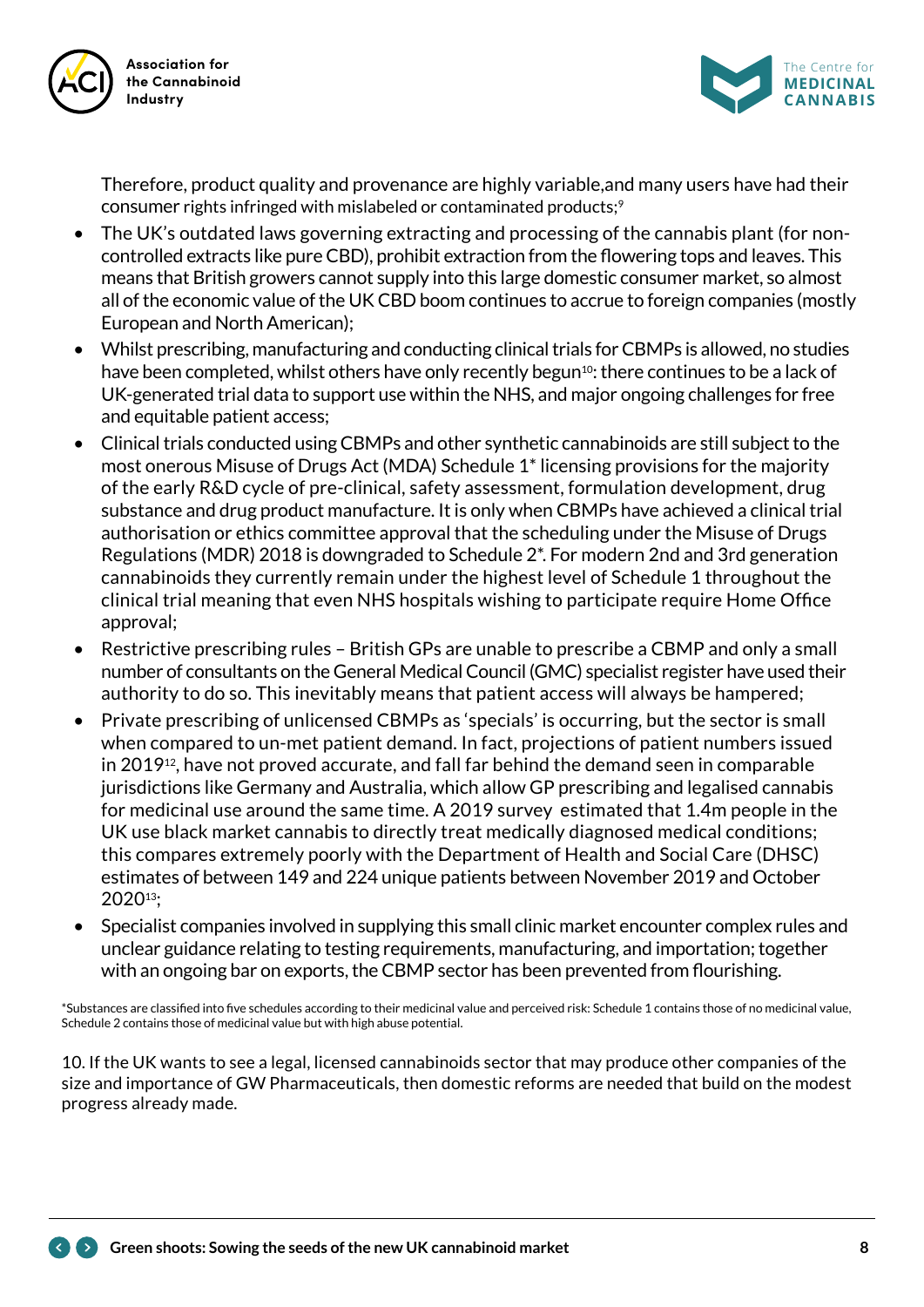



There are four major barriers to achieving that goal for the UK cannabinoids sector currently:

#### **1. Limited expertise across government.**

Lack of specialist knowledge can inhibit engagement with the industry, contributes to regulatory uncertainty around what is permissible activity, and limits the vision and appetite among politicians and policymakers to take steps to support the sector's growth. The controlled status of the plant, decades of a restrictive licensing regime, and lack of policymakers with domain knowledge and a scientific skill set derived from researching cannabis, has led to a landscape where the authorities are under-educated in the activities they seek to govern and oversee.

#### **2. Lack of legal clarity and coherent regulatory pathways.**

Uncertainty about financial crime exposure has a chilling effect on foreign investment by cannabis companies in the UK market, and the absence of clear rules around the legitimate status of innovative product types, like beverages and CBD vape products, discourages innovation and leaves the market open to illicit suppliers. Legitimate companies, involved in the conduct of pre-clinical and clinical research, import or export CBMPs, or production of hemp derived products, currently deal with a Home Office licensing regime which, at best, is slow and has little understanding of patient and business need and, at worst, views the activities with suspicion and is un-empathetic to what the business is trying to achieve. These difficult licensing requirements have suppressed R&D in this sector and resulted in a lack of required skill sets to handle these cannabinoids.

#### **3. Outdated rules governing research and cultivation.**

Academic research into the cannabis plant is discouraged by the costs and burdens involved in a schedule 1 drug licence. The ongoing ban on harvesting the controlled parts of the cannabis sativa plant, which prevents British growers from utilising the full crop, is a legacy of outdated rules which are now redundant; they act as the biggest barrier to capturing the value of the cannabinoid industry for the UK.

#### **4. Absence of institutional infrastructure.**

There is a distinct lack of institutional infrastructure to support the domestic, scientific and clinical evidence base to grow, develop regulatory expertise, and provide a dedicated resource for licensing commercial activity in this sector. A dynamic market with high investor appetite needs the right infrastructure to help facilitate legal growth and maintain high quality standards.

11. This paper argues that the UK is not currently able to capture the full value of the cannabinoids sector because successive governments have chosen to ignore its growth; have never measured its economic value; have under- and over-regulated key elements of it; and in some areas, have chosen to stand still and watch a large consumer-driven grey market in CBD boom, when the law was unclear and breaches of controlled drug rules were widespread, rather than adapting and setting (and then communicating) new rules to shape the market, regularise commercial activities and drive out illicit activity.

12. This failure has been a decade or more in the making and has resulted from a lack of a coherent policy framework in which success metrics are defined, clear parameters for lawful activity are set, and key incentives and regulatory pathways are promoted. Without that, the UK's cannabinoid market in the next decade will struggle to operate ethically, legally and profitably. Currently the UK's cannabinoid strategy is not just incoherent – it simply does not exist.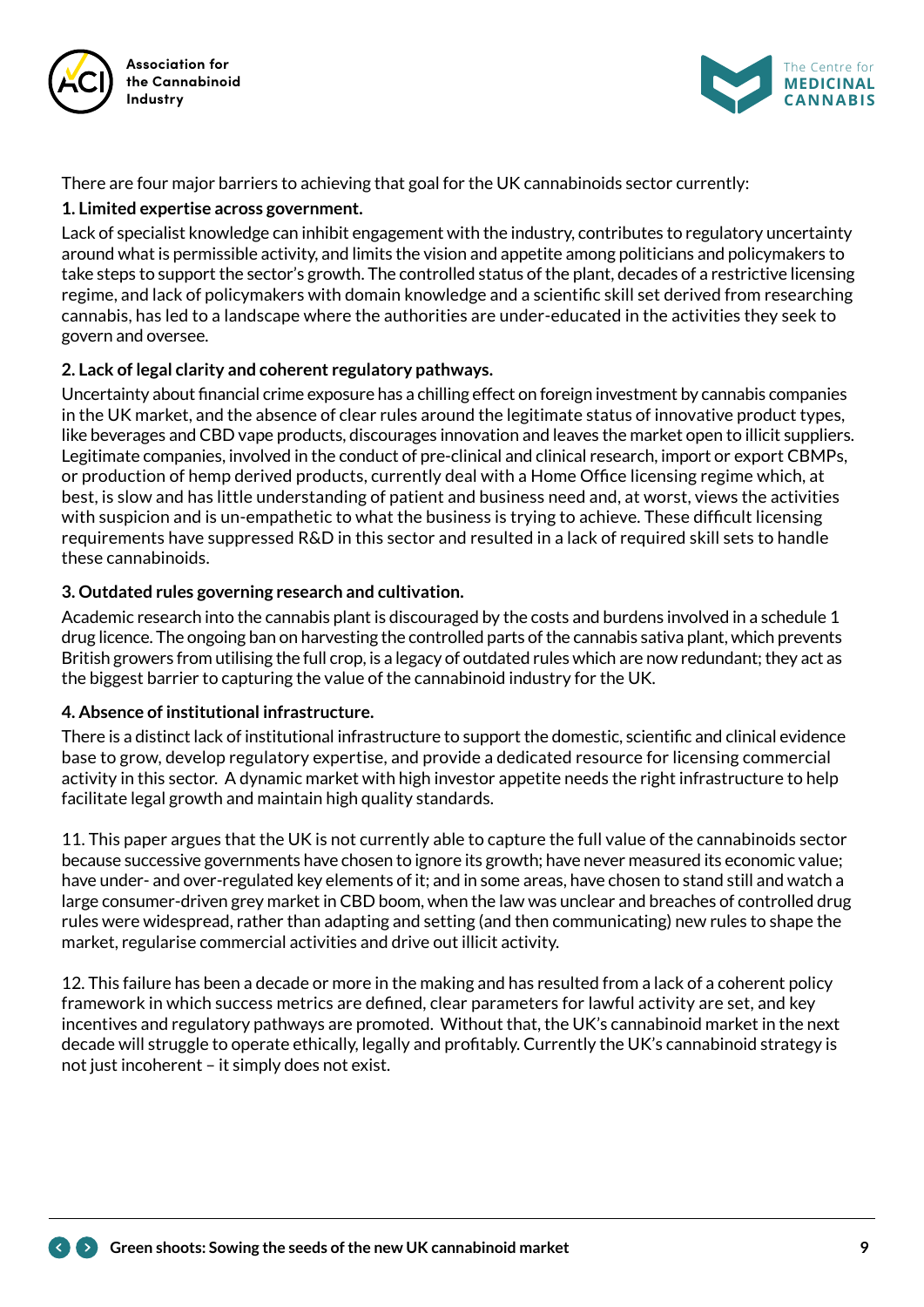



## **A brief history of hemp and cannabis in Britain**

The cannabis plant was cultivated widely in the British Isles for centuries as the raw commodity "hemp" which was used widely in many domestic sectors, including as a key industrial product for the Royal Navy. As alternative materials for rope and fabrics displaced hemp in the nineteenth century, the agricultural relevance declined, and it became more marginalised in the economy and in public understanding. The Victorians allowed the commercial application of cannabis (and opium) in formulations and food products sold by pharmacists and apothecaries, during the early modern era of Western medicine, and trade in the product throughout the Empire was not restricted. However, the longobserved intoxicating effects of smoking high-THC cannabis – understood by the press and politicians at the time through the colonial lens of the higher strength cannabis consumed in North Africa and the Indian subcontinent – became more of a concern in the early part of the twentieth century. After World War I, British officials and legislators along with their peers in other developed nations began to consider stricter controls, and the whole plant eventually became a scheduled narcotic as part of international drug conventions, starting with domestic legislation in the UK in the 1920s. $34$  This plant remains a scheduled drug a century later, and its cultivation or use (for certain defined purposes) is governed by strict regulations, and is only permissible with a licence granted by the Home Office. Within these confines, primary research has been undertaken in the UK and some limited cultivation still takes place, but the environment has not been conducive to studying the plant. The general bracketing of 'cannabis' with much more harmful illicit drugs in the public policy domain has militated public understanding of the plant's history and properties. Nonetheless, British academics have contributed disproportionately to the scientific understanding of the Cannabis Sativa L plant and its medicinal potential. Since the 1980s, a number of distinguished academics at the University of Nottingham, University of Aberdeen, King's College London, Imperial College London, Aberystwyth University, and Manchester Metropolitan University have all conducted primary research into cannabis as holders of a schedule 1 research licence. The pioneering science of Roger Pertwee led to the creation of GW Pharmaceuticals in the 1990s and the important research by Robin Murray at King's College London in the 2000s shaped the public health debate about the impact of consumption of street cannabis on the human brain. Until 2018, there was no legal avenue for exploiting the value of cannabinoids in terms of human application, other than a traditional drug discovery pathway for a licensed medication (the route adopted by GW Pharmaceuticals beginning in 1998). The November 2018 rescheduling of products of cannabis designed for medicinal use in humans created, overnight, a new legal pathway for the beneficial application of cannabinoids. This followed the conclusion of the Chief Medical Officer's review that there was now sufficient evidence of cannabis' medical efficacy for some patients with a small number of conditions, although as an unlicensed product category, which only specialist doctors can prescribe, it is not widely dispensed even in the UK's private healthcare system, and major barriers to access for patients persist.<sup>35</sup>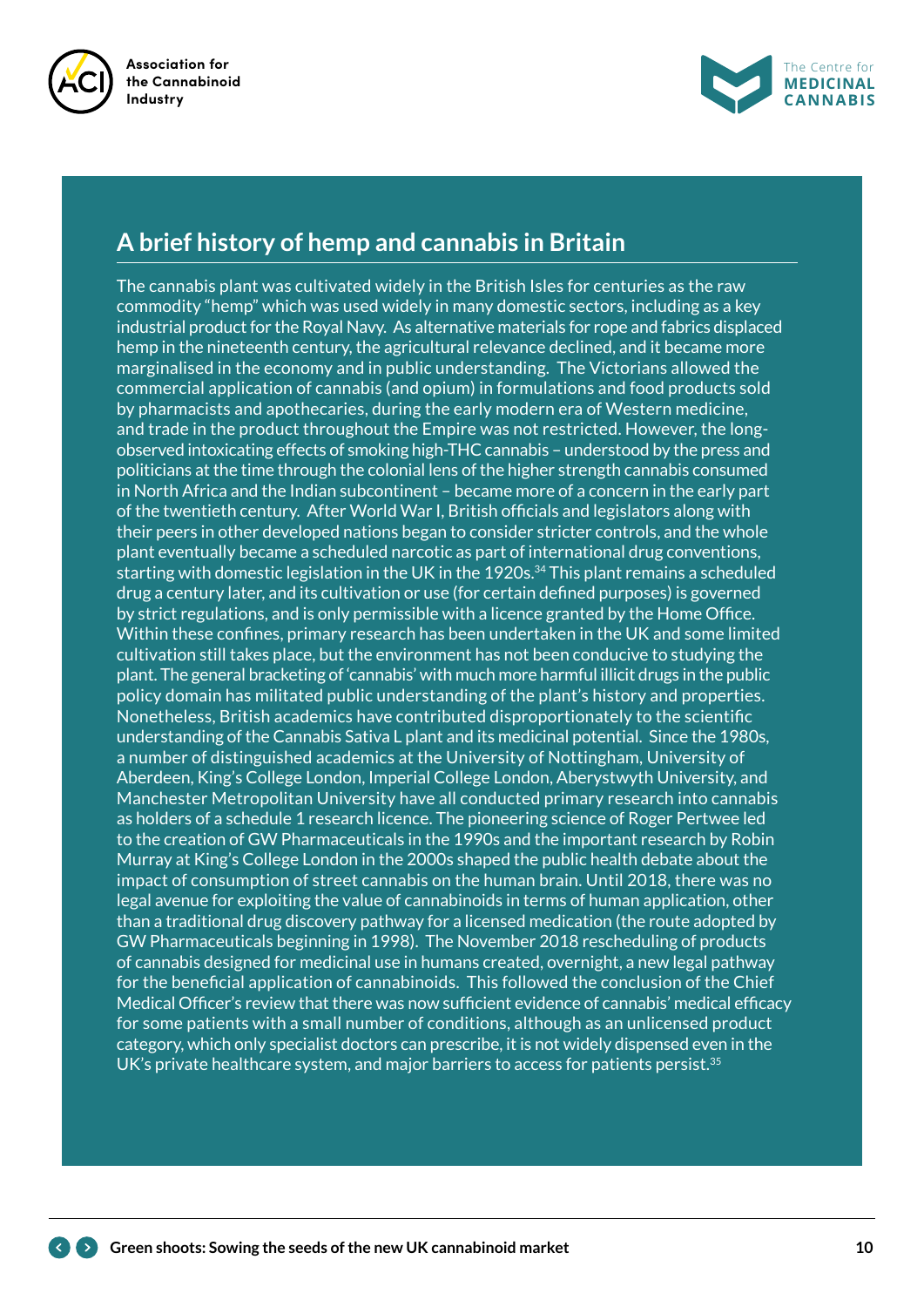

**Association for the Cannabinoid** 



#### **Opportunities**

13. Other countries have recognised a shift in consumer behaviour and rising patient demand for plantbased medicines.

Some have already been moving to amend their domestic laws to attract the big cannabinoid investors and regulated companies of the future, including countries such as Malta, Israel, Denmark, the Netherlands, the Isle of Man and the Channel Islands.

14. This paper argues that currently the UK's outdated and uncoordinated laws and regulations are preventing it from competing with these other jurisdictions in what is a fast-moving global industry. This means the UK is not capturing the full value of today's cannabinoids market, let alone positioning itself to profit from the future high-value innovations that will emerge in response to investment. This paper therefore promotes the goal of a single, overarching strategy for the UK cannabinoid sector, which would cover the whole range of scientific, commercial and industrial activities involving hemp and cannabinoids, and give the country a competitive advantage.

15. By setting a strategy that recognises the value in the cannabinoid sector, and by taking steps to leverage the UK's existing strengths, the sector can support many more jobs and drive major direct investment into areas of the economy that need it, especially following Brexit: namely agriculture, manufacturing, life sciences, and technology-led innovation. If a coherent strategy across a range of sectors is adopted, these would reinforce other cross-government goals.

16. The goal of the TIGRR is to focus on sectors which are important to the future growth of the UK economy and to identify opportunities to unleash innovation and investment so those high-growth sectors can flourish. The hemp and cannabinoids sector, tied to the scientific and commercial exploitation of the Cannabis Sativa plant and its compounds, is just such a sector for the UK economy.

17. This paper focuses on what the government can, and should, do to capture the value of the cannabinoids sector for the UK. The UK hemp and cannabinoids sector has never been the subject of a full economic analysis to determine its size, value and net fiscal contribution. The first step would be an internal deep-dive analysis, cross-government, that would be vital to evidence this and to support effective policymaking. To inform this necessary work, this paper provides an updated estimate of the value of one element of that sector, which proves the fundamental value proposition and should encourage the government to adopt the proposals outlined here.

18. This paper's recommendations are pragmatic and require changes that are minor in terms of government action and require no major government investment or new primary legislation. They also support the general direction of travel which has been to accommodate and regulate the market (for example, the emerging CBD sector) rather than try to enforce it out of existence. This shift is evident in the ACMD consultation issued in March 2021 and the Home Office intention (made explicit in the letter from the Minister of State<sup>14</sup>) to seek a new settlement that will regularise the large grey market in consumer CBD products and provide legal clarity for the wider industry. Such moves to regulate the sector by the Home Office and FSA are only underway now however, and unless they are expedited, the market will take much longer to consolidate and become compliant, to the detriment of businesses and consumers.

19. As the global evidence base expands for the potential applications of cannabinoids in health and wellness, and as new applications are pioneered for industrial and sustainable uses of the plant itself, the government is presented with a new landscape in the next decade and a big opportunity.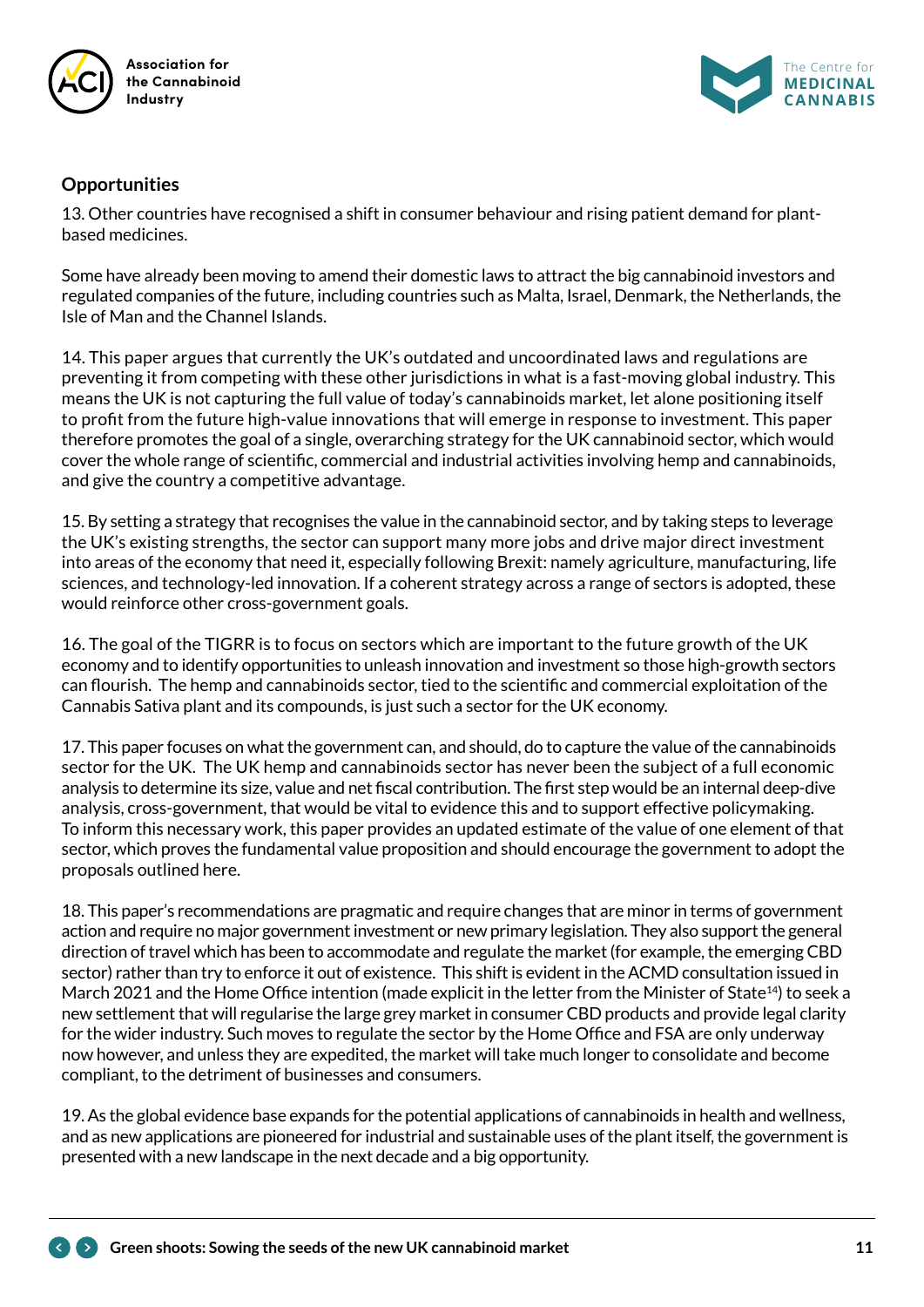



#### **The UK's cannabinoid USP**

20. A comprehensive strategy would be a significant catalyst for investment and job creation in the UK and would position the UK as a world-leader in the responsible, science-led dimension of cannabis policy. This is a distinctive path for the UK which would distinguish the country from the focus on consumer and recreational marketisation of the high-tetrahydrocannabinol (THC) plant in North America, which has become inseparable from a very different political debate about drug prohibition.

21. The UK can profit from cannabinoids – attracting foreign investment, creating highly skilled jobs, generating tax revenues, lowering the medicines budget for the NHS and advancing scientific knowledge and medical innovations – by setting clear parameters, removing key barriers to legal growth, and encouraging this global industry down the path of a well governed sector, operating in a jurisdiction that has inherent scientific assets, skills, and regulatory strengths.

22. The UK's cannabinoid market should be a world-leader – defined by responsible, proportionate regulation, for legitimate, sustainable end uses. This approach would leverage the UK's historic strengths in agri-tech, pharmaceuticals, clinical research, and technology, within a dynamic market society with a foundation of a robust, publicly funded healthcare system. The British cannabinoids sector should seek to pioneer the highest standards in terms of consumer protection, scientific research, clinical trials, and patient safety, combined with innovation, new commercial applications and the creation of trusted retail brands. However, none of this will happen on its own.

23. A distinctive UK approach requires policymakers and Parliamentarians to recognise that hemp and cannabinoids represent a new frontier in healthcare and environmental policy, and are nothing to do with the commercial exploitation of an intoxicating, illicitly supplied narcotic that was traditionally seen as posing a threat to Britain's social fabric. In fact, nothing recommended in this paper requires or presumes a more liberal attitude to the illicit use of street drugs (including cannabis) and is entirely consistent with maintaining current drug laws. It may even help in reinforcing them: allowing an estimated 1.4 million patients in the UK who currently self-medicate using black-market cannabis to access legitimate CBMPs. In fact, until the economic and scientific potential of cannabinoids is appreciated as a distinct agenda, unrelated to the controversial recreational legalisation debate, with its own evidence-based research agenda and legal commercial rationale, then the UK will continue to under-value and under-exploit this important sector.

24. The laws prohibiting cannabis in their modern form have remained largely unamended for fifty years (after the 1971 Misuses of Drugs Act<sup>15</sup>) and remain incorporated into three international treaties to which the UK is a founding signatory. Despite this, the cannabinoids sector developed here organically, without government stimulus, and has become too large to ignore. Those engaged in the market in the UK are confident that it is ready to expand further – and thereby create thousands of British jobs, but it will not do so unless the government agrees a strategy and adopts the right policy framework.

25. For this government, such a strategy is not just about jobs and investment, including in many areas of the country that need new employment opportunities, but will support a low-carbon economy and a diverse agricultural sector, raise farm incomes, provide hundreds of millions in tax revenue, offer lower cost treatment options for a cost-conscious NHS, better protect consumers and drive forward new medical innovations and scientific discoveries. That is the agenda we mean by capturing the value of cannabinoids.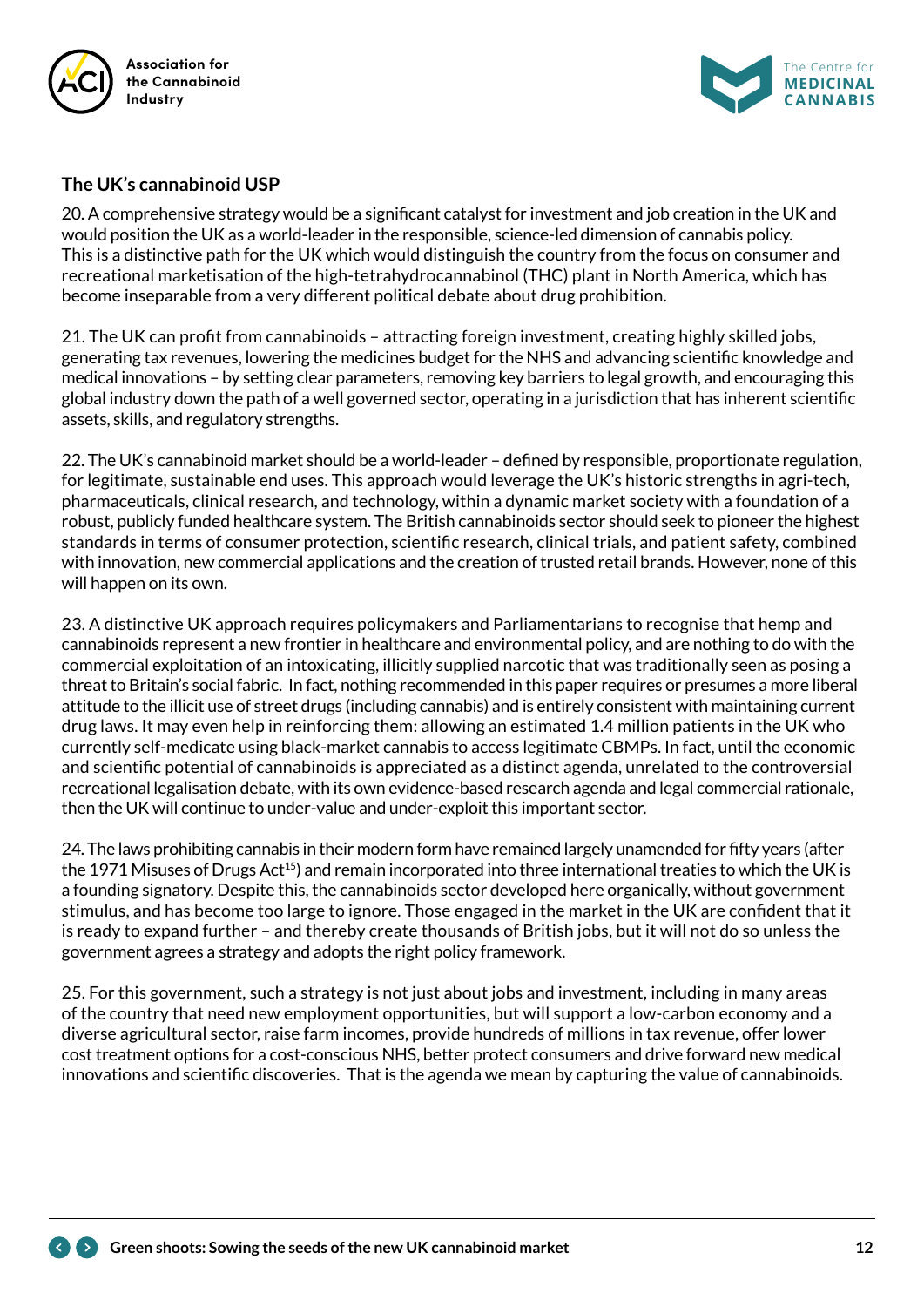



## **Size of the UK's consumer CBD market: £690m in 2021**

The cannabinoids sector in the UK is becoming an important source of investment and employment, but no one has a good estimate of what the sector overall is worth and the value it provides to the wider economy and the UK exchequer. The market has not been officially measured and the available estimates of its size and value are either partial, dated, or sector specific. Current difficulties include:

- Some estimates of CBD usage reported in the media for example are derived from unweighted surveys that are not representative of the UK population and therefore are not robust estimates for guiding policymaking.
- There has been no comprehensive assessment, by industry bodies or by the government itself, of the whole value chain of hemp and cannabinoids in the UK.
- Estimates of the medicinal market for CBMPs exist, but these relate only to projected patient caseloads (and prescriptions), and not the wider economic contribution of the sector. Some widely quoted estimates made in 2019-20 have not proven to be accurate, with anticipated patient numbers far below expected levels in 2021.
- No accurate data exists for the number of hectares of hemp currently planted in the British Isles, or the revenue generated from such crops. We understand that the Department for Environment, Food and Rural Affairs (DEFRA) did undertake an internal assessment as part of a review of novel crops in 2019-20 but this has not been made public.

CBD is the most popular and widely used cannabinoid and the best estimate of the size of the retail CBD market (online and in-store), was produced in 2019 by Navigant Research, using data from a Dynata survey, for the Centre for Medicinal Cannabis (CMC).

For this submission, and to reinforce the argument about the sector's economic value, Public First were commissioned to undertake new polling to allow a reassessment of the Navigant market-sizing. On the basis of new survey results from polling in April 2021 by Public First, and new ONS population data, we estimate that the UK's consumer cannabidiol sector in 2021 is worth £690m – which has increased from £314m since 2019. This is almost a third higher than Navigant's 2019's projection of the CBD market's size by this year (of £526m). This new calculation helps to demonstrate that the CBD sector remains a valuable market that is still growing and exceeding projections made just two years ago.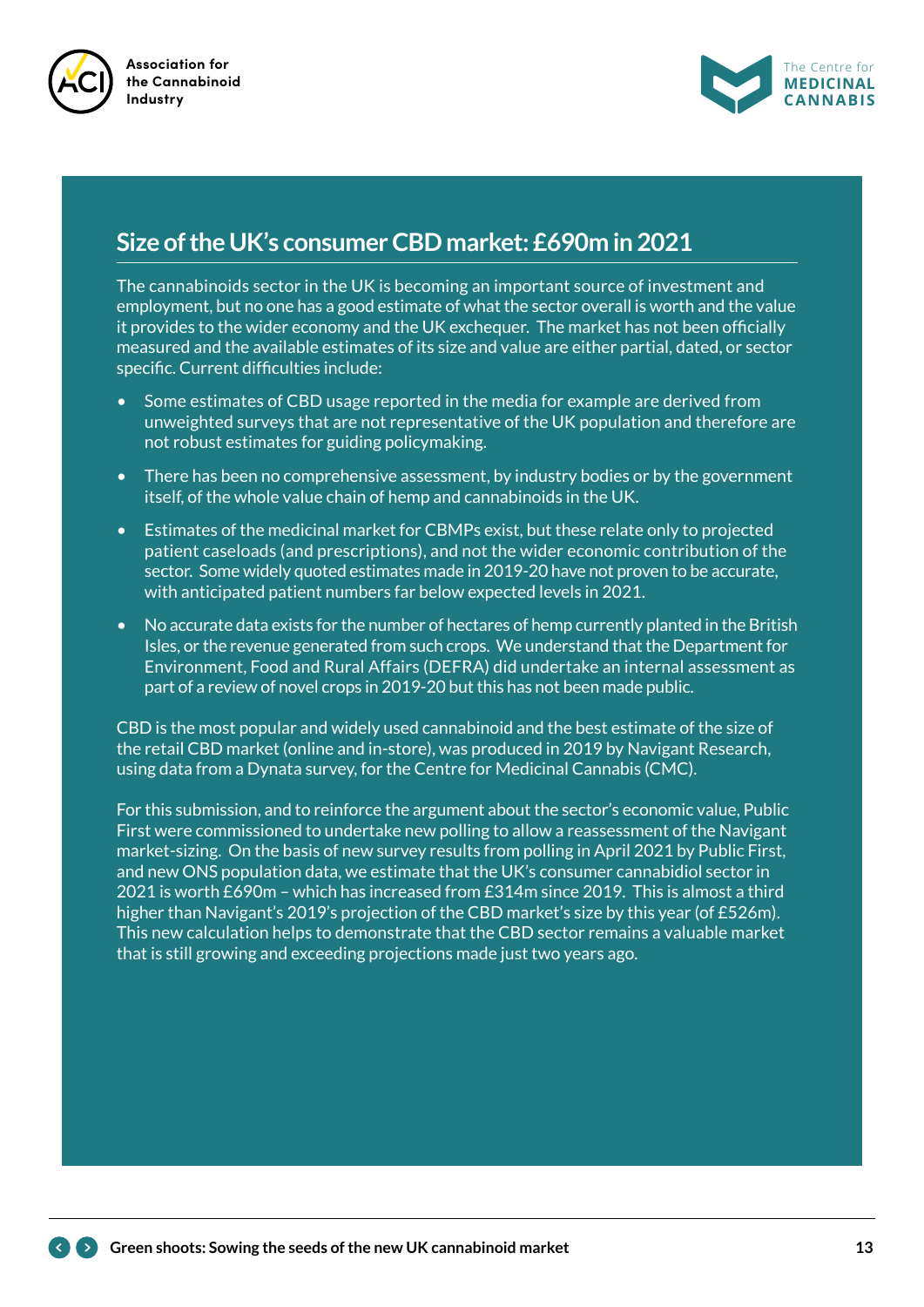



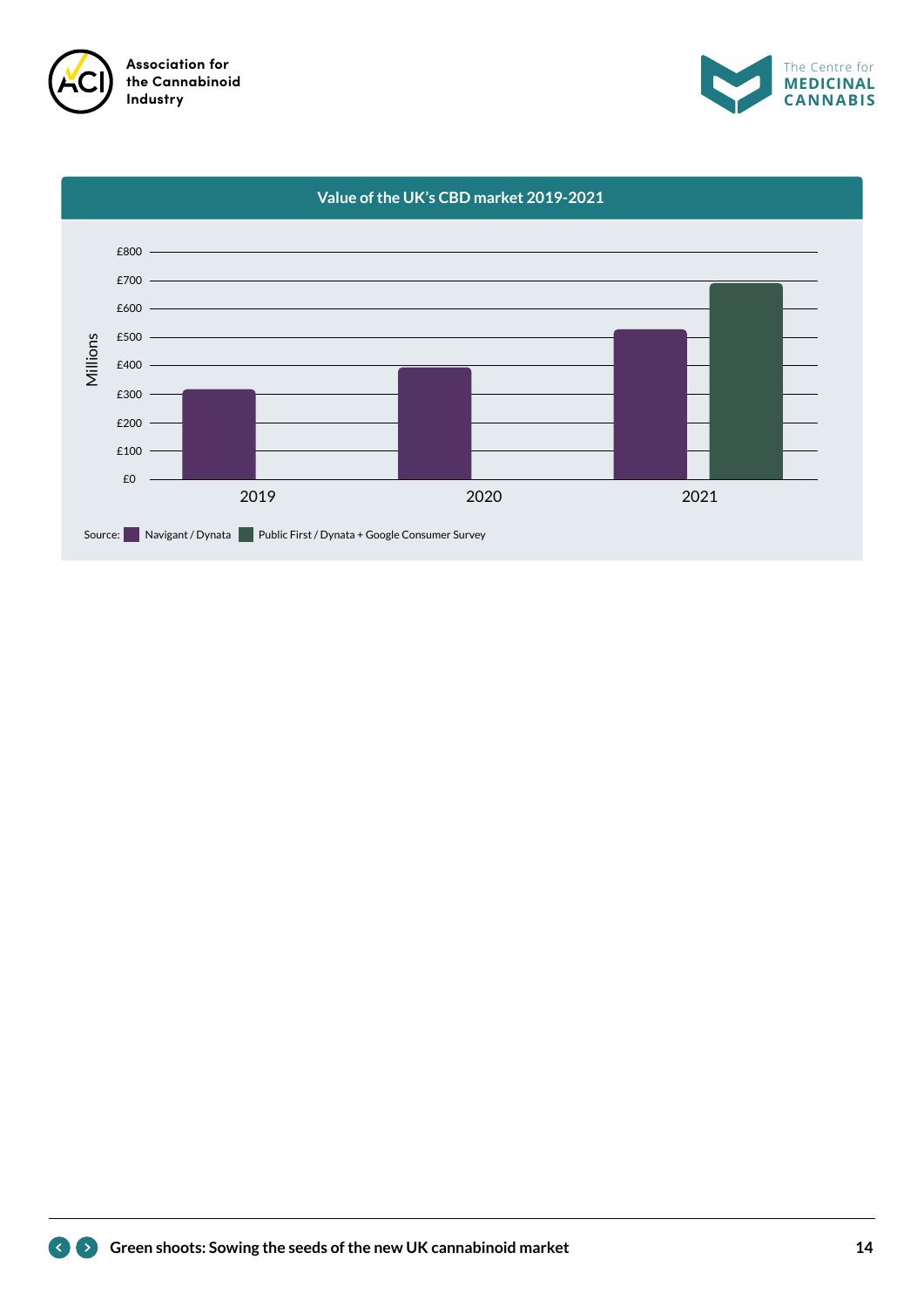



# **2. Factors limiting growth and innovation**

#### **Limited expertise across government**

1. Cannabis policy is 'owned' by the Home Office, which acts as both the parent department for policy and law relating to all controlled substances, and also is the home for the regulatory function which licenses applicants who grow, study, or process cannabinoids for scientific or medical purposes. The Home Office does not employ cannabis subject matter experts (from plant biology or other related fields) and receives only ad-hoc scientific advice on matters relating to cannabinoids when Ministers commission it from the ACMD. The Department for Health (DMSC) has developed expertise in CBMPs since the 2018 rescheduling, but their depth of experience and resources are limited. Plant science expertise in The Department for Environment, Food and Rural Affairs (DEFRA) and its agencies have not been focused on hemp because of its status as a niche crop and the very small acreage currently devoted to hemp growing in the British Isles. The regulators whose functions touch the cannabinoid sectors – the FSA (for Novel Foods authorisations) and the Medicines & Healthcare products Regulatory Agency (MHRA) (for drug licensing) are also not experienced in cannabinoid science and have had to adjust to the rapidly evolving sector in real time as the consumer and patient demand for cannabis-based products has spiraled.

2. Together this explains the general lack of deep subject knowledge within the government and may explain the absence of a drive by other departments to seize the opportunities that the sector offers. In the context of pandemic recovery, and the economic mission of TIGRR, it is important to stress the need for a more holistic understanding of the relative value of this sector and its growth potential, where the entire social and economic impact of the cannabinoid and hemp sectors can be properly analysed.

3. The Home Office oversees all activity (scientific, commercial) relating to cannabis and a range of other governmental actors also have a role depending on the category of activity:

| Cannabinoid sector                        | <b>Hemp</b><br>growing                                                                                                                                                                                                              | <b>Cannabis</b><br>growing                                                                                                                                                                                                                                                               | Non-controlled<br>food supplements<br>and cosmetics                                                                                                             | <b>Unlicensed</b><br>cannabis based<br>medicinal products                                                              | <b>Pre-clinical</b><br>and clinical<br><b>R&amp;D</b>                                                                    | Licensed cannabis<br>based medicinal<br>products                                                                                                                               |  |
|-------------------------------------------|-------------------------------------------------------------------------------------------------------------------------------------------------------------------------------------------------------------------------------------|------------------------------------------------------------------------------------------------------------------------------------------------------------------------------------------------------------------------------------------------------------------------------------------|-----------------------------------------------------------------------------------------------------------------------------------------------------------------|------------------------------------------------------------------------------------------------------------------------|--------------------------------------------------------------------------------------------------------------------------|--------------------------------------------------------------------------------------------------------------------------------------------------------------------------------|--|
| Home office oversight                     | Home office                                                                                                                                                                                                                         |                                                                                                                                                                                                                                                                                          |                                                                                                                                                                 |                                                                                                                        |                                                                                                                          |                                                                                                                                                                                |  |
| <b>Licenses</b><br>reauired               | Low-THC industrial<br>hemp<br>Export & Import                                                                                                                                                                                       | Sc <sub>1</sub><br>Export & Import                                                                                                                                                                                                                                                       | $Sc1$ or $LONO$ or<br>exempt product<br>Export & Import                                                                                                         | Sc1 & Sc2<br>Export & Import                                                                                           | Sc1 & Sc2<br>Export & Import                                                                                             | Sc2 & Sc4, Sc5<br>Export & Import                                                                                                                                              |  |
| Other gov depts involved                  | <b>DEFRA</b>                                                                                                                                                                                                                        | <b>DEFRA</b>                                                                                                                                                                                                                                                                             | <b>FSA</b>                                                                                                                                                      | <b>MHRA</b>                                                                                                            | <b>MHRA</b>                                                                                                              | <b>MHRA</b>                                                                                                                                                                    |  |
| <b>Current best</b><br>indicator or value | ???                                                                                                                                                                                                                                 | ???                                                                                                                                                                                                                                                                                      | £300M (UK) <sup>1</sup>                                                                                                                                         | $£6.5B$ (ww) <sup>2</sup>                                                                                              | £500M <sup>3</sup><br>£150M <sup>4</sup>                                                                                 | \$300M (ww) <sup>5</sup>                                                                                                                                                       |  |
| <b>Key issues</b><br>to address           | • Currently only allowed to<br>use seed and stalk<br>• Only allowed to grow EU-<br>approved strains<br>• Delays from HO on licence<br>approval and companies in<br>UK missed out on external<br>investment due to Licence<br>delays | • Bulk of the dried Bio-mass<br>imported<br>• Post Brexit border force<br>issues leading to delays and<br>project cancellation<br>• Same as Hemp growing -<br>Licence delays but further<br>financial burden on security<br>cost to main safety stands<br>for growing / storage facility | • Raw ingredients imported<br>from abroad<br>. No clear THC zero levels<br>in product<br>• UK leading in terms of legal,<br>ethical and quality CBD<br>industry | • Import of CBMPs is<br>complex, fragmented and<br>expensive<br>• UK manufacturers of<br>CBMPs are unable to<br>export | • Research is hampered by<br>Sc1 status of cannabinoids<br>• Sc2 for THC only applies for<br>clinical studies not before | • GW a UK founded company<br>is the only company to have<br>succeeded in this area<br>• Multi-billion \$ potential in<br>indications known to have<br>benefit for cannabinoids |  |
| <b>UK companies</b><br>in the sector      | MRC AGRI                                                                                                                                                                                                                            | <b>MRC AGRI</b>                                                                                                                                                                                                                                                                          | Dragonfly,<br>Naturecan, Sativa<br>Wellness                                                                                                                     | Grow. EMMAC.<br><b>Brains</b>                                                                                          | Artelo biosciences.<br><b>GW Pharmaceuticals</b><br>UCL Uni.<br>Nottingham Uni                                           |                                                                                                                                                                                |  |

**1** CBD in the UK; Report by The Centre for Medicinal Cannabis 2019; **2** Total sales from listed cannabis companies including recreational; **3** Total R&D expenditure from private companies listed with a cannabis medicine focus (\$171M of this total was spent by GW Pharmaceuticals) 2019; **4** Total public spending for cannabis/cannabinoid R&D - **https://hellth.com/#/welcome** ; **5** GW Pharmaceuticals 2019 annual report; **6** Total R&D spend by 442 development phase biotech; **7 https://www.evaluate.com/ vantage/articlesinews/deals/gw-succumbs-jazz-overture**; **8** https://www.savills.co.uk/landing-pages/landscope/HempSpotlight.pdf w.w. - world wide value UK - UK value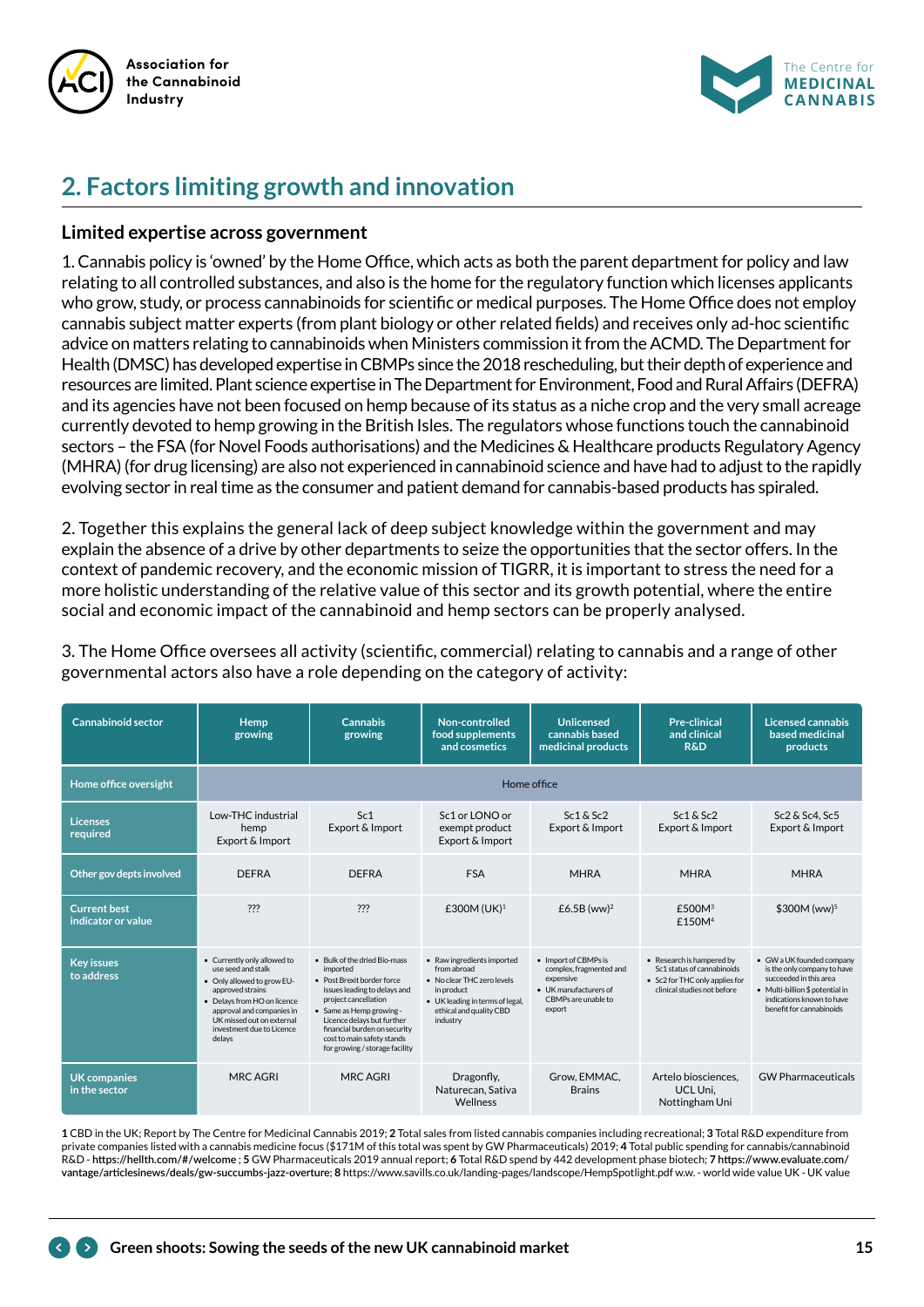



#### **Lack of legal clarity and clear regulatory pathways**

4. Regulations around cannabis created a carve out for scientific research involving small test samples (the 'exempted product' example) and the 2018 amendments created a defined category of 'Cannabis Based Medicinal Products' to legalise the dispensing of cannabis products to patients with certain conditions by an authorised prescriber. The framework underpinning the prohibition of the cannabis plant was left unamended and as such, the cultivation of the cannabis plant under licence in the UK currently has only two approved legal routes to market:

a. As a raw material for industrial uses (when the stems and stalks of approved hemp strains are harvested under a low-THC licence), or;

b. For supply into pharmaceutical channels for clinical trials or licensed drug production (utilising the extracts of cannabis containing controlled substances under a schedule 1 drug licence).

As the Home Office has stated: "Where a product is neither a CBPM nor an 'Exempted Product', licenses would not ordinarily be issued to enable the use of a 'Schedule 1' controlled drug product outside of bona-fide research or a recognised UK clinical trial."16

5. There is no 'third way' of utilising a licence and yet the biggest market segment for cannabinoids in the UK today is outside industrial and pharmaceutical channels. The enormous array of grey market products of the UK's CBD industry has proliferated under a cloud of uncertainty and misunderstanding that "CBD products" were legal because pure cannabidiol was (and never has been) a controlled substance in UK law. As the CMC outlined in their 2019 report, the complexity of the law and the lack of market guidance and coordinated enforcement allowed this development. The result was that the UK, without making any changes to law, was suddenly able to attract a fast-growing unregulated 'cottage industry' of CBD suppliers based on online sales of foreign-imported products, typically of unknown origin.

6. By their own inaction, and the absence of a legal regulatory pathway for the licensed production of cannabinoids in the UK for supply into the nutraceuticals market, the Home Office left a gap that was exploited rapidly by foreign companies and their UK wholesalers. It was only in 2019 that the FSA – mirroring the approach of the EU – adopted the established 'Novel Foods' authorisation process for ingestible CBD consumer products and issued accompanying guidance. This set out a route by which such products could be legally sold in the UK and is currently the means by which hundreds of companies hope to have their products approved for sale.<sup>17</sup>

7. The FSA's approach, however, did nothing to address the upstream supply problem – that there was no legal route to market accepted by the Home Office as grounds for granting a cultivation licence, and so unlike in the USA, British hemp farmers were still unable to direct their own raw products into the domestic CBD supply chain to profit from this valuable consumer market. Ancillary businesses like testing laboratories did emerge to service CBD suppliers and to provide assurance to their major retail partners (including major supermarket chains) but they were, and are, testing and validating CBD derived from cannabis or hemp grown in other countries, not here in the UK. Whilst the regulations governing CBD look set to be tightened further, there remain inconsistencies with how CBD is governed in the consumer space for humans, and the tighter controls applied to CBD products for pets, and other gaps around cosmetics, and CBD vape products, which fall outside of the tobacco control regulations.

8. Further issues arise from the uncertainty around the legality of North American businesses seeking to operate in the UK which is not conducive to growth. Because cannabis remains prohibited under US federal law (as it is in the UK), it is argued that any investment (or dividends) accruing to individuals in the UK that derive from this commercial activity in the USA are proceeds of crime and make the person subject to criminal charges under the wide ambit of the UK's money laundering legislation.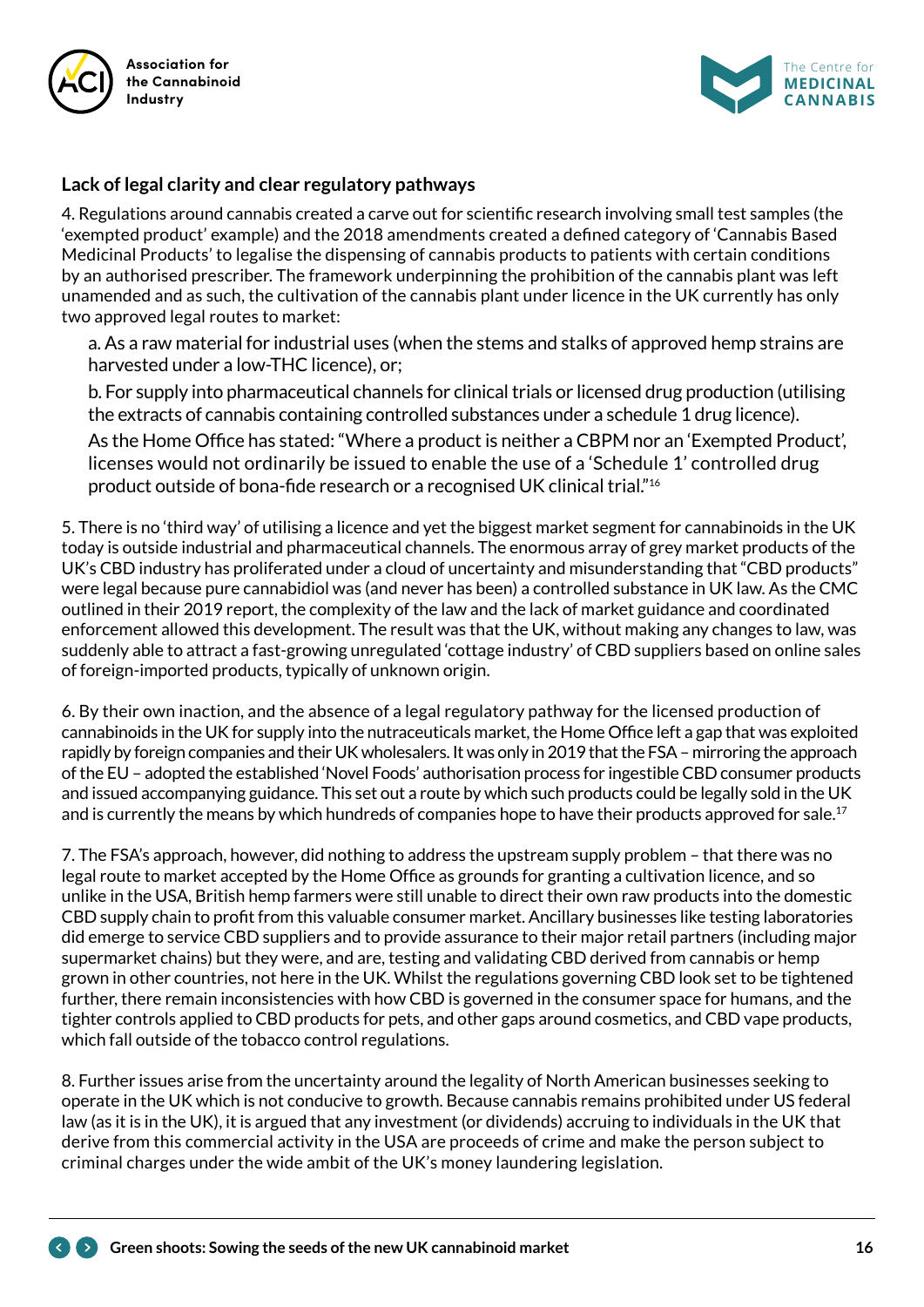



No prosecution under the Proceeds of Crime Act (POCA) or any legal challenge has yet been mounted but the lack of clear guidance drawing a distinction between legitimate commerce in the UK (or Israel, Canada, Germany or Australia…) principally, by licensed medicinal cannabis firms, and illegitimate foreign activity (typically, companies with revenue from adult-use cannabis sales) will be preventing some companies from investing here. This issue was first flagged in 2019 after Canada's legalisation of adult-use cannabis took effect, but no government guidance was ever issued.<sup>18</sup> It has a particularly serious chilling effect on the willingness of larger listed pharmaceutical companies from considering investments in the UK cannabinoids market. Ironically, these concerns have not prevented major UK public companies investing in legal licensed cannabis companies in Canada.<sup>19</sup>

9. Licensing is currently a Home Office responsibility, and applicants may seek either a low-THC (industrial hemp) licence, or a high-THC (medical) licence. There is no licence for companies who want to cultivate hemp strains to extract CBD and other non-controlled cannabinoids, or to cultivate cannabis to extract controlled cannabinoids for end-uses other than as a medical compound in a clinical trial context. The licence process is lengthy and can take in excess of 18 months for the first application. Licences are renewable but the team is small, and the fees are low so applicants cannot be assured that new licenses will be processed expeditiously. There is no published guidance for potential applicants as there is in Canada,  $^{20}$  and those with applications under consideration can expect no guaranteed timeframe for decisions.

10. There is no official data on the number of current/active cultivation licences that have been issued by the Home Office, though it is understood the majority are for research purposes to universities and other similar organisations, and there are few, if any, issued for commercial producers. The oldest licensee is GW Pharmaceuticals, which continues to operate a large cultivation programme as part of the British Sugar facility in East Anglia. In response to a recent Freedom of Information request and after a review of the public interest, the government refused to publish this data on the grounds that "could damage the commercial interests of the companies licensed by the Home Office and would also make them potential targets of criminal activity." The public interest is not upheld by maintaining a slow and secretive licensing process where there is no certainty for businesses in how long an application might take, and no transparency for the market and the wider public on who holds a licence and under what conditions.

11. Emerging markets need clear regulatory pathways and these need to be navigable. In the UK, the Home Office licensing process is the opposite of what a functioning market needs to operate efficiently. It is:

- opaque (no published criteria)
- uncertain (no clarity on review timelines or decision points)
- closed (no obvious contact point or specialist to speak with)
- confusing (challenging and ambiguous guidance documents)

From the outside, it is viewed as secretive and even capricious, with no transparency about who holds licenses and no appeals process for disputing a decision not to grant a licence. As one applicant remarked:

*"[It] feels like being thrown into jail on suspicion of a crime you haven't committed. No one will explain what the charge is, no one informing you of your rights or when you can expect to be released and no one that seems very interested in plight. You ask your solicitor what happens next, and they tell you that they don't really know, it depends on the person who is in charge of your case. You have faith in the legal system, but you start to lose it pretty quickly".*

12. Another major disincentive for applicants is the need to invest in the infrastructure that can be inspected before any license will be granted. For an applicant seeking a high-THC licence for the indoor cultivation of medical cannabis, this represents significant upfront capital expenditure on a facility that may not be able to lawfully operate.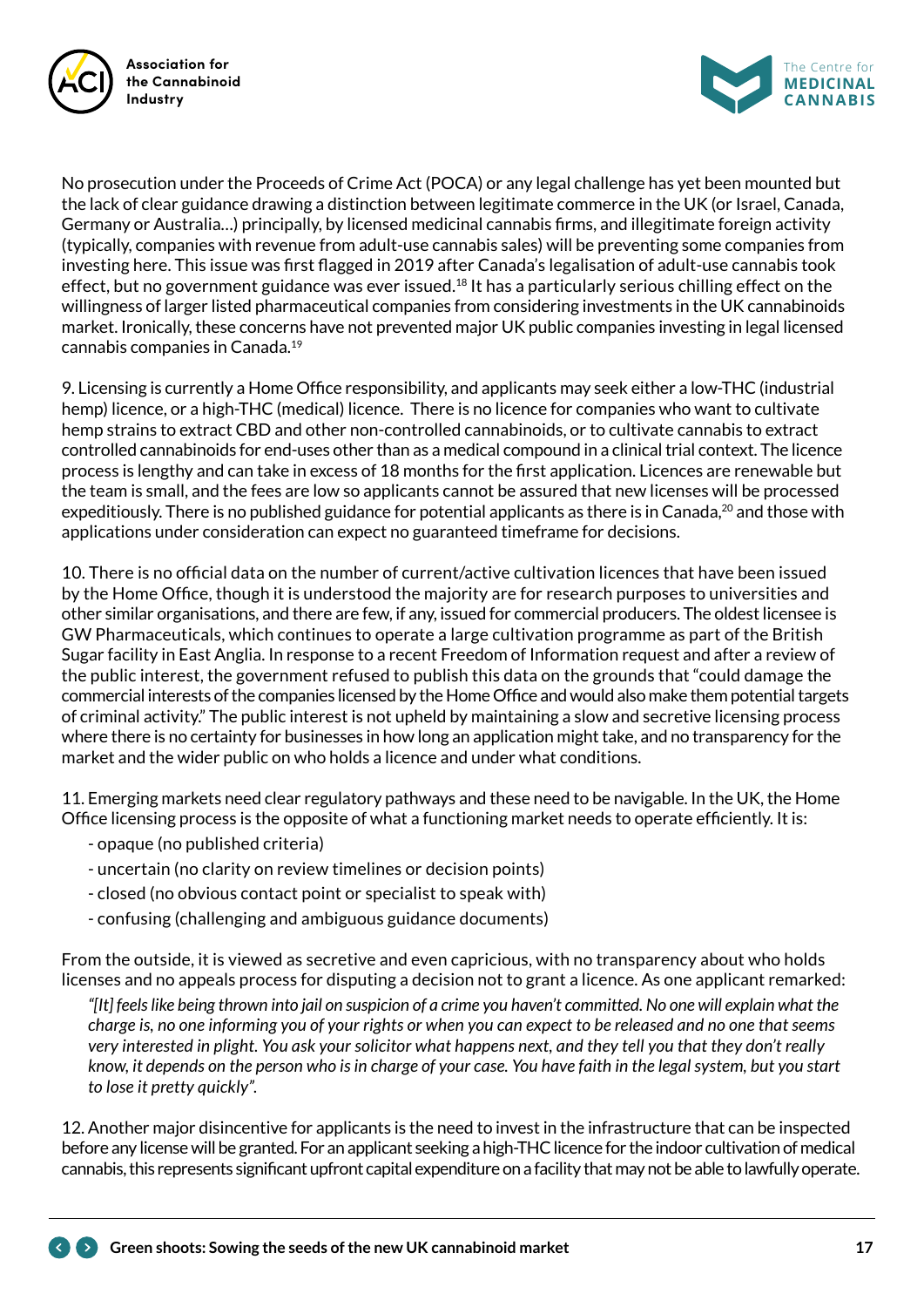



Together, these factors discredit the whole system and create incalculable risk throughout the entire process. Many overseas companies seeking to invest in the UK have been discouraged by a negative experience with a Home Office licence application.

#### **Outdated rules governing research and cultivation**

13. UK academics engaged in scientific and clinical research using controlled substances of any kind need to hold a schedule 1 licence and this involves upfront costs and complex audit and record keeping. The UK should be encouraging more primary research at our universities, but burdensome licence requirements discourage academics from pursuing research projects in the field of cannabinoid science. In the Government's Research & Development Roadmap, the barrier to research was identified:

*"[S]pecific regulations still have the potential to slow down and stop innovation. For example, in healthcare, while the regulatory system is integral in preventing the misuse and diversion of harmful drugs, we need to have proportionate controls around access to controlled drugs in the area of legitimate R&D. Working with key industry and regulatory stakeholders, we will review the current regulatory system around controlled substances for scientific research to ensure it does not inhibit the development of new therapies and the full potential of the innovative life sciences industry."*<sup>21</sup>

14. Most laws relating to the cannabis plant are decades-old and have not been updated to reflect new scientific findings, and even most regulations - including in the UK - that directly bear on CBD are from the early 2000s: long before over-the-counter CBD became an important consumer trend. When the 2001 regulations were devised, the 'exempt product' category was intended to exempt scientists working with test samples from being criminalised for handling-controlled substances without a licence. There was no conception that a major wellness market, in online and over-the-counter CBD products, would arise and the 2001 regulations do not provide any lawful route to market for such products. This is because almost all will contain trace amounts of controlled cannabinoids and the exempt product criteria would not be met. The black-market production of cannabis to service the illicit drugs trade was joined by a large grey market in products derived from cannabis (or hemp) that was purporting to be legitimate, but was, in fact, outside any legal framework. It was only the good safety profile of CBD itself that worked in its favour, discouraging heavy-handed enforcement and leading authorities to tolerate the industry's expansion.

15. The outdated rules governing cultivation have allowed the UK's CBD market to profit foreign suppliers at the expense of British farmers who could be enjoying a strong trading demand for their hemp crops. As VolteFace has argued:

*"The current set up gifts a significant competitive advantage to international companies that operate within more rational regulatory frameworks."*

As these rules are not mirrored in other European states, they create a structural disadvantage at the root of the British cannabinoids sector which cannot be compensated for by the vibrant end product market of consumer CBD.

As the CMC argued in their 2019 report: *"The CBD industry in the United Kingdom is one of the largest in Europe, but it is entirely built upon a raw ingredient produced elsewhere in Europe or further afield, not one harvested domestically…. A thriving CBD industry in the UK should not be reliant on imports. Even if the UK will never become a global leader in hemp cultivation because of climate, land values and crop acreage, that does not mean it should be made uncompetitive."*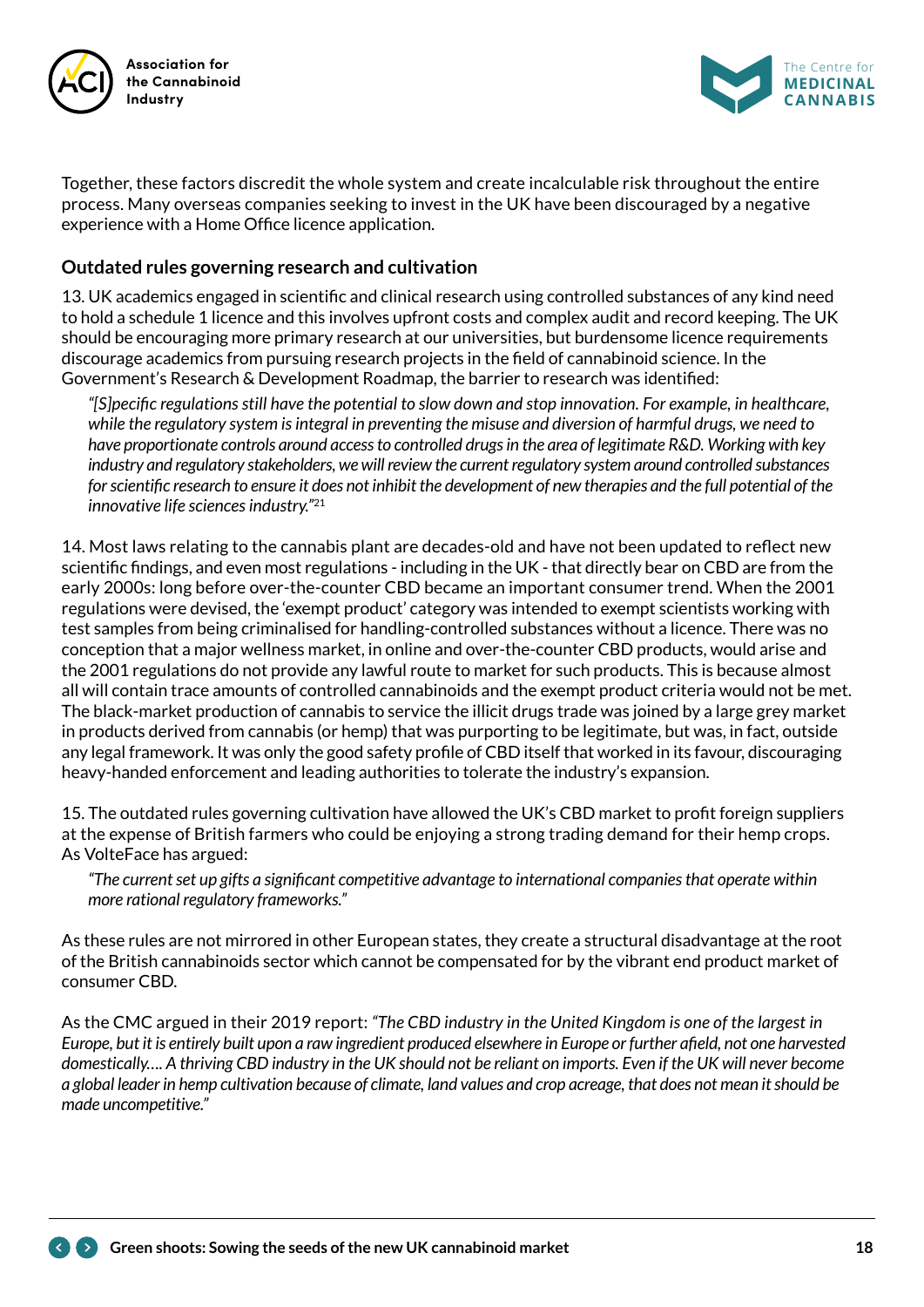



#### **Absence of institutional support**

16. Even despite the licensing burden placed on university researchers, the United Kingdom contributes a disproportionate amount to the published scientific literature on cannabinoids. The USA, Italy, Canada and Israel are important centres for academic research into cannabinoids with the USA dominating the field of published studies. However, three UK universities have an influential volume of output and together produce more cannabinoids research than other European institutions:

| 730<br><b>CNR</b>                        | 343<br><b>UNIV COMPLUTENSE</b>                     | 318<br><b>UNIV SAO PAULO</b>    | 300<br><b>UNIV BONN</b>         | 287<br>UNIV KINGS COLL<br>CONNECTICUT LONDON |                             | 280                              |  | 277<br><b>UNIV<br/>NOTTINGHAI</b> |                                |  |
|------------------------------------------|----------------------------------------------------|---------------------------------|---------------------------------|----------------------------------------------|-----------------------------|----------------------------------|--|-----------------------------------|--------------------------------|--|
|                                          | 336<br>304<br><b>NIAAA</b><br><b>UNIV ABERDEEN</b> |                                 |                                 |                                              |                             |                                  |  |                                   |                                |  |
| 653<br><b>VIRGINIA COMMONWEALTH UNIV</b> |                                                    |                                 |                                 | 272<br><b>UNIV CAGLIARI</b>                  |                             | 246<br><b>UNIV<br/>WASHINGTO</b> |  | <b>MED COLL<br/>WISCONSIN</b>     | 218<br><b>UNIV<br/>CALGARY</b> |  |
|                                          | 329<br><b>SCRIPPS RES INST</b>                     | 302                             |                                 |                                              |                             |                                  |  |                                   |                                |  |
| 349                                      |                                                    | UNIV COMPLUTENSE<br>MADRID      | 246<br><b>UNIV CALIF IRVINE</b> |                                              |                             |                                  |  |                                   |                                |  |
| <b>HEBREW UNIV JERUSALEM</b>             |                                                    |                                 |                                 |                                              | 217<br><b>UNIV TORONTO</b>  |                                  |  |                                   | 213<br><b>CSIC</b>             |  |
| 344                                      | 320<br><b>NIDA</b>                                 | 300<br><b>NORTHEASTERN UNIV</b> | 246                             |                                              |                             |                                  |  |                                   |                                |  |
| <b>INDIANA UNIV</b>                      |                                                    |                                 | <b>UNIV SYDNEY</b>              |                                              | 215<br><b>UNIV MARYLAND</b> |                                  |  |                                   |                                |  |

Source: Institution of Origin of published literature 1970-2020 search term cannabinoids - Web of Science accessed 22nd Sept 2020

17. Despite this record, the funding directed at research has been declining steadily since 2011, and the majority is focused on exploring the harms of cannabis as an illicit drug, and not on the medicinal potential of cannabinoid therapies. UK universities are home to world-leading specialists, but the limited funding opportunities prevent them from pursuing large-scale translational research that would have major pharmaceutical applications and feed into domestic clinical trials. It is notable that despite pioneering our understanding of the plant, many British university research has not managed to generate commercially successful spin-offs in the field.

18. The National Institute for Health Research (NIHR) committed to funding cannabis medicine trials in 2018- 19 but funding was allocated to only one study and the research priorities of the agency may no longer align with public commitments made to medicinal cannabis companies exploring the potential for new clinical trials in the UK in 2018. <sup>22</sup> The funded trials that are underway will not, by themselves, generate a large volume of data and there are no major Randomised Controlled Trials involving private sponsorship on the scale needed to reach thousands of participants.

19. Without a dedicated centre of excellence – as the CMC argued in their 2018 paper on how to deliver an effective system for medicinal cannabis access – the UK-generated research is likely to continue to rely on the uncoordinated efforts of individual university departments. The most efficient way to fund, direct and synthesise the evidence base in the emerging life sciences sector is to brigade resources under a single sponsor who can leverage external funding, and oversee and steer research efforts across the entire landscape. The UK lacks such a body, and the niche nature of cannabinoids science suggests that new innovations will be faster to emerge and will attract more sponsors if they are catalysed by a dedicated centre of excellence.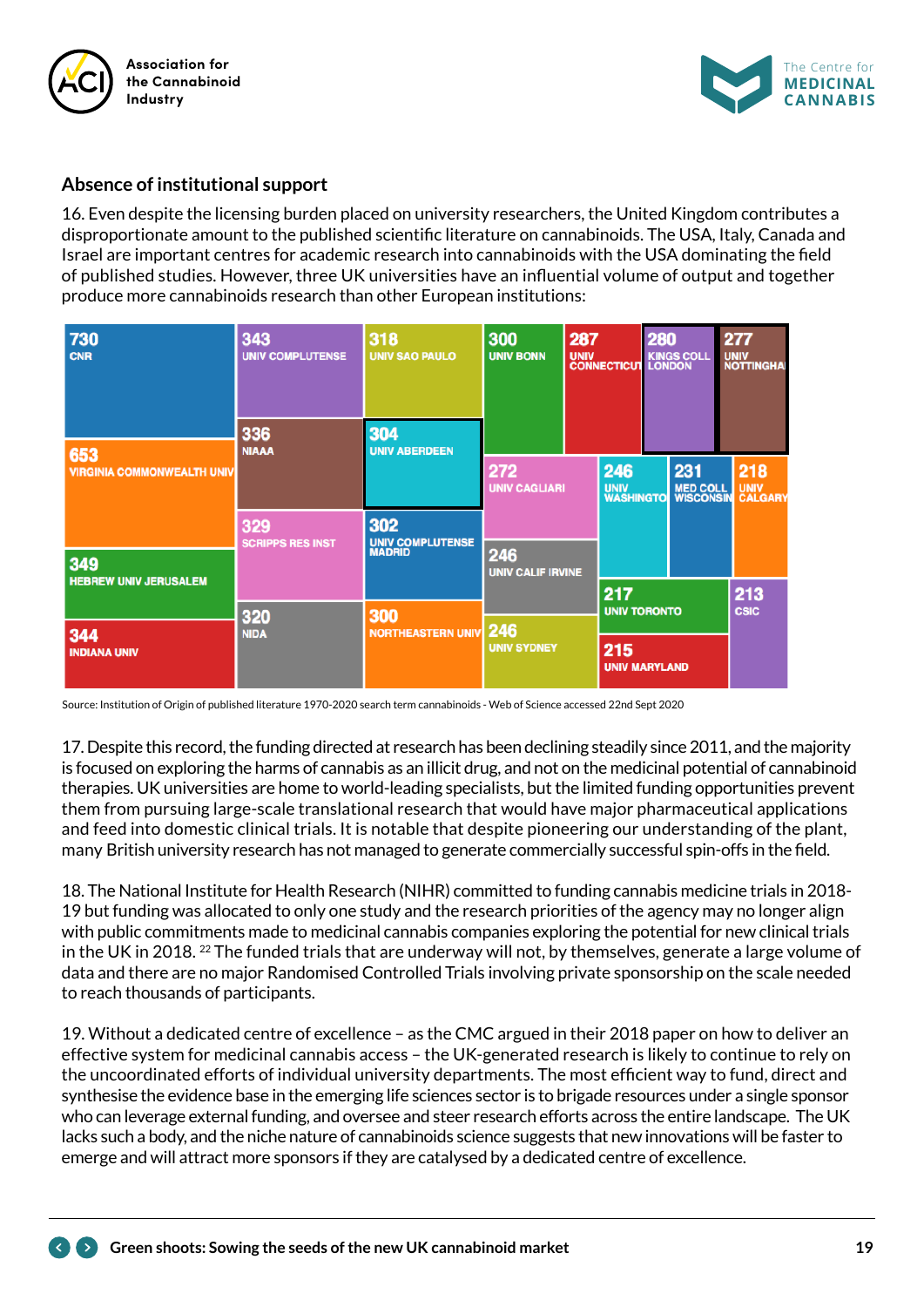



# **3. Case for a coherent cannabinoids strategy**

1. The world has changed since 1998 when GW Pharmaceuticals set out on their mission to produce an effective, licensed medicine from the cannabis plant. According to the 2021 assessment by Prohibition Partners, the European medical cannabis market is now estimated to be worth €406 million by the end of 2021: a year-on-year growth of 75% compared to 2020, with a total of 185,000 patients across the continent, and Germany the most important market. The same report projected the European cannabis market is forecast to grow with a compound annual growth rate (CAGR) of 67.4% to reach €3.2 billion by 2025.<sup>23</sup>

2. Taking a wider view, according to Grandview Research (2020), the CBD market globally *"is expected to reach a value of USD 23.6 billion by 2025 growing at the CAGR of 22.2%."* Against this backdrop the UK's regulatory and licensing framework has not changed substantially, or has been updated in an uncoordinated ad-hoc way, and it is now a barrier to the future prospects of seeing another GW emerge, quite apart from the value created by new healthcare breakthroughs in an ageing society that requires better treatments.

3. Instead of standing still in the face of this rising tide of investment and innovation that other countries are moving to capitalise on, the British government should be proactive and devise a coherent industrial strategy for cannabinoids so the UK can capitalise on this industry and attract new investment, jobs and scientific endeavours to the UK. We argue that a do-nothing-approach will see jobs and investment move to North America, Australia and parts of Europe (including the UK's Crown Dependencies of Jersey, Guernsey and Isle of Man, where new laws have already been adopted).

4. The cannabinoids industry is unusual in being an area where the UK already has underlying strengths and relevant experience (despite being unsupported by government), and which requires only modest investment and regulatory modernisation to create the conditions for more growth. The cannabinoids sector is also at the intersection of at least three high-growth sectors for the global economy out to 2030 which promise major institutional investment, namely, **Health and Wellness**, **Technology**, and the **Green Economy**. Any strategy should be comprehensive and recognise the distinct contribution that cannabinoids can make in these high-growth sectors.

5. There are four themes which a comprehensive cannabinoid strategy must cover:

- **• Medicines** including creating the manufacturing, research and clinical trial pathway for the 'pharmafication' of the existing cannabis sector (and development of more companies of the scale of GW. This should also foster new biotech companies wanting to exploit cannabinoid medicine so we can deliver and licence new, efficacious treatments for a range of conditions, at a lower cost to the NHS and export products and innovation, more quickly. With a well-established life sciences sector and top-tier university research base, the UK already has one of the most profitable and innovative pharmaceutical sectors in Europe, alongside Germany and France. The UK has been a European leader in the Active Pharmaceutical Ingredient (API) field, with research indicating strong growth for this sector up to 2020. Dominated by established pharmaceutical players, the market will expand to accommodate demand for API quality cannabinoids, including CBD;
- **• Nutraceuticals** including the advantages of a modern framework for the robust regulation of wellness products to enable UK consumers to access CBD products produced from hemp grown, extracted and developed in the UK (ensuring quality and traceability) and to export this "gold standard" to foreign markets;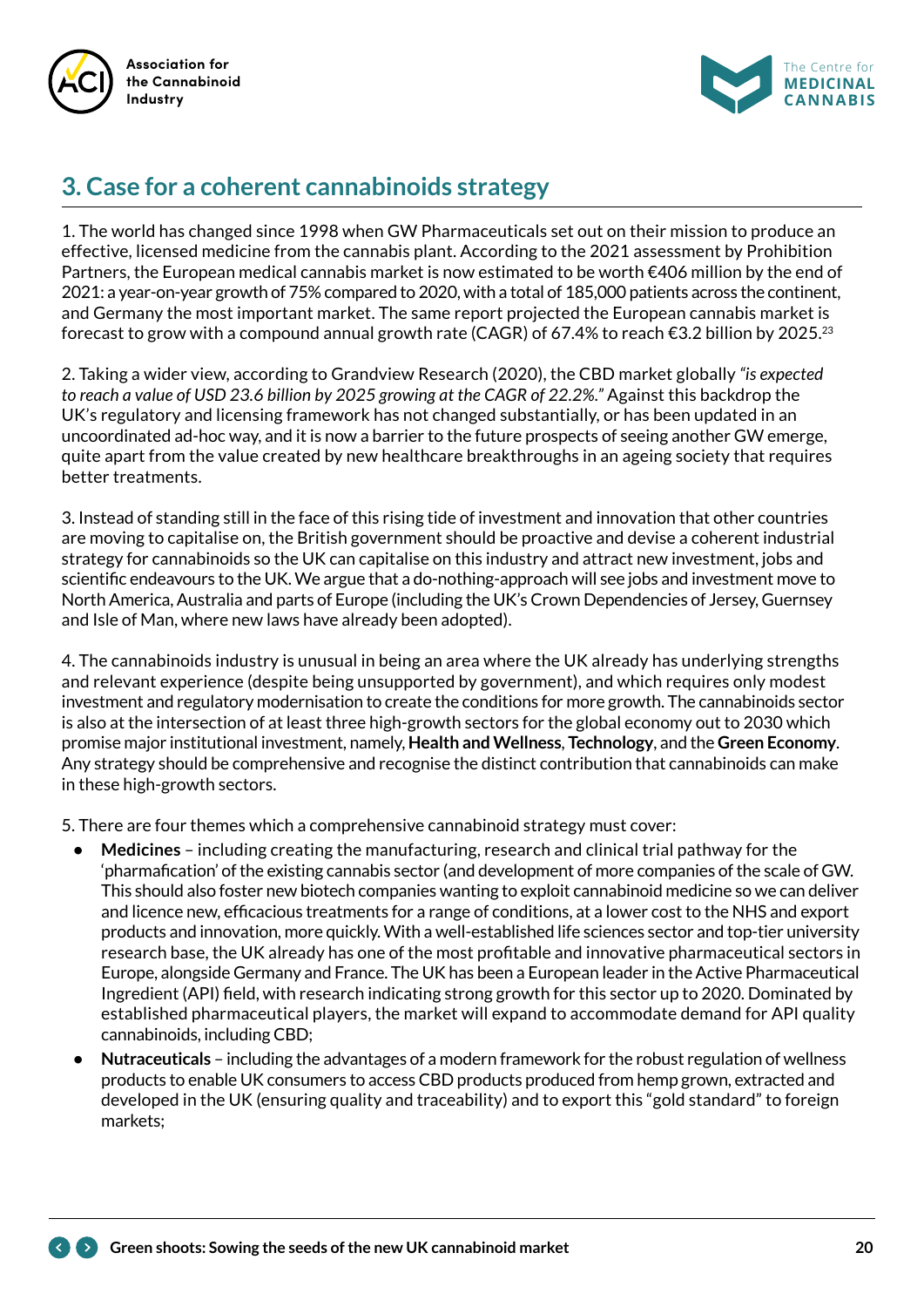



- **• Environment** including the use of hemp to supply raw materials to a range of sectors including, but not limited to, automotive, aerospace, and construction, where low-carbon products attract a premium and by using increased cultivation of hemp in the British Isles to make a meaningful contribution to achieving Net Zero by 2050;
- **• R&D and Technology** including new agri-tech and med-tech innovations to exploit new opportunities in the areas of plant genomics, extraction and formulation, and medicinal devices. Also using advanced data analytics to provide security, privacy and traceability for growers, clinicians, patients and consumers.

6. In a globally competitive, emerging industry, the UK has three comparative strengths in the cannabinoids sector around medicines and life sciences, financial services, and technology-led innovation (specifically in plant sciences, environment and sustainability). The UK's strength in **financial services** is already attracting interest from the global cannabinoid sector. A recent catalyst for the investor interest in the medicinal cannabis sector in the UK was the recent decision, set out publicly by the Financial Conduct Authority (FCA)<sup>24</sup>, to permit certain companies in the sector to list on the London Stock Exchange for the first time, with MGC Pharmaceuticals and Israeli-based Kanabo both joining the exchange in Q1 2021. Permitting foreign (and domestic) companies to list in London, but not those engaged in recreational cannabis markets abroad, was an important decision that clearly distinguishes the UK as a market to trade and invest in, for legitimate, regulated goals in the medicinal market.

7. The companies listed in London do not need to hold a UK licence, but they do need to demonstrate compliance with their local regulatory regimes. As more companies pursue this route, the ability of foreign companies to raise money in London will make the UK more attractive as a place to pursue the commercial goals of building new cannabinoid businesses. The challenge is to translate the high finance activity in an increasingly globalised industry, into real jobs and investment in the UK itself, and tax revenue for HM Treasury. There are some signs that the tax regimes of offshore jurisdictions like the Isle of Man and the Channel Islands are proving attractive as places to incorporate global cannabis businesses with European ambitions.<sup>25</sup>

8. With respect to the UK's commitment to Net Zero, and the adoption of ambitious carbon reduction goals for 2050, the environmental advantages of embracing domestic hemp cultivation make **sustainability** a key pillar of any strategy. There is growing recognition of the value of hemp as a crop, and the benefits that the UK could realise from encouraging a return to mass cultivation of hemp within the British Isles:

| Key advantages of hemp crops                           |                                                                                     |  |  |  |  |
|--------------------------------------------------------|-------------------------------------------------------------------------------------|--|--|--|--|
| <b>Break-crop</b>                                      | Carbon sequester                                                                    |  |  |  |  |
| Hemp can serve as an efficient 'break crop' to         | Hemp is a highly efficient crop to offset CO2. Plants can grow up to 5 metres       |  |  |  |  |
| help farmers who need rotation options and             | in only 12-16 weeks. It is estimated to absorb more CO2 per hectare than            |  |  |  |  |
| can no longer rely on oilseed rape.                    | virtually any other plant. The products derived from hemp lock up carbon.           |  |  |  |  |
| Low input crop                                         | Sustainable products                                                                |  |  |  |  |
| Hemp can grow successfully without pesticides or       | There are now 10,000+ sustainable products derived from hemp, including fuel (from  |  |  |  |  |
| herbicides and the crop needs minimal water, which     | biomass), plastics, and construction material (Hempcrete). Major clothing companies |  |  |  |  |
| makes it highly resilient and cost-effective to plant. | (Levis, Adidas) and automakers (BMW) are shifting to sustainable hemp products.     |  |  |  |  |
| Soil remediator                                        | Whole plant value                                                                   |  |  |  |  |
| Hemp can serve to bio-remediate contaminated soil,     | Hemp can provide economic value from the seeds, stems and stalks, as well as        |  |  |  |  |
| and it improves structure and nutrient levels, which   | the leaves and flowering heads, making it a crucial crop for diversification and    |  |  |  |  |
| then leads to greater yields in follow-on crops.       | raising farm incomes.                                                               |  |  |  |  |
| Source: BHA, EIHA, NFU                                 |                                                                                     |  |  |  |  |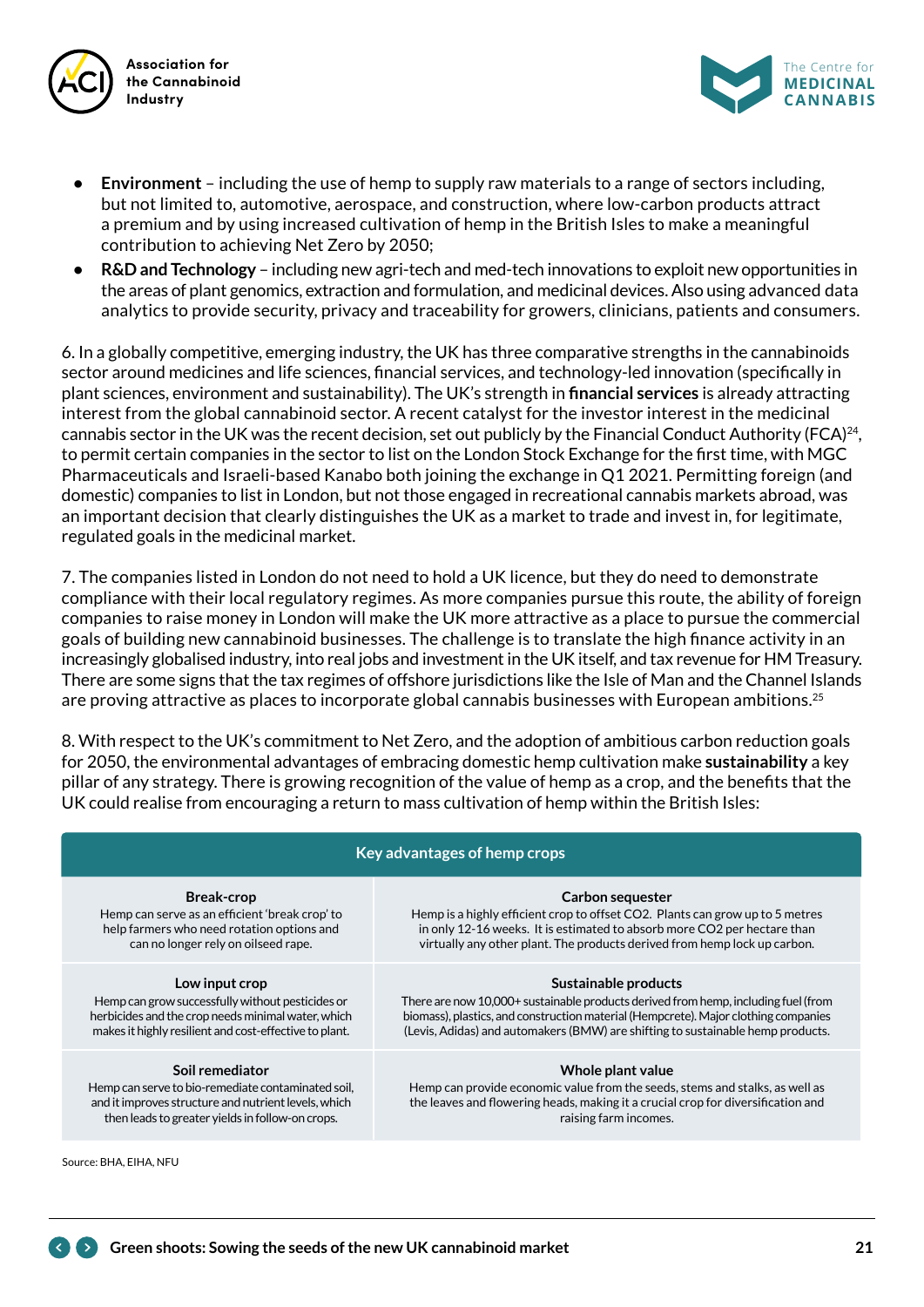



9. The agricultural value extends far beyond the return to large-scale domestic hemp crops. If the UK owned its own sovereign list of approved strains for cultivation, it could become the home of a mini revolution in cannabinoid plant science. In departing from the limited EU list, the UK would accrue some competitive advantage that researchers and new agri-science start-ups could exploit. If admission to the list was permitted for strains with trace THC up to 0.3% (or even 1%), then the variety of legal strains for domestic cultivation and trial breeding would significantly increase. There are already newly created strains of hemp that are cultivated in North America (and licensed for growing under the federal Farm Bill in the USA) that produce very high amounts of non-controlled cannabinoids like CBD, low amounts of THC, and are not currently on the EU list.

10. Setting a strategic goal of growing the legal cannabinoids sector would not just make sense economically, but it is also smart politically: it aligns with at least three **core cross-government objectives** (all of which will remain important for the next three decades):

- *• Net Zero* (e.g., industrial low-THC hemp being an effective means to support carbon sequestration, soil remediation, and diversify away from plastics and other petroleum-based consumables);
- *• Science* (e.g., with cannabinoid R&D supporting new drug discovery for healthcare and wider commercial applications from industrial hemp);
- *• Levelling up* (e.g., with prospects for expanded manufacturing, domestic supply chains, and cultivation opportunities supporting local employment in all parts of the Union, as well as raising farm incomes).

11. Lastly, there is a window of opportunity now to create a growth strategy for cannabinoids because of the additional freedoms obtained by Brexit. For example, the chance to support farmers to transition to hemp growing, or to create a sovereign list of approved hemp strains. The prize for UK farmers is to breed and cultivate novel varieties from an expanded list that farmers in Europe cannot legally grow, rather than just being permitted to extract cannabinoids from the same variety of hemp that a Bulgarian farmer can already grow on cheaper land using cheaper labour. This list could then become the basis for an industry geared to 'genetics innovation' where the UK becomes a sandbox environment to cross breed strains to create low-THC, high CBD/CBG/CBC etc. strains with a wide range of potential human and industry applications. As Hanway Associates have argued: *"UK continuation of EU policy is in effect mandating that UK farmers use foreign seed suppliers who supply sub-optimal genetics"*.

12. By recognising the value in the cannabinoid sector and taking steps to leverage the UK's underlying strengths, the sector can potentially support many more jobs and drive major direct investment into areas of the economy that need it, especially following Brexit: namely agriculture and manufacturing.

### **Key enablers of a coherent strategy**

13. There are 3 key, separate but complementary, enablers of a strategy to drive growth and support economic investment in the UK:

- **• Supercharging our existing academic expertise** to seed a new centre of excellence which can fund, evaluate and explore all aspects of cannabinoid science and innovation;
- **• Modernising the outdated and unfit legal framework** that contributes to uncertainty, and prohibits certain investments; introducing a clearer legal framework with supporting infrastructure to properly monitor, regulate and guide the growth of the cannabinoid industry;
- **• Creating a modern, fit-for-purpose licensing and approvals regime** that is clear, proportionate and instills confidence among businesses. Such a regime would have three tiers for licensing businesses, should be transparent and customer-centric, and could be made self-funding.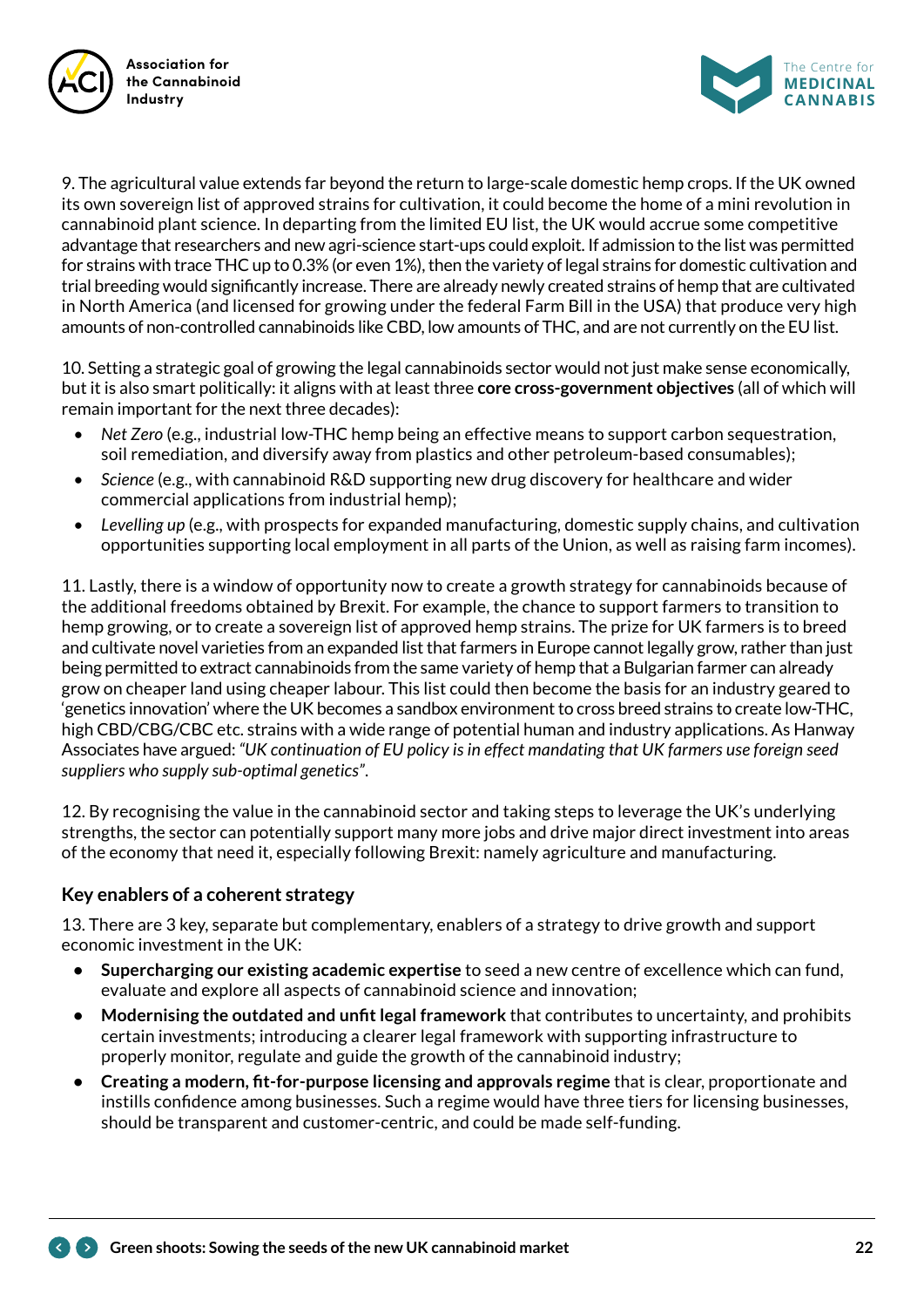



The best future approvals process for non-controlled cannabinoids in ingestibles, vapes, and other wellness products may warrant a wholesale redesign of the Novel Foods process to make authorisation faster and cheaper.

### **Supercharging the UK's existing cannabinoids expertise**

14. The UK should support the academic expertise in cannabinoid science by using life science funding in the R&D budget to establish a dedicated centre of excellence. This would bring together, coordinate, and multiply the research efforts of many different universities and create a vehicle for coordinating privately funded research. A new National Institute for Cannabinoid Science (NICS) should be university-affiliated to ensure impeccable research credentials and academic independence. It should also be unrelated to the licensing of scientific or commercial activity. It should, however, control a dedicated pot of money from public-private partnership to fund research across the spectrum of science including:

- **• Basic science to understand cannabinoid biology and develop new intellectual property that can be spun out or licensed to existing players**
- *• Crop science* to further support the agricultural sector in producing increased yields of crop, assess and generate optimised sovereign strains more suited to the UK climate and customised to growing cannabinoids of interest, and work to understand the relationship of cannabis growing and its role in reducing carbon footprint.
- *• Analytical sciences* The cannabinoid industry has been hampered by the lack of recognised and standardised analytical methodology. Without reliable and accessible analytical methods, it is impossible to police future laws and policy, and makes operating in the cannabinoid sector challenging for legitimate businesses. This lack of analytical excellence is not just limited to the UK and this research would be entirely exportable to support the expanding global cannabinoid sectors world-wide.
- *• Food/Nutrition science* The nutraceutical and wellness cannabinoid market is a significant and growing value sector. It is open for the non-controlled cannabinoids to be used in subject to novel food provisions. It is currently dominated with CBD, but this is likely to evolve to other cannabinoids such as Cannabigerol (CBG), Cannabidiolic acid (CBDA) and Cannabigerovarin (CBGV). Understanding the benefits and harms of novel cannabinoids is going to be an important area to understand.
- **• Translational science to prepare for clinical research and bolster the IP portfolio that can be spun out or licensed to existing players**
- Both pre-clinical models and novel clinical proof-of-mechanisms for key indications related to the emergence of potential uses of cannabinoids, are largely lacking in the scientific literature. This hinders the furtherance of proof-of-concept and regulatory studies as they become too risky to finance without the underlying science.
- There is surprisingly little known on the basic pre-clinical and clinical pharmacokinetic and pharmacodynamic interactions between cannabinoids used in combination. Research has tended to be biased towards single cannabinoid research or 1:1 mixtures of CBD and THC. Research into how different cannabinoids interact, and therefore provide novel pharmacology to address different indications, would be a welcome addition to the field.
- Cannabinoids derived from plants are often implicated with an "entourage effect" when used in a raw extract. The belief by some is that the diverse range of cannabinoids, plus other plant derived compounds such as terpenoids and flavonoids, contribute to additional effects above and beyond the major cannabinoids present in the extract. By implication, it may be that whole plant extracts are more useful as medicines than the isolated cannabinoids, but this has not been evidenced in any robust scientific or clinical experiment. Understanding this fundamental question would help cannabinoid researchers design the right clinical trials in the future.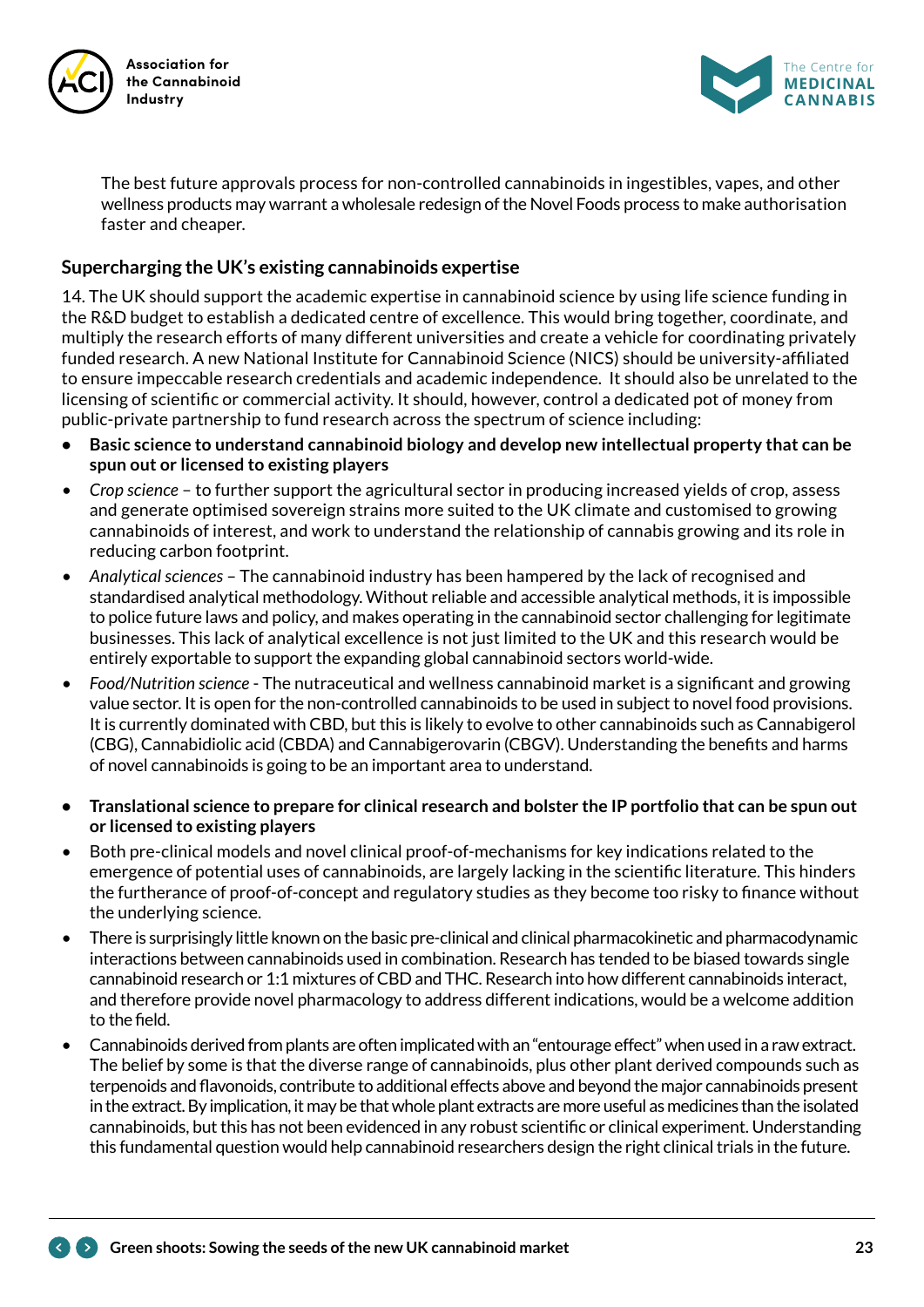



- **• Clinical science to generate the evidence that will be needed for physicians, payers, health technology assessments (HTAs) and regulators (e.g., NHS, NICE, MHRA)**
- Using the Innovative-Licensing and access clinical pathway (ILAP)<sup>26</sup> which is the new UK initiative supporting innovative approaches to the safe, timely and efficient development of medicines to improve patient access, it will be possible to work with private industry and NICS/NIHR funding to run clinical trials which will raise the bar from the current unlicensed special medicines to provide solid and compelling evidence and safety to support the wider use of these medicines, in both private settings and the NHS. Allowing a permissive environment of trialling in the UK will draw inward investment as the data generated will be applicable in world-wide markets. Generating clinical evidence to support current challenges within the NHS (e.g., long-COVID, opiate addiction, chronic pain, fibromyalgia, intractable neurological conditions) will generate new therapy options to help alleviate patient suffering and the increasing burden of drug and treatment budgets.

#### **Update and clarify the legal framework**

15. Without resorting to primary legislation, the UK government can make new rules that will create conditions conducive to investment and growth. A market that is already reliant on imported hemp will not generate value across the whole supply chain in the UK unless British farmers are also able to compete. The growth of imported products from North America and the downward pressure on prices will also further risk a deterioration of the quality that British consumers deserve. The answer is to permit UK farmers to handle the controlled parts of the plant, and therefore become domestic suppliers to licensed processors who – with a new licenced, regulatory pathway – could supply CBD companies in the UK (or abroad). Under this approach, farmers would still need a hemp licence, and could only grow strains below a set limit of THC, but the change would make the growing of hemp in the British Isles much more profitable and likely lead to a major agricultural shift as more growers enter the market.

16. In addition, the processing industry – operating under a new licence – would emerge to service the demand with established CBD companies investing in new UK-based facilities to extract, process and refine their products. Mandating traceability in the supply chain for hemp would also catalyse domestic production, rather than relying on complicated international sourcing.

17. We estimate around one third of the entire domestic market of consumer CBD products could be serviced by homegrown hemp supply if the current estimated acreage of hemp grown in the UK (c.2,000 acres) increased 10-fold within two years. This would still be 1/12th of the total 285,000 acres cultivated in the USA in 2020, two years after the passage of the 2018 Farm Bill, so may be an underestimate of how much cultivated acreage would increase in the UK, even accounting for the UK's greater density and smaller scale farming and field sizes.

18. The UK Government has stated its intention to update the regulations in the 2001 Misuse of Drugs Act to amend the exempted product definition to clarify its purely scientific purpose, and to provide clarity over the trace elements of controlled cannabinoids permitted in a legal CBD product.<sup>27</sup> The ACMD have been commissioned to advise on what this safe de minimis limit should be, and after considering their advice, secondary legislation will be updated later in parliament. The ambition here is the right one, and it will provide much needed regulatory certainty and legal clarity to the UK's large and dynamic CBD sector. The CMC have separately proposed a limit that would provide clarity and allow for a viable market with the necessary testing infrastructure to ensure quality and compliance. Whatever level is set in law, the industry needs this change as soon as possible; there will need to be an expansion of the UK's laboratory market to accommodate the demand from suppliers seeking to prove their CBD can comply with the new requirements.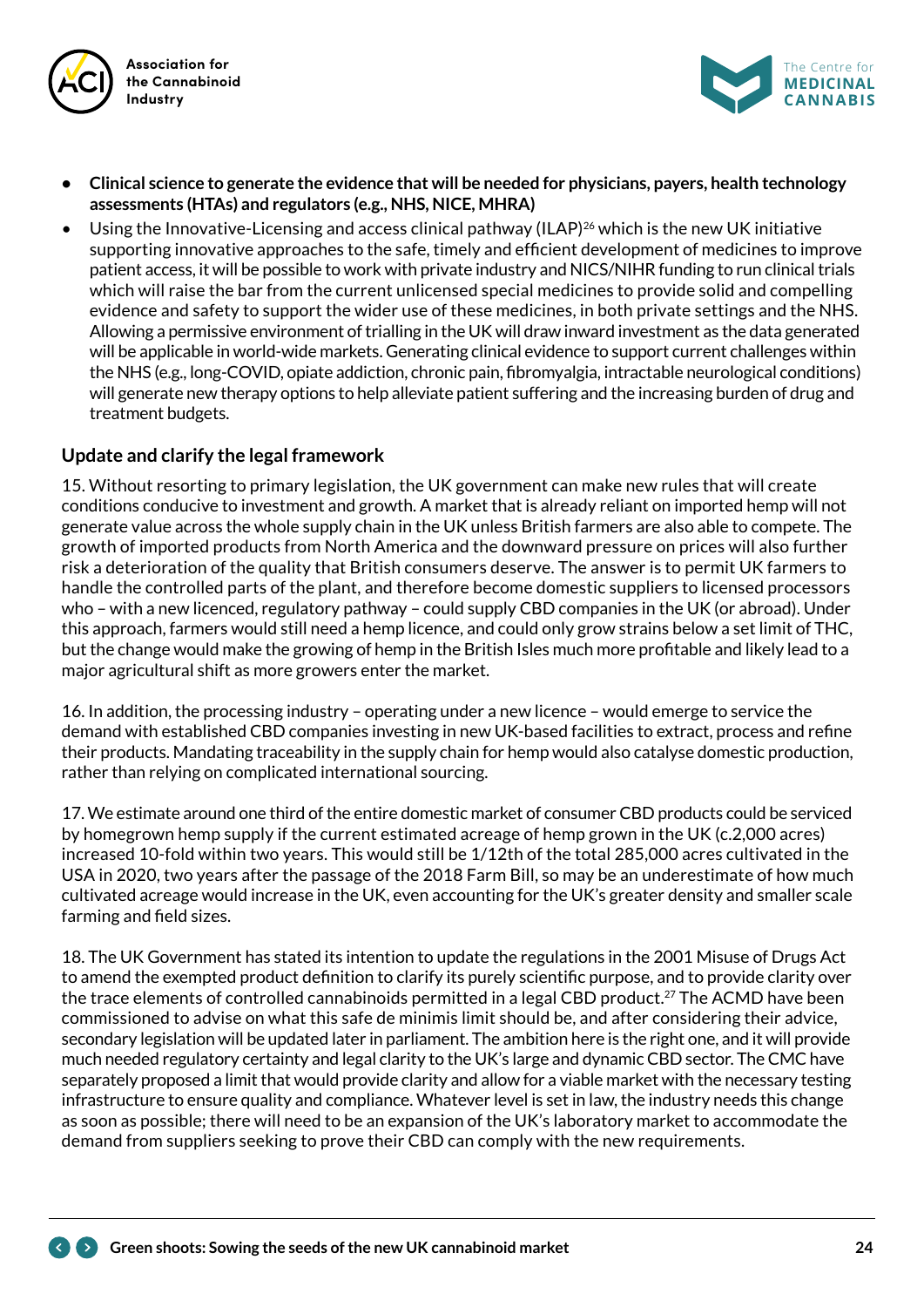



19. With the passage of the 2018 Farm Bill in the US, removing hemp products containing CBD (but not THC or the cannabis plant itself) from threat of enforcement by the Drug Enforcement Administration, this move has already provided a significant boost to US agriculture, given the value of the biomass for this burgeoning consumer CBD market. Major hemp producers in the United States are now gearing up for international expansion, with hemp grown in areas like Arizona specifically to be supplied for export.

20. New guidance on the **importation** of raw biomass or distillate/isolate from extraction overseas should be issued alongside a clear statement of the legality of medicinal cannabis companies operating in the UK under money laundering regulations. Providing this clarity on the law to the whole cannabinoids market will encourage investment. It will lift the cloud of uncertainty from ancillary businesses looking to work with the sector, and the major listed companies, that could prove valuable partners for driving investment and forging new collaborations, to take the cannabinoid industry to the next level. In addition, associations with a prohibited plant should not prevent UK-based CBD businesses from being able to access the same start-up incentives and innovation grants as any food, healthcare or technology company, or the banking services required to support retail to consumers.

21. Despite administrating the Novel Food authorisation process, it is not yet clear what a proportionate enforcement approach by the UK's FSA will look like as it relates to CBD products after 31 March this year. New action is needed to warn and deter, and it would support the legitimate growth of the industry if **smart enforcement** by Trading Standards was intensified in 2021 to remove certain illicit products and protect consumers. Now a pathway for regulatory approval is open, the responsible cannabinoid industry should be united in its desire to see this kind of enforcement action, which will discourage grey market activity and improve the competitiveness of legal companies.

22. Following on from the UN vote on rescheduling CBD in 2020, international efforts are underway to bring some coherence to how cannabis cultivation, production and import/export for medicinal purposes are regulated. Countries engaged in the initiative want to agree common approaches on how production and distribution are monitored and reported under the narcotics control treaties, and recent meetings at the International Narcotics Control Board may yet create new rules for signatory countries like the UK to follow.<sup>28</sup>

23. If the UK permits domestic extraction of cannabinoids from plants grown under licence in the UK (as other signatory states do), then the volume of imports and exports will be impacted and reporting the activity under UK treaty obligations will continue to be a requirement. It is possible to pursue a strategy for a mature, well-regulated and competitive cannabinoids industry without the UK falling foul of **international treaty obligations**, or undermining the spirit of the original conventions which placed a strong emphasis on coordinated international approaches to control and limit the access to controlled drugs. Countries that have legalised cannabis for adult-use, even within a strict framework like Canada, are going much further and adopting a stance that is incompatible with the spirit and letter of the drug control treaties, and it is not the argument of this submission that the UK should head in this same direction.

### **Create a modern, fit-for-purpose licensing and approvals regime**

24. The UK needs a new regulatory front door to a global industry that is geared towards encouraging legal actors to invest in the UK, rather than the opaque system of Home Office approvals that ignores all economic considerations and merely tolerates the applications it receives, while offering little or no incentive or support to companies to follow the rules.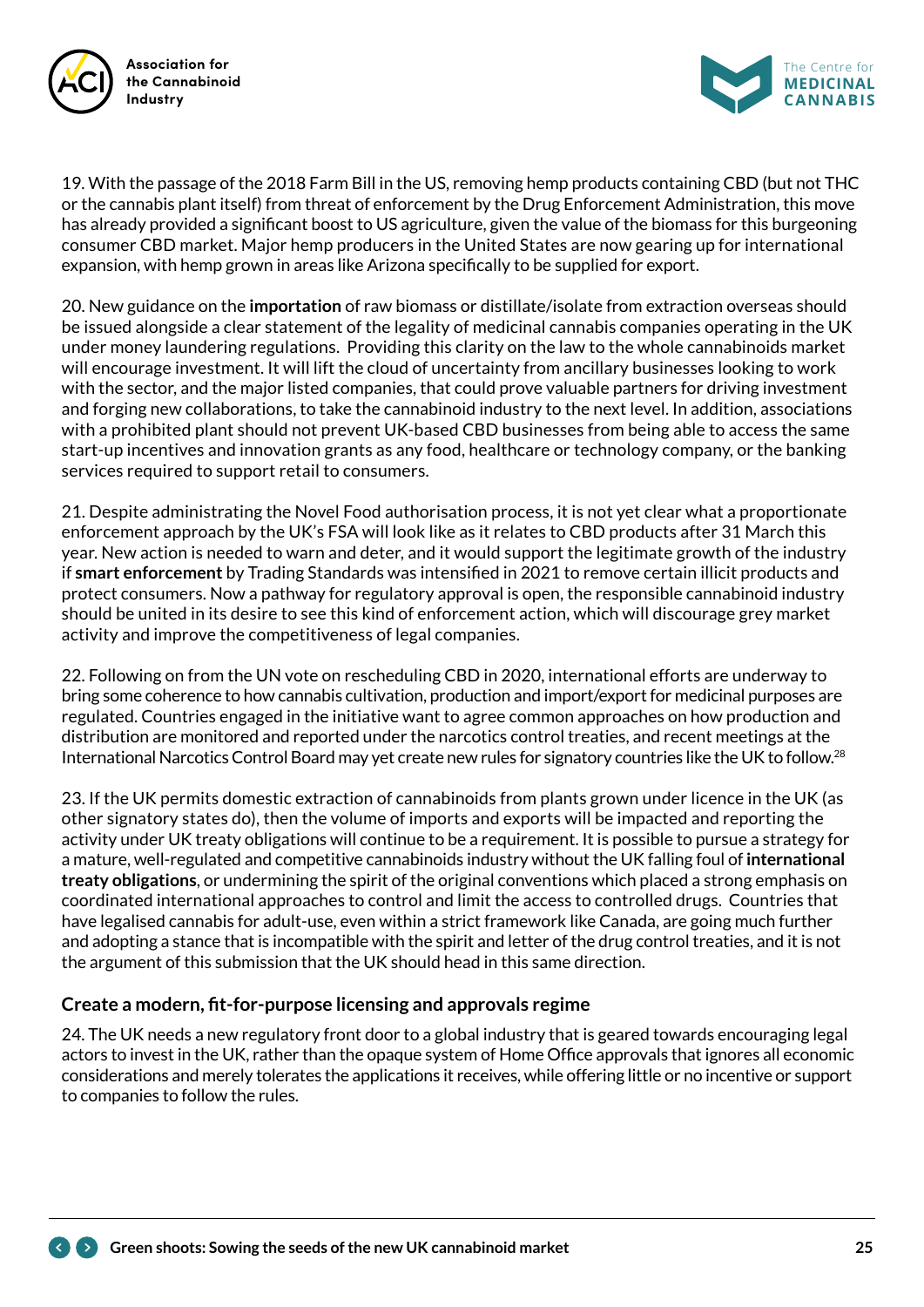



25. In response to the size and value of the cannabinoid market, and in order to foster genuine expertise and regulatory innovation, the UK should seek to create a dedicated regulator, and remove this function from the Home Office, by establishing the '**National Cannabinoid Control Authority**' or NCCA. This new agency should be empowered to grant licenses; review, amend or revoke licenses; inspect the supply chain to ensure compliance; and promulgate new guidance and rules relating to cannabinoids to provide market certainty and encourage investment. It should provide licensing based on a published criteria and transparent scoring (with feedback given to applicants). The NCCA would be the single cannabinoid regulator discharging government functions outside of a department of state, but would not be a scientific advisory body – this function should be separate and constituted as part of a national institute that can leverage top-tier academic partnerships.

26. The UK also needs a tiered licensing system with costs and controls that are proportionate to the end use and the risks that need to be mitigated. A three (or four) tier model would allow fewer controls on academics so we can **lift barriers to primary and clinical research** on cannabinoids (in line with commitments already made in the R&D strategy), potentially with the creation of a light-touch, low-cost, 'research licence' available to registered academics associated with bona fide higher education institutions. Above this would be a more expensive (but affordable) hemp licence, and then a separate category of extractor licence for companies seeking to extract from raw biomass and process into a non-controlled consumer product. Finally, the most costly and restrictive licence, for the cultivation (indoor or outdoor) of high-THC cannabis for supply into the medical market.

27. To further boost the UK's competitive advantage in agriculture outside of the EU, it should choose to expand the **catalogue of approved strains**, and create research and breeding licenses for unapproved strains as New Zealand has done, leading to a distinctive sovereign list of varieties (as also exists in Canada). Hemp grown in the EU before 1984 could reach 0.5% THC, this was lowered to 0.3% and then again in 1999 to 0.2%, and applied across all Member States. The United States and Canada both adopted 0.3% and continue to apply this level. The UK cannot compete in the global hemp market through scale, so it has to distinguish itself as a destination to trial hemp innovations, and to explore novel new genetics; that necessitates a longer list of permitted strains with levels higher than 0.2%.<sup>29</sup> DEFRA should commission an expert study to examine the genetic potential of raising the limit to 0.5% or even 1%, as adopted in Switzerland in 2011. $\alpha$  As Volteface argue in their report *Pleasant Lands*:

*"As a wet and windy island, the UK is unlikely to emerge as a hub for mass cultivation, but if a liberal regime for permitted crop varieties were to be introduced, the UK would be an ideal hub for investment in plant science, agri-tech and plant genetics. A permissive THC limit framework in line with the Swiss model would allow UK farmers a competitive advantage; Switzerland increased their THC limit to 1% in 2011 and cultivation is not limited to EU-authorised varieties, enabling the development of specialised CBD-dominant genetics and Europe's largest hemp tobacco substitute market. The full benefits of this innovation would however only be felt if CBD extraction was permitted under an updated licensing regime."*

28. When it comes to the approvals process for cannabinoids in nutraceuticals, further reforms should be considered. **The Novel Food process** is an important standard to help ensure food safety for all consumers and is not by itself defective. For this reason, the UK took steps to mirror this regulation after exiting the European Union in 2020 (as it is no longer party to the European Food Safety Authority or its committee structures). For example, highly purified isolates are clearly novel in food and given the large market and routine consumption, the assurances provided by safety studies is the responsible approach. Outside of the EU, the UK is free to pursue a bespoke regulatory process for non-controlled cannabinoids. The best approach is to maintain high standards for approval, as these will best serve the UK in the long-term, but do more to expand the FSA's capacity to process applications efficiently, speed up the authorisation process and reduce certain upfront requirements that act as a barrier to smaller companies.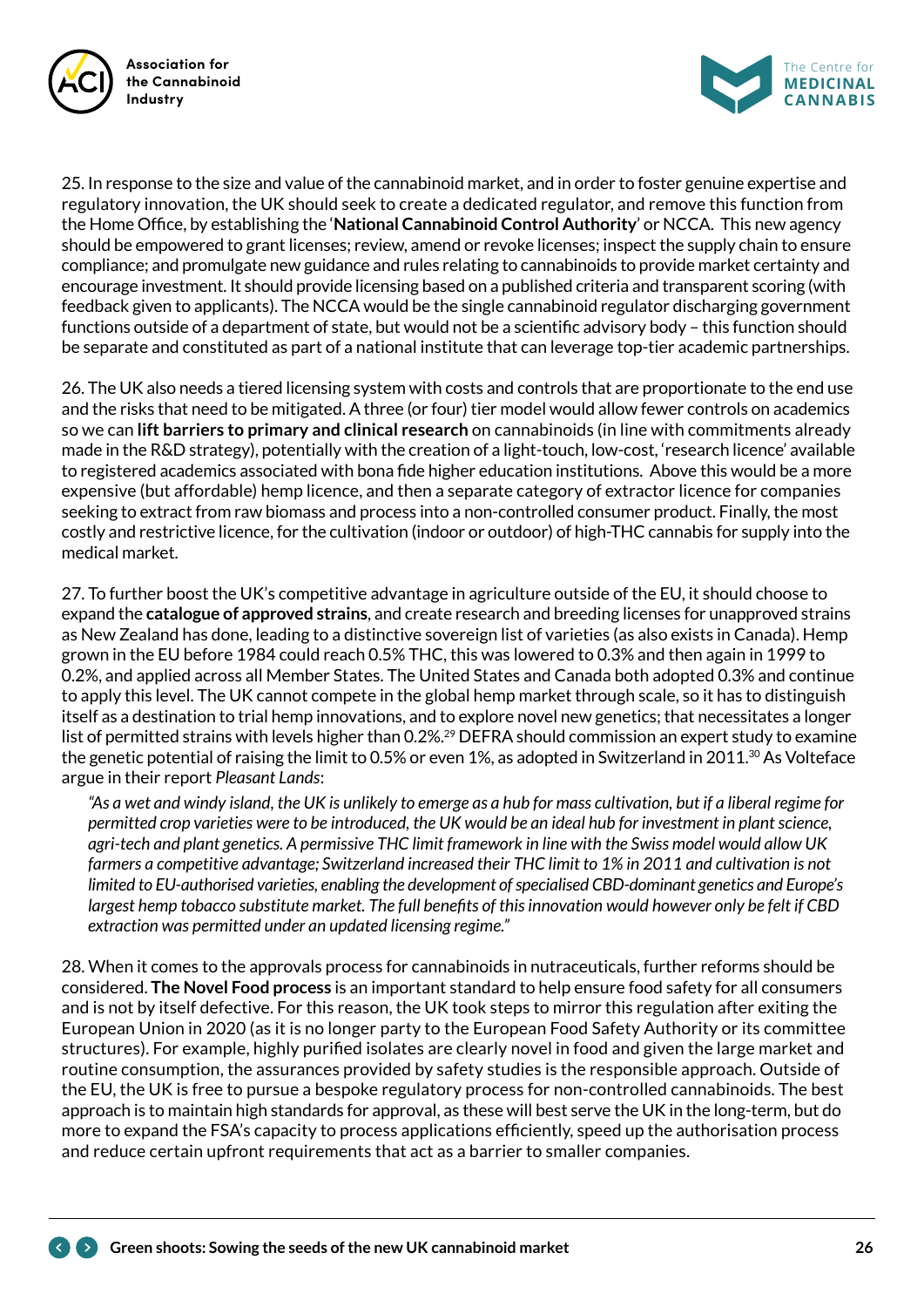



29. Policymakers in the FSA should explore ways to offer a more light-touch authorisation process that requires less upfront investment, and be more proportionate given the nature of the consumer CBD products under consideration. Such a process would need to be designed following extensive engagement with stakeholders and scientific bodies. Other important peers are moving in this direction: for example, in the USA, federal regulators have yet to determine how they intend to authorise the licensing of CBD products, and the Food & Drug Administration announced a public consultation on this, which began on 31 May 2019 and has yet to report.

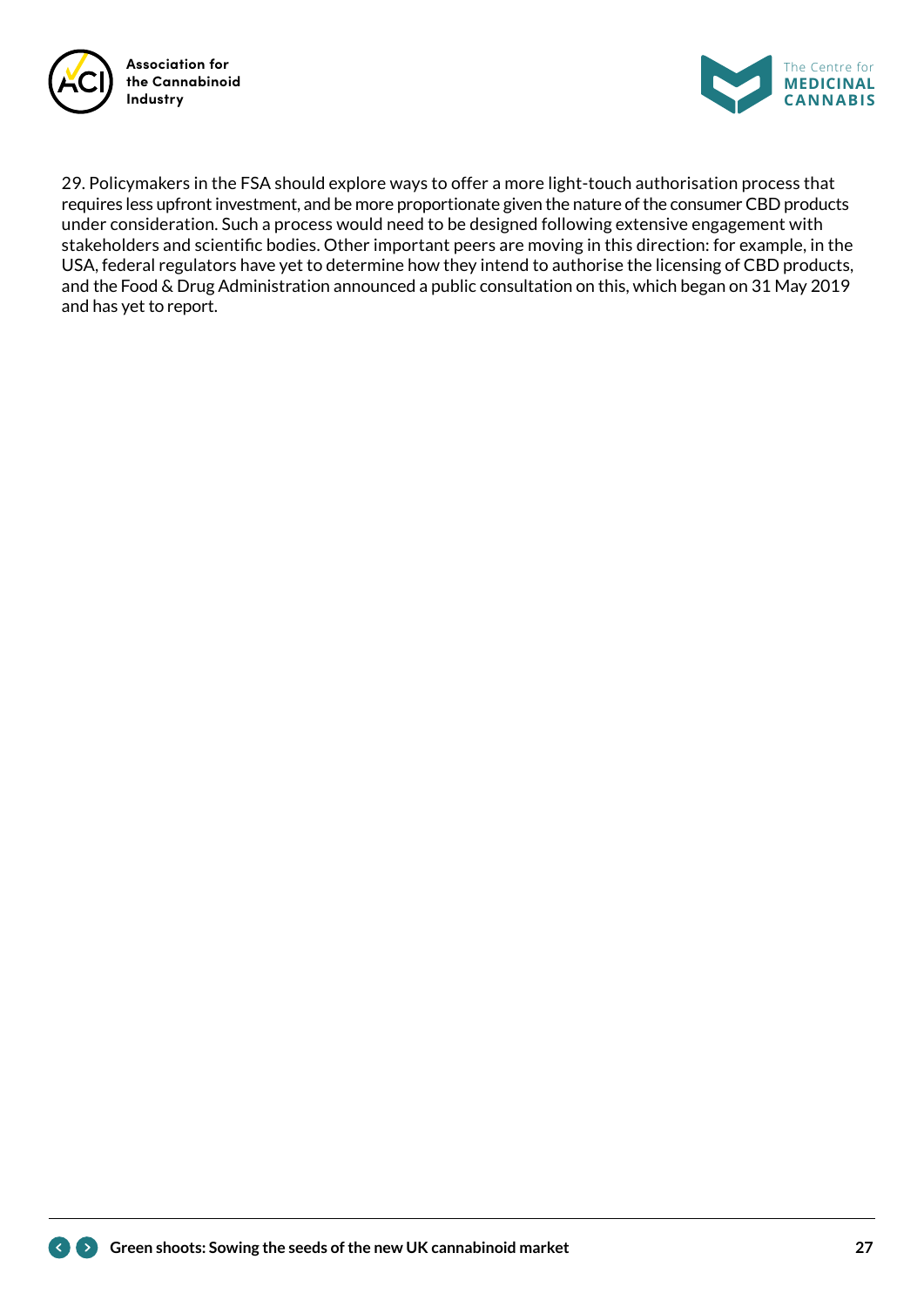



## **4. Recommendations**

1. The changes to law and regulations can happen in parallel to building out the architecture needed to institutionalise a well-regulated, high-quality, science-led cannabinoids strategy for the UK. The UK's large and dynamic CBD sector is an asset to be supported and nurtured, but it must mature into a well-regulated, innovative and responsible industry as quickly as possible. For that to happen, the legal framework needs to be amended and a modernised licensing regime is required, but there is an institutional gap that needs filling too.

### **Outline of a new architecture**

2. The key pillars of this architecture include:

- a dedicated agency to licence and oversee the industry;
- a centre of excellence to fund, synthesise and promulgate the best new evidence;

- an ongoing role for the Home Office in overseeing research into drug markets and drug harms (including cannabis);

- and an ongoing role for the DHSC and its funding agencies (NIHR) to sponsor clinical research involving cannabinoids.

3. Such a landscape would ensure licensing and commercial activity was conducted by a dedicated regulator with specialist expertise that was arm's-length from the Home Office (helping to normalise and de-politicise the activity), operating alongside a world-leading institute that was independent of government, and able to support, steer and harness the emerging scientific evidence across the whole spectrum: from agri-science and plant genetics, to novel synthetics, new therapies and clinical trials.

4. This structure would provide an architecture for the industry to grow and expand, and for the evolving evidence base to find efficient ways to be translated into commercial or pharmaceutical applications. It would avoid the complexity of dividing the licensing function between departments of state, or leaving the UK's cannabinoid R&D agenda at the whim of a handful of universities.

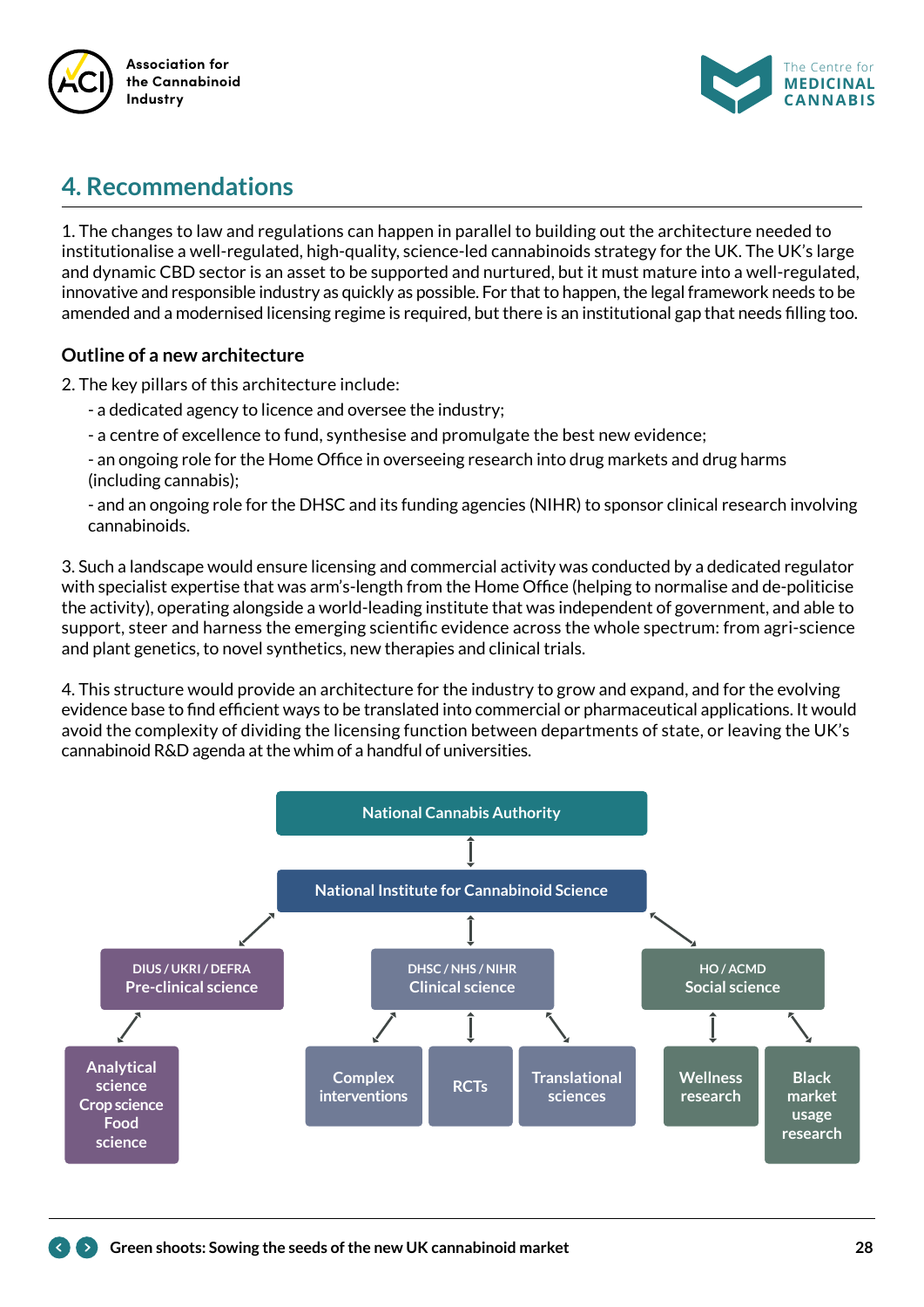



5. TIGRR seeks input on a range of changes that would support the goals of the taskforce, and the recommendations below relate to these goals:

#### *Sectors of the economy or regulatory frameworks which should be prioritised for further regulatory deep dives*

**Recommendation 1: The UK Government should commission an internal deep dive of the cannabinoids sector.** The UK hemp and cannabinoids sector has never been the subject of an economic analysis to determine its size, value and net fiscal contribution. The goal of this would be to accurately capture the range of legal activity currently underway, estimate the value of the current cannabinoid sector, and the barriers to future growth. This analysis should be through an economic lens to identify the level of consumer demand, retail activity, supply chain value, foreign direct investment, and projections for future growth. This deep dive should be led by the Department for Business, Energy and Industrial Strategy (BEIS) so that the economic dimension is properly captured, with key input from the Department for International Trade (DIT) (on investment potential and import/export issues), the Home Office (on licensing and convention compliance), DHSC (on medical use and clinical research) and DEFRA (on hemp farming and sustainable uses for industrial hemp products). In parallel, DIT, DEFRA and BEIS should collaborate on an industry consultation looking at the commercial potential for industrial hemp products in the UK and global supply chains, to estimate where agricultural production of hemp could contribute to innovate sustainable products in the wider economy.

**Recommendation 2: DEFRA should conduct a cost-benefit analysis of amending rules on hemp cultivation.**  A full impact assessment of the benefits of liberalising cultivation rules on hemp needs to include the costs associated with an expanded licensing agency or team, and the extra resources needed to monitor licenceholders' compliance. The policy change is likely to significantly increase hemp licence applications and the amount of hemp being grown, so additional surveillance capacity and adequate resources devoted to processing applications will be required.

**Recommendation 3: The Cabinet Office should review recent international experience of regulating this sector** and this overview should inform the deep dive led by BEIS. The example of other Common Law jurisdictions (in particular, Canada, Australia, New Zealand, South Africa, and the Channel Islands) plus peer group countries (Israel, Malta, Switzerland), will provide options for how to create a robust, dynamic and inviting regulatory framework for the UK which would maintain high standards (and convention compliance), but do more to support UK investment and job creation.

**Recommendation 4: Commission a deep dive into the market for Consumer Cannabidiol Products (CCPs)** to determine market behaviour, value, and commercial activities that undermine consumer rights. A detailed and up-to-date picture of this diverse and rapidly evolving sector will be critical in informing the activity of regulators, and for empowering the respective authorities to prioritise compliance checks so they can decide where enforcement should focus. Lack of enforcement cannot continue once new THC levels have been set and there are lawful regulated pathways. Trading Standards and the FSA will need accurate market intelligence to coordinate their activity to deter illicit products and uphold the rules.

#### *The reduction of administrative barriers to scaling up productive businesses; and tailoring any necessary processes to the needs of UK start-ups and SMEs - while maintaining the Government's commitment to high environmental standards and worker protections.*

**Recommendation 5: Level the playing field for UK farmers by permitting them to utilise the whole plant, under licence.** The hemp industry is not financially viable in the UK long-term unless it can compete on a level playing field with other hemp producers.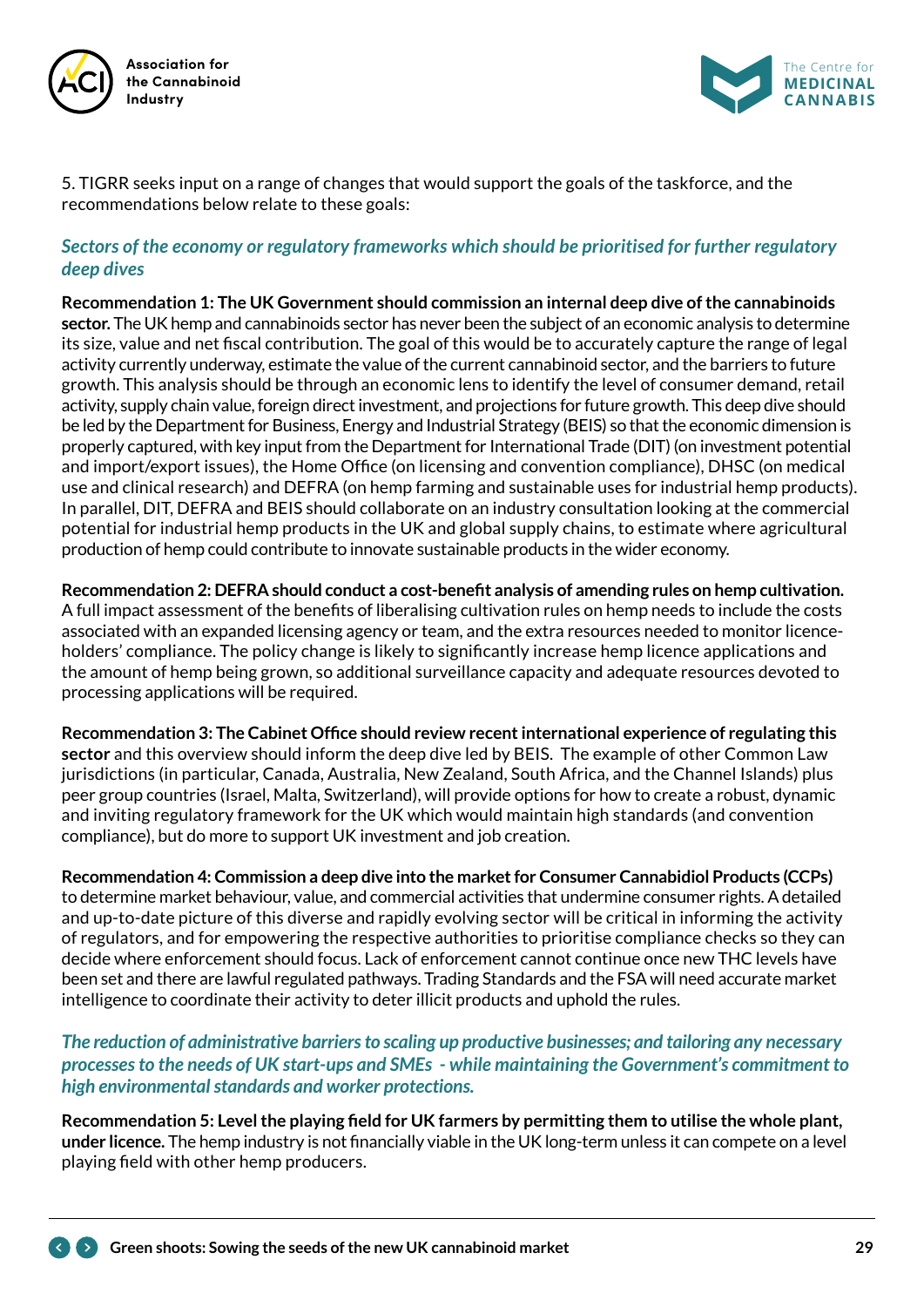



There was overwhelming support from three quarters of respondents to the YouGov survey in 2019 when asked whether UK hemp farmers should have the freedom to process the flowers and leaves of hemp crops grown in the UK to supply CBD. As VolteFace argue: "Legal and policy experts agree that these changes would enable UK businesses big and small to benefit our future national economy in a way that is just, rational and fair." Utilising the legal authority under the MDA that grant broad powers to the Secretary of State, or preferably by amending the 2001 Misuse of Drugs Regulation via a statutory instrument (secondary legislation), could create new rules to permit farmers to sell the flowering tops and leaves of the cannabis plant to a licensed processor to utilise the non-controlled cannabinoid content.

**Recommendation 6: The UK should establish a dedicated cannabinoids regulator – a 'National Cannabinoid Control Authority' – built upon expertise from several departments of state** (Home Office, DEFRA, DHSC and DIT), combined with regulatory skills from MHRA, FSA and the Environment Agency (EA). Such an agency is deemed a requirement of signatory states to the 1961 Convention as part of their creation of a licensed regime, which, until now, has been conducted by civil servants within the Home Office.<sup>31</sup> Together the NCCA would develop the experience to provide a single 'front door' to the cannabinoid sector for applicants of all kinds. Consideration should be given for this agency to be a non-ministerial department so it could operate independently and without political interference, as the FSA or Forestry Commission do.<sup>32</sup> The NCA could provide a dedicated licensing branch and a surveillance and inspection function, with annual reports to Parliament and the sponsoring department. A dedicated licensing body could also be required to publish all applications and the full details of the licenses granted on a regular basis, as they are in Canada.

**Recommendation 7: Regulators should pursue proportionate, robust enforcement action to remove noncompliant CBD products now that a clear approval pathway is available.** A properly functioning market needs clear regulations that the respective industry can comply with, and then proportionate but robust enforcement to deter non-compliance and drive the suppliers and retailers who breach those regulations out of the market. Regulators like the MHRA and FSA already have all the tools they need, but they have to be prepared to use them. The need for this will increase once the Home Office concludes its own process of defining what 0% THC means in the context of Consumer Cannabidiol Products (CCPs) and when legal ambiguity is removed.

**Recommendation 8: Support consumers with a quality standard and labelling scheme for consumer cannabinoid products based on testing by licensed UK laboratories.** As recommended in the CMC's 2019 report, the CBD sector needs a branded kitemark scheme to signal to consumers which products have met quality standards. There is currently no dominant brand for a quality badge or kitemark for CBD products. Labelling needs to improve to ensure accuracy and to make the contents clearer for consumers, but this could be enhanced if the industry could agree on a common labelling and a 0% THC validation mark that only the best CBD producers could use, following a robust accreditation scheme.

**Recommendation 9: The Department for International Trade (DIT) should issue new industry guidance on exporting cannabinoid products to the EU and worldwide** to encourage British companies to seek new markets, while remaining compliant. Relaxing rules on domestic cultivation for hemp will open up export opportunities, and growers and extractors will need clear legal cover to encourage them to export their CBD produced in Britain. Trade in CBD as a commodity is an area of interest among Commonwealth countries and could benefit from liberalisation as the UK strikes new bilateral free trade deals with countries like Canada, Australia and India in the years ahead.

*Encouraging innovation and accelerating the commercialisation and safe adoption of new technologies, cementing the UK's position as a global science and technology superpower.*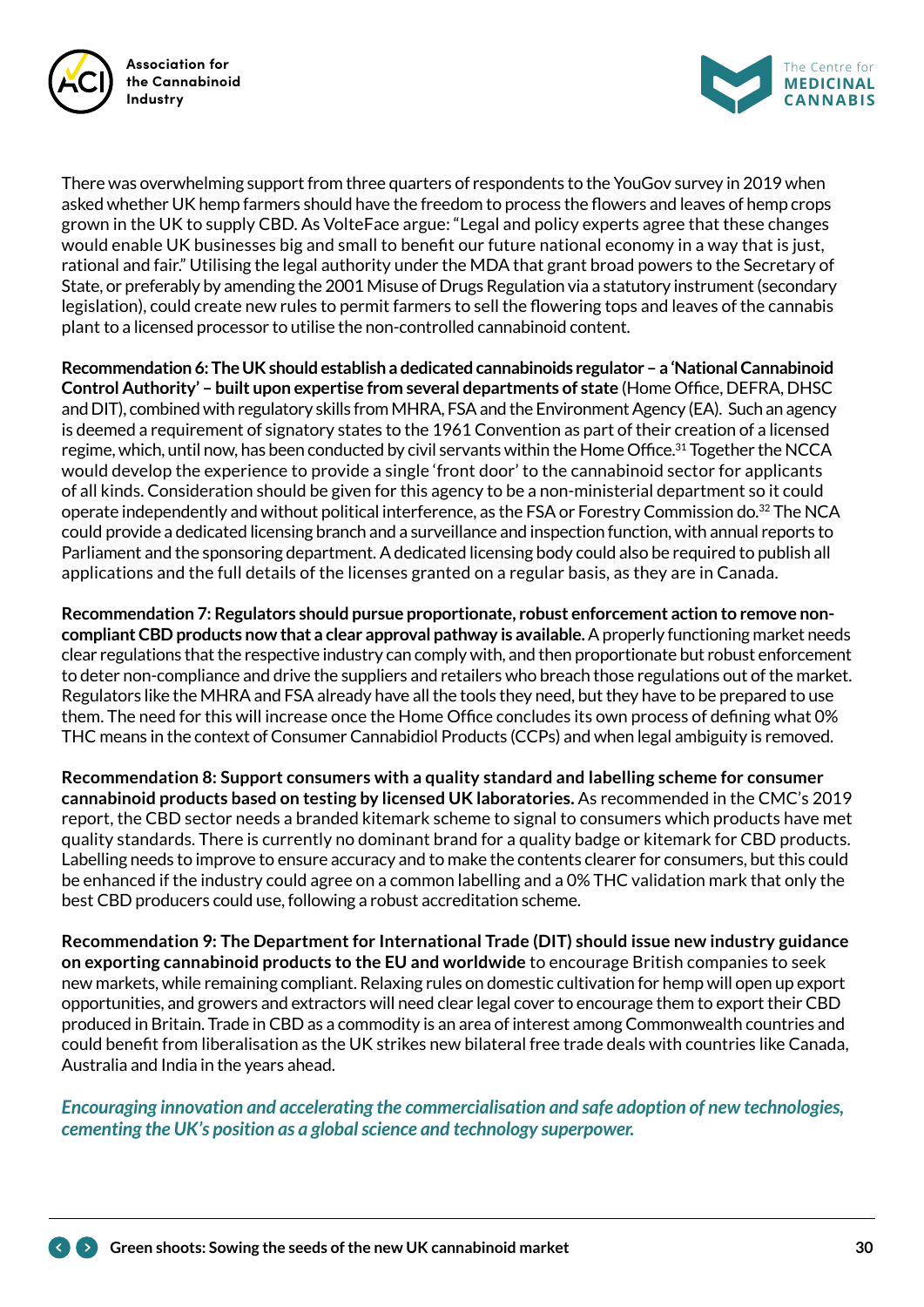



**Recommendation 10: Use R&D funding to establish a dedicated 'centre of excellence' for cannabinoid science in the UK.** The current government has pledged to increase R&D spending over this parliament. In partnership with philanthropists and the private sector, a newly-endowed institute should be created to serve as the national hub for cannabinoid science, with a remit to cover basic science (to understand cannabinoid biology and develop new IP that can be spun out or licensed to existing players), translational science (to prepare for clinical research and bolster the IP portfolio that can be spun out or licensed to existing players) and clinical science (to generate the evidence that will be needed for physicians, payers, HTAs and regulators e.g., NHS, NICE, MHRA). This body – a 'National Institute for Cannabinoid Science' - should have a university affiliation and become the UK's centre of excellence with the credibility and authority to advise on the emerging evidence base.

**Recommendation 11: Set UK-specific thresholds for THC in cultivation and trace limits in consumer end products to allow the UK to distinguish itself from the rules applying among European competitors.** The Government should consider the regulations governing products in Switzerland, including the higher 1% THC cultivation ceiling and the 0.007 mg/kg of THC in finished CBD products, and provisionally adopt the proposal for a safety limit of 0.03% THC made in the CMC/ACI report 'Health Guidance Levels for THC in CBD Products'. The Home Office should also commission the additional research needed to justify the chosen limits through rigorous studies.

**Recommendation 12: Exempt compliant CBD oil products from UK drug legislation.** Following the ACMD consultation this year, this approach should be adopted if such products contain below 0.021 mg/ kg of THC and classify products containing 0.03-0.2% controlled cannabinoids under Schedule 5 of the 2001 regulations so they can be made lawfully available for online or over-the-counter supply in the UK. These two steps together would instantly regularise the CBD market and create a distinction between compliant products and illicit ones. Market demand for robust analytical services to validate products and prove compliance with these rules would drive growth in laboratory services in the UK and the creation of hundreds of new laboratory technician roles in the UK.

**Recommendation 13: Reinforce the quality standard and consumer rights around CBD by encouraging the market to utilise post-production testing at independent laboratories in the UK.** New guidance should be issued for CBD companies operating in (or supplying into) the domestic market, which encourages suppliers and retailers – including major high street stores and supermarkets – to source only CBD products that are tested for purity and compliance at laboratories based in the British Isles. Guidance should clearly favour laboratories that meet independent industry approved standards (ISO17025 etc) and who are testing CBD products after importation (not in the country of origin) or after domestic extraction and finishing (when that is permitted). This will further catalyse the domestic analytical testing sector and allow credible, independent testing companies with experience of agri-food and plant science analytics to expand to serve this new consumer demand.

**Recommendation 14: Issue clear statements of the legal parameters within which companies can operate in the cannabinoids sector without risk of prosecution.** The government should publicly confirm the legitimacy of medicinal cannabis companies operating in the UK and their activities being lawful under POCA. Investment anxiety in the cannabinoid sector is an ongoing issue; more foreign investment and the scaling up of UK companies will be encouraged if the legal position is clearly stated by a competent authority. By amending the 2006 order or issuing guidance, the Home Office and National Crime Agency, should provide clarity that confirms – in line with the rationale adopted by the FCA for listed companies – which activities are legal. Certainty on what would put a company at risk would remove confusion and cement the UK as a destination for the high value, high-quality medicinal and nutraceutical cannabinoid market, and deter those foreign companies whose revenues come from recreational sales in some states in North America (in breach of federal law there). A similar statement from DEFRA would provide clarity to hemp producers.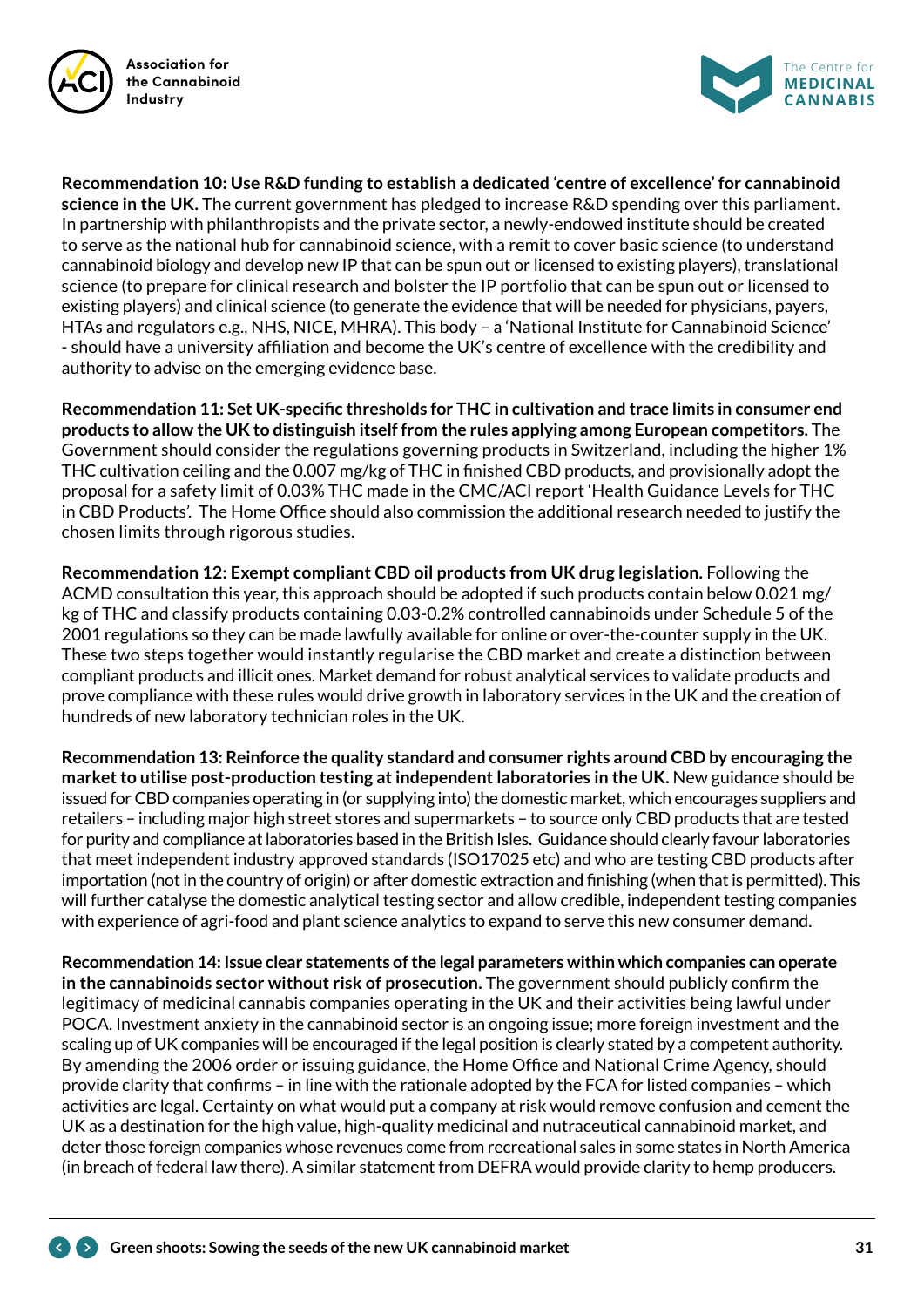



#### *Reducing barriers to entry in specific markets and make markets more dynamic and contestable across the economy.*

**Recommendation 15: The UK should create a sovereign list of approved Cannabis Sativa strains.** Exit from the EU enables the UK to decide which aspects of the regulatory baselines linked to membership of the Single Market are suitable for the UK. In the hemp sector, the EU list of approved strains guides what farmers across the bloc are able to plant. The UK Government adopts this list unamended but is free to vary it in future if policy decisions are taken to make the UK a destination for the research and commercial exploitation of novel strains. In 2021, outside of the EU, the UK can start with the current list but should now choose to develop this and add new varieties, following consultation. The new UK list would (presumably) be longer and could be revised and added to on an annual basis. The scientific and agricultural expertise to advise on the UK list could become a function of the National Institute for Cannabinoid Science.

**Recommendation 16: Mandate traceability in the supply chain for hemp.** UK farmers given the authority to utilise the whole plant would sell their biomass to licensed extractors. Growers and extractors should be responsible for ensuring full traceability so the origins of the plant material are tied to the farm(s) supplying them, thus risks around diversion, provenance and accurate labelling can be mitigated. Modern authentication tools like blockchain can verify the integrity of a product through the supply chain at every stage – including those involving multiple overseas partners.

**Recommendation 17: Explore a more streamlined approvals process for Cannabidiol Consumer Products.** The best future approvals process for non-controlled cannabinoids in foods, beverages, vapes and other wellness products may warrant a wholesale re-design of the Novel Foods process to make authorisation faster and cheaper. This opportunity the UK has, outside the EU, to design a bespoke system should be taken up, learning from the FSA's experience of engaging with the sector and undertaking the first round of the Novel Food authorisation process. Commercial experience from applicants in this first round suggests that this goldplated process has been confusing, costly and bureaucratic and is unlikely to be effective over the long-term.

**Recommendation 18: Re-examine the recommendations in the 2017 ACMD advice on the Legitimate use of controlled drugs: research and healthcare.** The ACMD has already produced guidance for the Home Office to pursue a much more R&D friendly attitude to legitimate companies and universities who want to conduct R&D on cannabinoid molecules. This advice has never been adopted by the Home Office<sup>33</sup>. The ACMD discusses different options for controlled substances at different stages of the R&D cycle, but appears to reject a blanket "research exemptions", given the complexity of fitting a one size fits all policy to different laws and regulations. Given that the subject of the MDA/MDR would need to be addressed to fulfil the overall goals of this cannabinoid report it would be an ideal time to ensure that cannabinoid R&D was not hampered by onerous and over-protective licencing requirements.

### *Improving small business' experience of necessary regulatory requirements.*

**Recommendation 19: Create a streamlined, transparent licensing process with controls and fees that are proportionate to the end use.** The range of applications for cannabinoid production, processing, research and commercial development require a bespoke licensing framework which is proportionate to the activity and the risks associated with it, and with the product's end-use. The UK should adopt a modernised licensing regime to give certainty to applicants and make the process more customer-centric and transparent. The cost of licenses should be increased to provide more resources for the licensing review team and the higher costs should be used to deliver better service level guarantees – including a commitment to regular communication, clear decision gateways, and a timeframe for final decisions. Costs for licences should be kept low for researchers based at authorised academic institutions, and for growers of industrial hemp, but increased for the more complex and commercially valuable licences associated with nutraceuticals and medicinal use.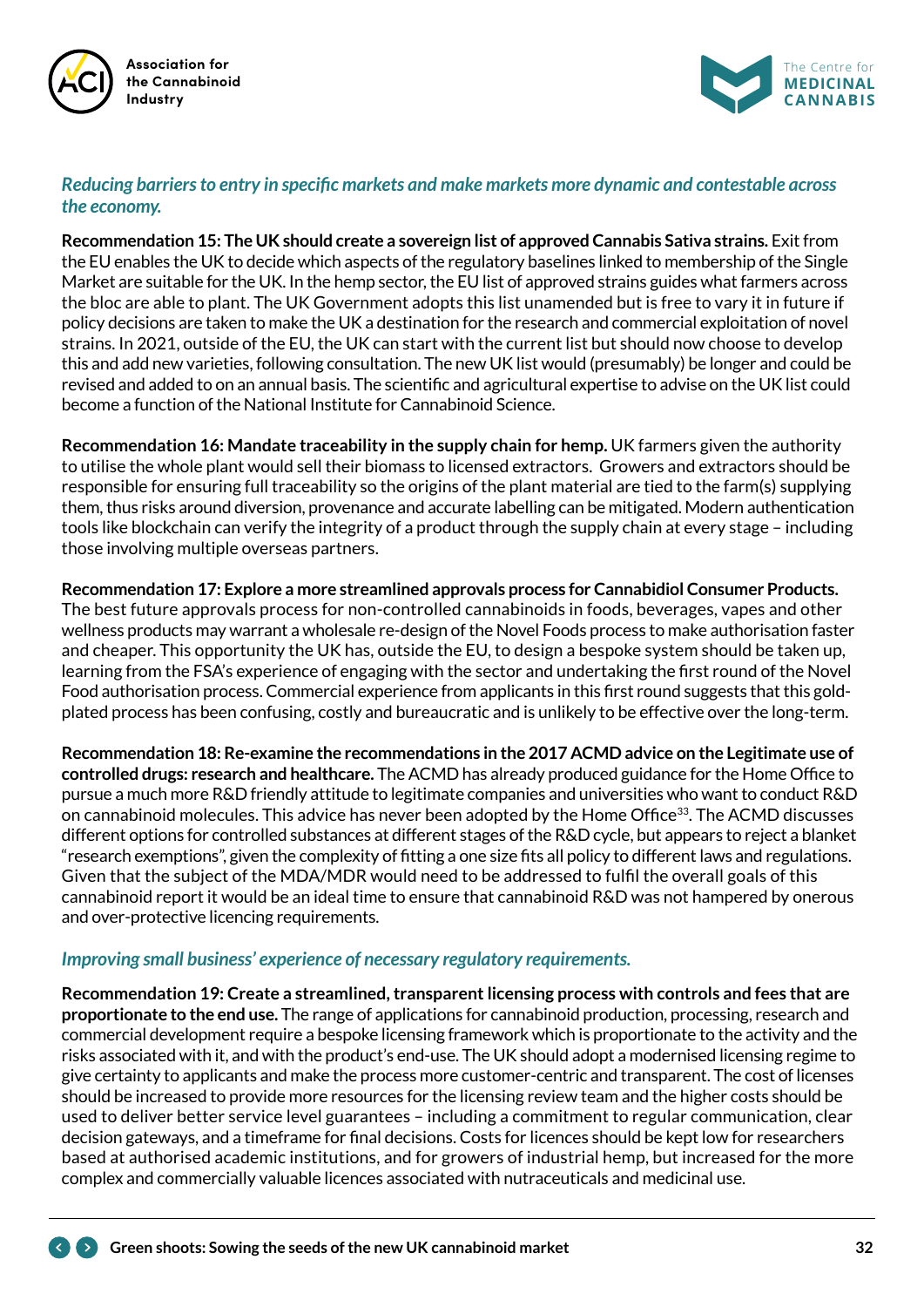



The licensing of basic research by universities should be the cheapest, quickest and least onerous of the licence channels, followed by a light-touch process for farmers for the cultivation of industrial hemp, followed by processing licences for approved businesses, and with commercial cultivation, processing and distribution of high-THC cannabis for medical purposes remaining the most highly regulated channel. A third licensed channel should be created for companies producing non-controlled cannabinoid end-products in the wellness space. This new middle-tier licence category for the production and processing of cannabinoids for supply into the cosmetics, nutraceuticals or vaping sectors should be developed with agreement of sister agencies like the FSA. This licence should cost less than a medicinal cannabis production licence but be more expensive than a hemp cultivation licence; the revenue should support enhanced supply chain surveillance for these products which should be subject to downstream market checks to ensure UK-production is compliant and there is qualified end-use, to guard against risks of diversion into the grey market for CBD.

#### **Recommendation 20: Modify the duty regime to the lower costs on those businesses using ethanol**

**extraction.** HM Treasury sets the rate of excise duty, and the duty on ethanol applies broadly and so adds unnecessary cost to the cannabinoid sector. The duty is designed to raise revenue and moderate consumption when the alcohol is designed for human consumption as a beverage. However, it is also a key solvent used for Hemp/herbal extraction for development of pharmaceuticals. If companies use ethanol for medicinal development, then they are exempt from paying the duty, but this does not apply to the wider wellness/ nutraceuticals market. This means the industry has to pay the full duty on alcohol and this accounts for significant development costs. Reducing the duty rate (by creating a special category), or exempting from the duty charge, the ethanol used for nutraceutical production would reduce the operating costs for these businesses and make production onshore in the UK more attractive.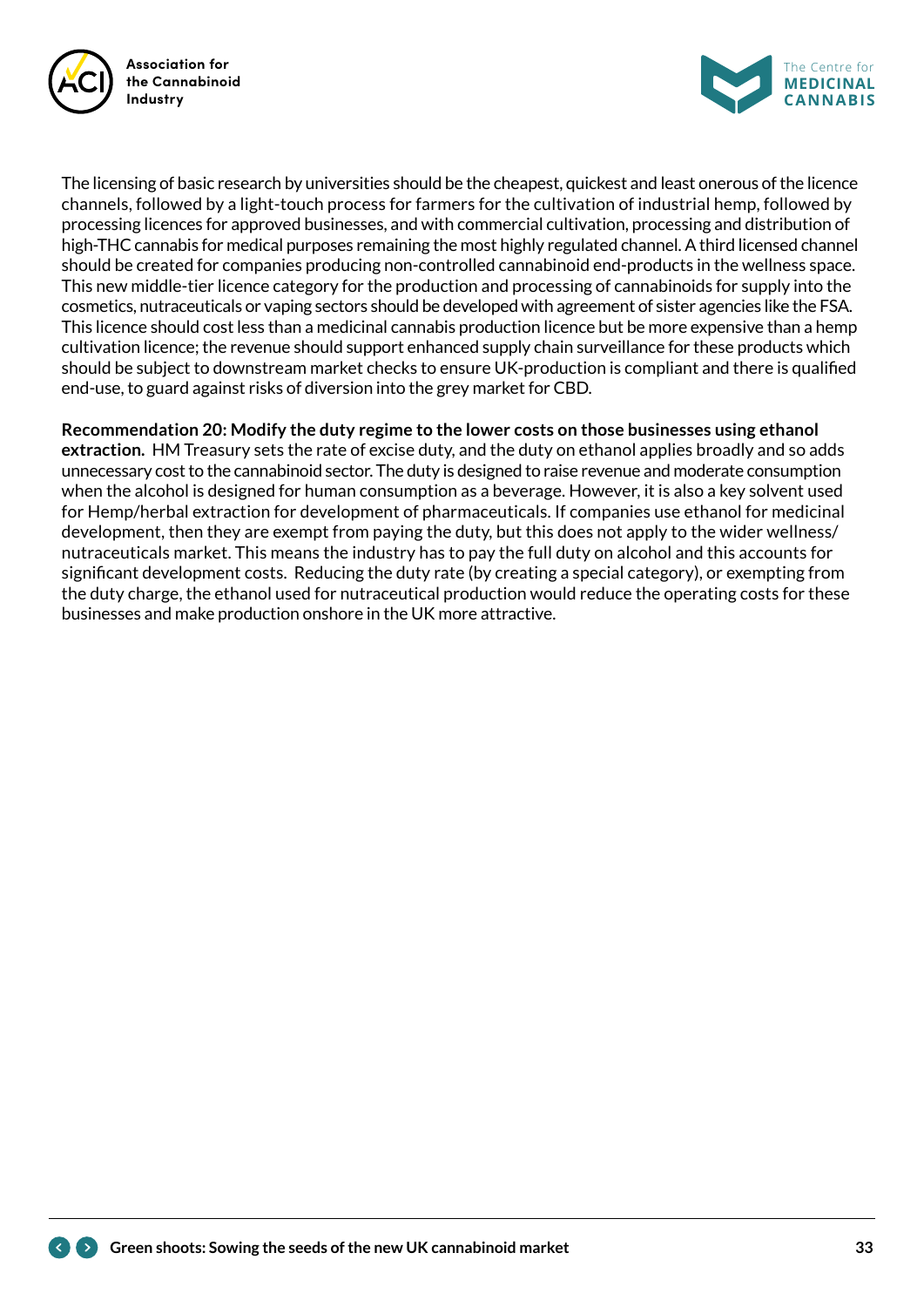



## **Annex - Market Sizing Methodology**

New Public First polling enables an updated market-sizing estimate for the UK's CBD market. The headline estimate (£690 million) is the geometric average of two methods:

**1) Public First ran a new nationally representative poll of 1,002 British adults through Dynata, replicating the previous Navigant survey question:**

Have you ever tried / used / purchased any of the following products in the last 12 months?

- Healthy Cereal Bars
- Viagra
- CBD (Cannabidiol)
- Protein powder
- Diabetic Injector Pen
- E-Liquids
- Prescription Contact Lenses
- Heat Patches (For back pain)
- Methadone
- Deodorex

Public First took the weighted percentage of adults who said they had used CBD in the last 12 months and adjusted this for:

- the difference between self-reporting vaping from the same question, and the ONS' latest estimate
- an adjustment factor, based on previous Navigant study ratios, to control for CBD users who do not use it at least monthly

They then applied this adjusted percentage to the Navigant estimate of average spend per user, and use updated ONS population estimates. This produces a headline estimate for market size of £427 million in 2021.

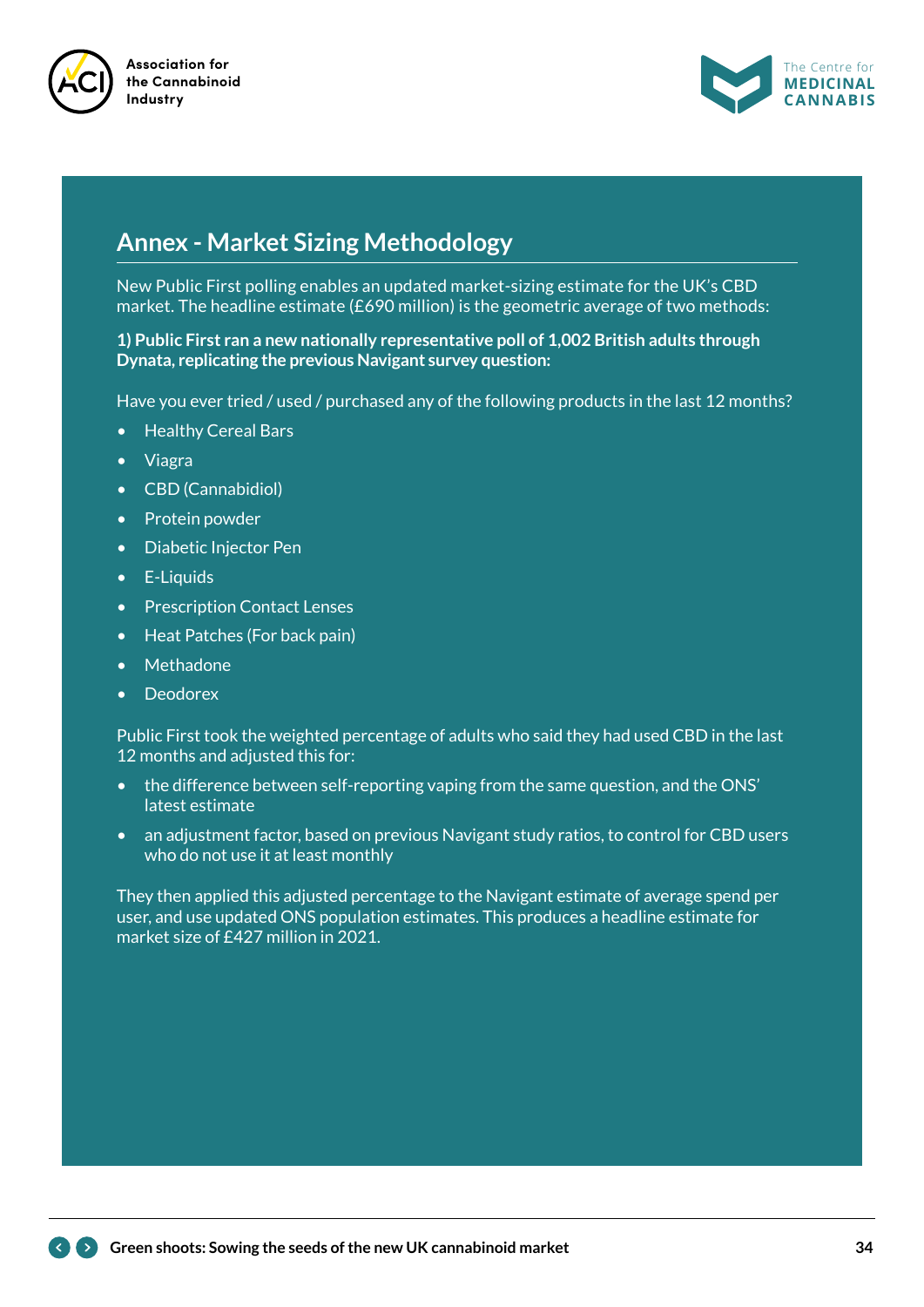



**2) Public First ran a second representative survey of 1,000 British adults through Google Consumer Surveys, in which they used a simpler question form which is more likely to pick up usage:**

Have you purchased a CBD product in the last 12 months? (e.g., CBD Oil, CBD capsules, CBD creams, CBD cartridges, CBD gummies etc)

- Yes
- No
- Not sure

They took the weighted percentage of adults who choose 'Yes' on this (8.2%), and applied an adjustment factor, as before based on the previous Navigant study, to control for CBD users who do not use it at least monthly.

Public First then again applied this adjusted percentage to the Navigant estimate of average spend per user and use updated ONS population estimates. This produces a headline estimate for market size of £1.2 billion in 2021.

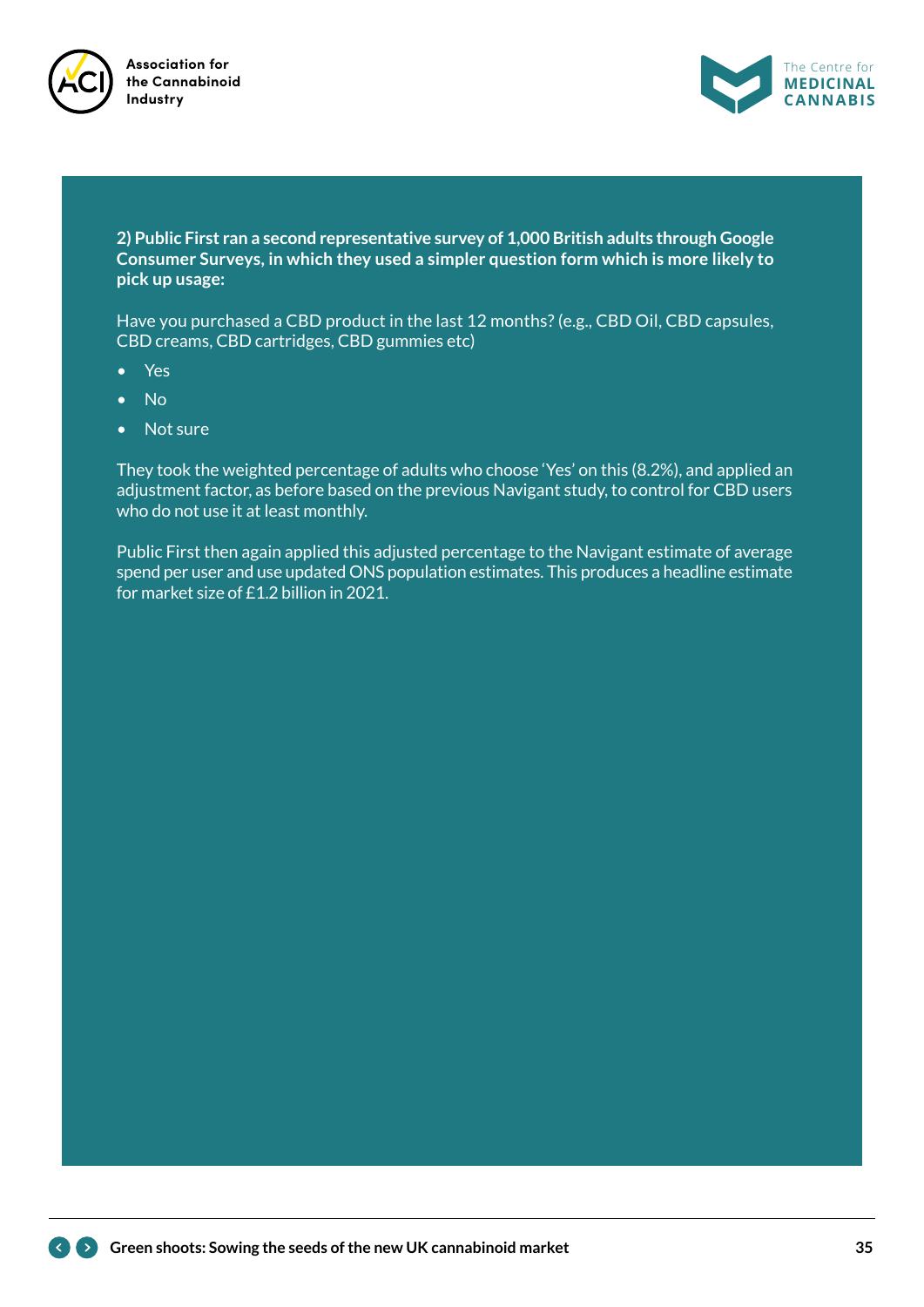



# **Acknowledgments**

The authors would like to credit the following for their input on this submission:

**Members of the Association for the Cannabinoid Industry (ACI) and the Centre for Medicinal Cannabis (CMC) Hemp Global Industries Brains Bioceutical**

**VolteFace**

**Hanway Associates**

**Public First**

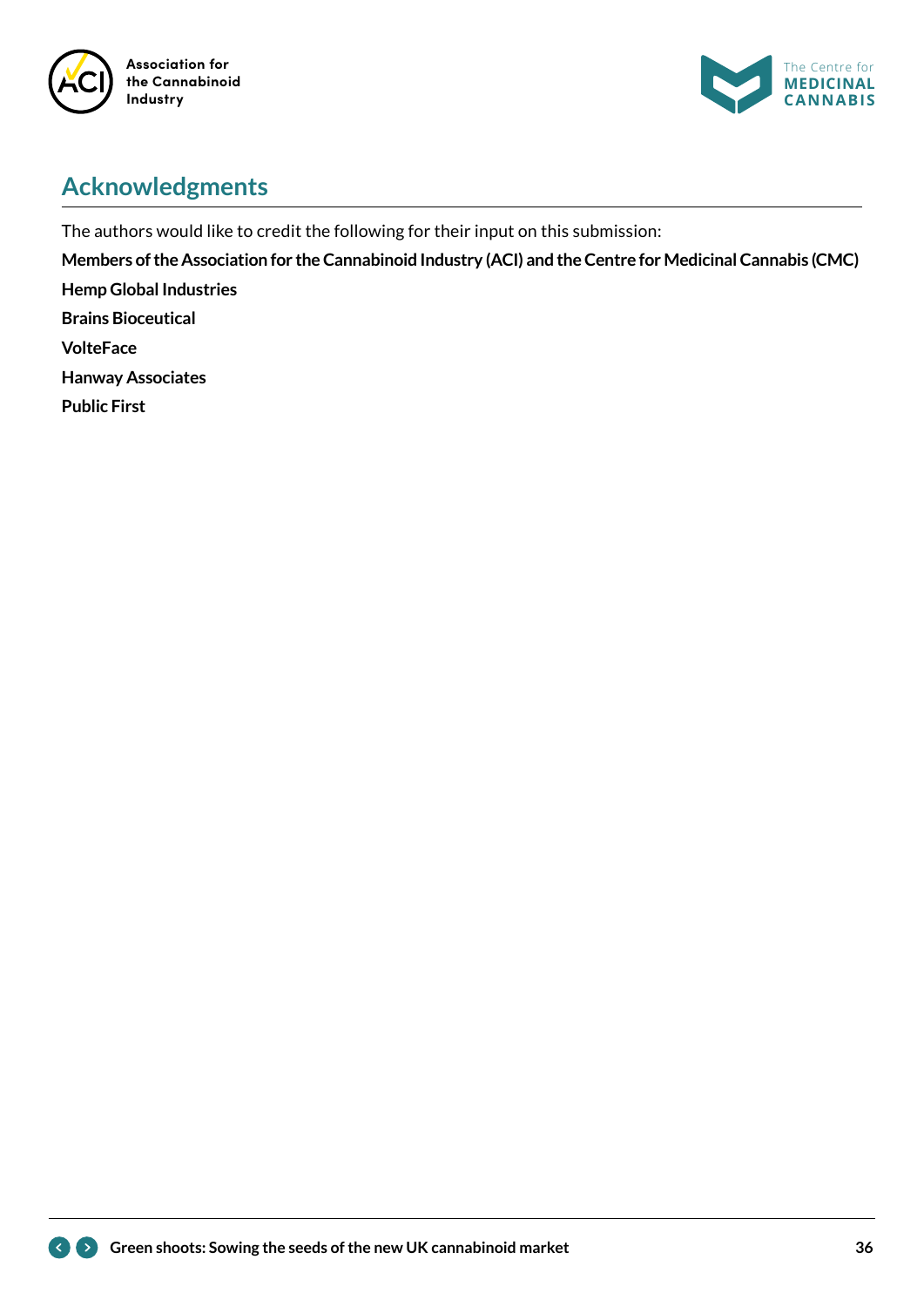



## **References**

1 2021, EMMAC, retrieved from: Curaleaf to Enter European Cannabis Market with Acquisition of EMMAC Life Sciences Limited – Europe's Leading Independent Cannabis Company

 $2$  2021, The Guardian, retrieved from: Vaporiser maker to be first medical cannabis firm listed in London | Stock markets | The Guardian

3 2018, US Forest Service, retrieved from: The Agriculture Improvement Act of 2018 (2018 Farm Bill) | US Forest Service (usda.gov)

4 2018, Gov.uk, retrieved from: Cannabis scheduling review: part 1 - GOV.UK (www.gov.uk)

<sup>5</sup> 2018, Gov.uk, retrieved from: Circular 018/2018: rescheduling of cannabis-based products for medicinal use in humans - GOV. UK (www.gov.uk)

6 2020, Gov.uk, retrieved from: Faster access to cannabis-based medicines as import restrictions are changed - GOV.UK (www. gov.uk)

 $7$  2020, FSA, retrieved from: Food Standards Agency sets deadline for the CBD industry and provides safety advice to consumers | Food Standards Agency

8 2018, Centre for Medicinal Cannabis (CMC), retrieved from: Medical Cannabis in the UK: A Blueprint for Reform — The Centre for Medicinal Cannabis (thecmcuk.org)

 $9$  2019, The Times, retrieved from: Millions misled over cannabis oil mania | News | The Times

10 2021, Project21, retrieved from: Project Twenty21 - April Update | drugscience.org.uk

<sup>11</sup> 2019, Prohibition Partners, retrieved from: The UK Cannabis Report: Key Insights | Prohibition Partners

<sup>12</sup> 2019, Centre for Medicinal Cannabis (CMC), retrieved from: https://thecmcuk.org/news/million-uk-adults-self-medicatingwith-illicit-cannabis

13 2020, ACMD, retrieved from: https://assets.publishing.service. gov.uk/government/uploads/system/uploads/attachment\_data/ file/939090/OFFICIAL\_\_Published\_version\_-\_ACMD\_CBPMs\_ report\_27\_November\_2020\_FINAL.pdf

14 2021, Gov.uk, retrieved from: Advice on consumer CBD (cannabidiol) products - GOV.UK (www.gov.uk)

<sup>15</sup> There have been 3 significant amendments to the MDA incorporated as the Misuse of Drugs Regulations in 1985, 2001, and 2018

16 2021, Home Office, retrieved from: Drug licensing factsheet: cannabis, CBD and other cannabinoids - GOV.UK (www.gov.uk)

 $17$  2020, FSA, retrieved from: Novel foods authorisation guidance | Food Standards Agency

<sup>18</sup> 2019, Clifford Chance, retrieved from: Canadian Cannabis vs POCA: High time for guidance (cliffordchance.com)

19 2021, Organigram, retrieved from: Organigram and BAT Form Product Development Collaboration – Includes Strategic Investment from BAT for 19.9% Equity Interest | Organigram

<sup>20</sup> 2021, Health Canada, retrieved from: Application requirements for cannabis cultivation, processing and medical sales licences - Canada.ca

21 2020, Gov.uk, retrieved from: UK Research and Development Roadmap (publishing.service.gov.uk)

<sup>22</sup> 2021, NIHR Open Data, retrieved from: NIHR Open Data -Funded Portfolio — NIHR Open Data (opendatasoft.com)

<sup>23</sup> 2021, Business Leader, retrieved from: Legal Cannabis Market in Europe Set to be Worth €3.2 billion by 2025 | Business Leader News

<sup>24</sup> 2020, FCA, retrieved from: Listings of cannabis-related businesses | FCA

<sup>25</sup> 2021, Bloomberg, retrieved from: Curaleaf Completes Acquisition of EMMAC and Secures US\$130 Million Investment from a Single Strategic Institutional Investor - Bloomberg

26 2021, Gov.uk, retrieved from: https://www.gov.uk/guidance/ innovative-licensing-and-access-pathway

27 2021, Gov.uk, retrieved from: Consumer cannabidiol (CBD) products: call for evidence - GOV.UK (www.gov.uk)

<sup>28</sup> 2021, INCB, retrieved from: INCB discusses supply of cannabis raw material and demand for cannabinoids with regulatory agencies, industry and international organizations

29 2016, HempConsult, retrieved from: http://iiha.ie/wp-content/ uploads/2018/03/THC-Regulations-regarding-industrial-hempin-the-EU-20160901.pdf

 $30$  2019, Transnational Institute, retrieved from: https://www.tni. org/files/publication-downloads/cr\_swiss\_27032019.pdf

31 2017, INCB, retrieved from: Alert\_on\_Control\_of\_Narcotic\_ Drugs\_June\_2017.pdf (incb.org)

32 2021, Gov.uk, retrieved from: Departments, agencies and public bodies - GOV.UK - GOV.UK (www.gov.uk)

33 2017, ACMD, retrieved from: https://assets.publishing.service. gov.uk/government/uploads/system/uploads/attachment\_data/ file/670663/ACMD\_Letter\_-\_Legitimate\_use\_of\_controlled\_ drugs research and healthcare 22 Dec 17.pdf

34 2003, James H Mills: Cannabis Britannica: Empire, Trade, and Prohibition 1800-1928 - James H. Mills - Google Books

<sup>35</sup> 2020, CDPRG, retrieved from: The UK Review of Medicinal Cannabis — The Conservative Drug Policy Reform Group (cdprg.co.uk)